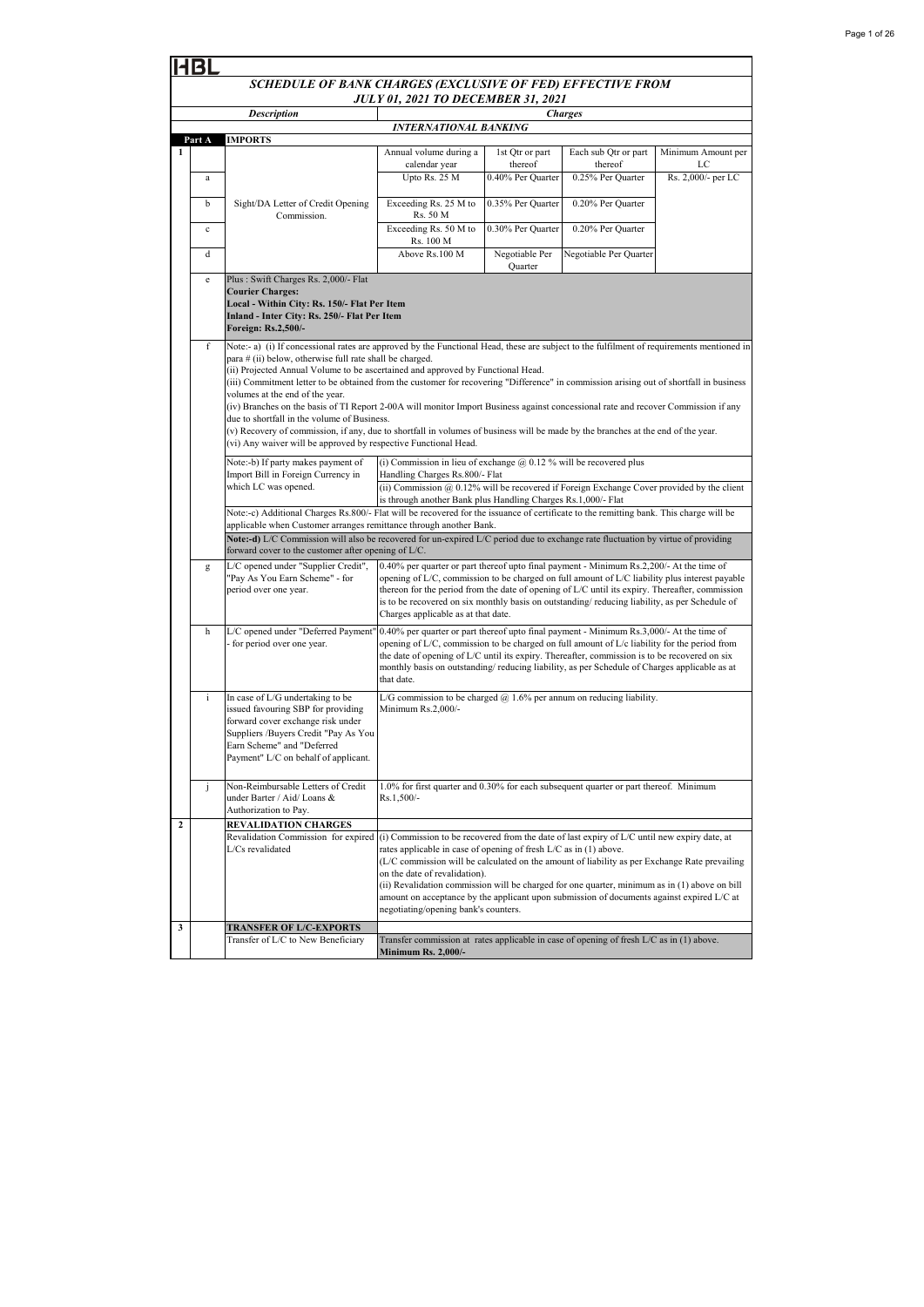| Page 2 of 26 |  |  |  |
|--------------|--|--|--|
|--------------|--|--|--|

|   | <b>HBL</b>   |                                                                                                                                                                                                                                                                                                                                                                                                                                                                                                                                                                                                                                                          |                                                                                                                                                                                                                                                                                                                                                                |                                                                                                                                          |  |
|---|--------------|----------------------------------------------------------------------------------------------------------------------------------------------------------------------------------------------------------------------------------------------------------------------------------------------------------------------------------------------------------------------------------------------------------------------------------------------------------------------------------------------------------------------------------------------------------------------------------------------------------------------------------------------------------|----------------------------------------------------------------------------------------------------------------------------------------------------------------------------------------------------------------------------------------------------------------------------------------------------------------------------------------------------------------|------------------------------------------------------------------------------------------------------------------------------------------|--|
|   |              |                                                                                                                                                                                                                                                                                                                                                                                                                                                                                                                                                                                                                                                          | SCHEDULE OF BANK CHARGES (EXCLUSIVE OF FED) EFFECTIVE FROM                                                                                                                                                                                                                                                                                                     |                                                                                                                                          |  |
|   |              |                                                                                                                                                                                                                                                                                                                                                                                                                                                                                                                                                                                                                                                          | JULY 01, 2021 TO DECEMBER 31, 2021                                                                                                                                                                                                                                                                                                                             |                                                                                                                                          |  |
| 4 |              | <b>Description</b><br><b>Registration of Import Contract</b>                                                                                                                                                                                                                                                                                                                                                                                                                                                                                                                                                                                             |                                                                                                                                                                                                                                                                                                                                                                | <b>Charges</b>                                                                                                                           |  |
|   | $\rm{a}$     | <b>Registration of Import Contract</b>                                                                                                                                                                                                                                                                                                                                                                                                                                                                                                                                                                                                                   | With SBP in respect of Private Foreign<br>Currency Loan obtained by borrower in<br>Pakistan from Foreign lenders.                                                                                                                                                                                                                                              | Handling charges Rs.6,000/- Flat                                                                                                         |  |
|   | b            | Issuance of certificate regarding<br>opening of LC for registration of<br>contract with another Bank for<br>booking of forward exchange cover at<br>Importer's request.                                                                                                                                                                                                                                                                                                                                                                                                                                                                                  | Rs.1,000/- per application flat for LC upto Rs.1 M<br>Rs.1,500/- per application flat for LC over Rs.1 M                                                                                                                                                                                                                                                       |                                                                                                                                          |  |
|   | $\mathbf c$  | Contract Registration Fee other than<br>a' above.                                                                                                                                                                                                                                                                                                                                                                                                                                                                                                                                                                                                        |                                                                                                                                                                                                                                                                                                                                                                |                                                                                                                                          |  |
|   | $\mathbf{i}$ | Upto Rs.75 Million                                                                                                                                                                                                                                                                                                                                                                                                                                                                                                                                                                                                                                       | 0.20% Minimum Rs.2,000/- irrespective of import volumes.                                                                                                                                                                                                                                                                                                       |                                                                                                                                          |  |
|   | d            | Over Rs.75 Million<br>Registered Contract Amendment<br>Commission                                                                                                                                                                                                                                                                                                                                                                                                                                                                                                                                                                                        | Negotiable - (To be approved by Functional Head) - Minimum Rs.1,500/-<br>Flat Charges Rs.1,200/- If amendment involves increase in amount then Commission will be<br>charged @.0.18% as mentioned above.<br>Note: For Expired Contract Revalidation:- In addition to amendment charges, revalidation<br>commission will be charged as per clause 4c (i) above. |                                                                                                                                          |  |
| 5 |              | <b>L/C Amendment Charges</b>                                                                                                                                                                                                                                                                                                                                                                                                                                                                                                                                                                                                                             |                                                                                                                                                                                                                                                                                                                                                                |                                                                                                                                          |  |
|   | $\rm{a}$     | L/C Amendment Charges                                                                                                                                                                                                                                                                                                                                                                                                                                                                                                                                                                                                                                    | involves increase in amount and/or extension in period of shipment.                                                                                                                                                                                                                                                                                            | Rs.1,400/- Flat per transaction or commission under items (1) or (2) or (3) above, if amendment                                          |  |
|   |              | Plus: Swift Charges Rs. 1,000/- Flat<br>Courier Charges Rs. 2,500/- Flat per item                                                                                                                                                                                                                                                                                                                                                                                                                                                                                                                                                                        |                                                                                                                                                                                                                                                                                                                                                                |                                                                                                                                          |  |
|   | b            | Extension in maturity of Usance Bills<br>under L/C / Contract                                                                                                                                                                                                                                                                                                                                                                                                                                                                                                                                                                                            | Service charges Rs.1,500/- Flat per bill.                                                                                                                                                                                                                                                                                                                      |                                                                                                                                          |  |
| 6 |              | <b>L/C Retirement Charges</b>                                                                                                                                                                                                                                                                                                                                                                                                                                                                                                                                                                                                                            |                                                                                                                                                                                                                                                                                                                                                                |                                                                                                                                          |  |
|   | $\rm{a}$     | Mark-up                                                                                                                                                                                                                                                                                                                                                                                                                                                                                                                                                                                                                                                  | Mark-up rate as per Credit Line in PKR is to be charged from the date of debit to NOSTRO<br>cash margin, if any.<br>In case of One Off Approval, Mark-up at Contractual rate to be applied from the debit to<br>NOSTRO Account or PAD Lodgement whichever is earlier till the date of retirement, after<br>adjustment of cash margin, if any.                  | Account or PAD Lodgement whichever is earlier till the date of retirement, after adjustment of                                           |  |
|   | b            | In addition to mark-up as per $6(a)$ , Commission is to be charged as under:                                                                                                                                                                                                                                                                                                                                                                                                                                                                                                                                                                             |                                                                                                                                                                                                                                                                                                                                                                |                                                                                                                                          |  |
|   | $\mathbf{i}$ | If retired within 10 days from the date No Commission<br>of lodgment                                                                                                                                                                                                                                                                                                                                                                                                                                                                                                                                                                                     |                                                                                                                                                                                                                                                                                                                                                                |                                                                                                                                          |  |
|   | ii<br>iii    | If retired within 15 days subsequent to $@$ 0.20% on purchase price.<br>the period at (i) above.<br>If retired within next 15 days after the                                                                                                                                                                                                                                                                                                                                                                                                                                                                                                             | @ 0.25% on purchase price.                                                                                                                                                                                                                                                                                                                                     |                                                                                                                                          |  |
|   | iv           | period mentioned at (ii) above.<br>If retired after 40 days after the period                                                                                                                                                                                                                                                                                                                                                                                                                                                                                                                                                                             | @ 0.35% on purchase price.                                                                                                                                                                                                                                                                                                                                     |                                                                                                                                          |  |
|   |              | mentioned at (iii) above.                                                                                                                                                                                                                                                                                                                                                                                                                                                                                                                                                                                                                                |                                                                                                                                                                                                                                                                                                                                                                |                                                                                                                                          |  |
|   | $\mathbf{V}$ | Import documents received Directly /<br>Indirectly from the suppliers by the<br>Applicant / Bank without registration<br>of contract and payment made<br>thereagainst.                                                                                                                                                                                                                                                                                                                                                                                                                                                                                   | Handling Charges Rs. 3,000/- per shipment.                                                                                                                                                                                                                                                                                                                     |                                                                                                                                          |  |
|   |              |                                                                                                                                                                                                                                                                                                                                                                                                                                                                                                                                                                                                                                                          | Note a):- Mark-up would not be charged during the intermediary period of negotiation and retirement, if 100% Cash Margin is                                                                                                                                                                                                                                    |                                                                                                                                          |  |
|   |              | provided to the Bank at the time of opening of L/C. Please also note that where the importers deposit 100% Cash Margin prior to the<br>date of negotiation, no mark-up will be charged on the Import bill during the intermediary period of negotiation and retirement, but<br>where 100% cash margin has not been deposited, Markup as per Credit Line will be charged after adjustment of cash margin if any. If a<br>party deposits 100% margin after the date of negotiation but before the date of lodgement of documents, Mark-up as per Credit Line<br>will be charged from the date of negotiation till the date of deposit of 100% Cash Margin. |                                                                                                                                                                                                                                                                                                                                                                |                                                                                                                                          |  |
|   |              |                                                                                                                                                                                                                                                                                                                                                                                                                                                                                                                                                                                                                                                          | where the payment as per reimbursement arrangement is made to the Negotiating Bank only on lodgment of the documents.                                                                                                                                                                                                                                          | Note b):- No mark up will be charged from the date of negotiation till the date of lodgement of documents received under Import L/Cs,    |  |
|   |              | recovered (once only) Minimum Rs.2,500/-                                                                                                                                                                                                                                                                                                                                                                                                                                                                                                                                                                                                                 | Note c):- (i) In case of forced PAD / Liability is created due to non payment of any bill on maturity, commission $\omega$ 0.45% is to be                                                                                                                                                                                                                      |                                                                                                                                          |  |
|   |              | of forced liability until date of final payment.                                                                                                                                                                                                                                                                                                                                                                                                                                                                                                                                                                                                         | In case of One Off Approval, in addition to commission at Note c(i) mark-up at normal commercial rate with penalty is to be applied<br>from the date of negotiation till the date of retirement, after adjustment of cash margin, if any.                                                                                                                      | (ii) In addition to commission at Note c(i) Mark-up with penalty as per Credit Line will be applied from the date of maturity / creation |  |
|   | $c_i$        | If bills are to be drawn at usance<br>under L/C other than Pay As You<br>Earn Scheme and Suppliers/ Buyers<br>Credit and Deferred Payment L/C on<br>yearly basis.                                                                                                                                                                                                                                                                                                                                                                                                                                                                                        | (a) Rs. 1,500/- Flat per bill to be charged at the time of retirement of bills.<br>the usance import bills for any period beyond validity of L/C.<br>(Note:- Commission will be recovered after expiry of L/C in advance on quarterly basis if<br>usance period of a bill is beyond 179 days).                                                                 | (b) Extra Commission $(a)$ 0.15% Minimum Rs.1,000/- per month is to be recovered/ charged for                                            |  |
|   | ii           | D/A Commission for bills drawn<br>under L/C if business exceeds Rs. 250                                                                                                                                                                                                                                                                                                                                                                                                                                                                                                                                                                                  | (c) Import accepted bill of exchange under custody Rs. 500 per case<br>Negotiable (To be approved by Functional Head).                                                                                                                                                                                                                                         |                                                                                                                                          |  |
|   | d            | M(P.A.)<br>Discrepancy in L/C Documents                                                                                                                                                                                                                                                                                                                                                                                                                                                                                                                                                                                                                  | If discrepancies are found by CTP in import L/C documents, US\$ 75/- will be claimed from<br>negotiating bank as per standard clause being stipulated in all L/Cs.                                                                                                                                                                                             |                                                                                                                                          |  |
|   |              |                                                                                                                                                                                                                                                                                                                                                                                                                                                                                                                                                                                                                                                          |                                                                                                                                                                                                                                                                                                                                                                |                                                                                                                                          |  |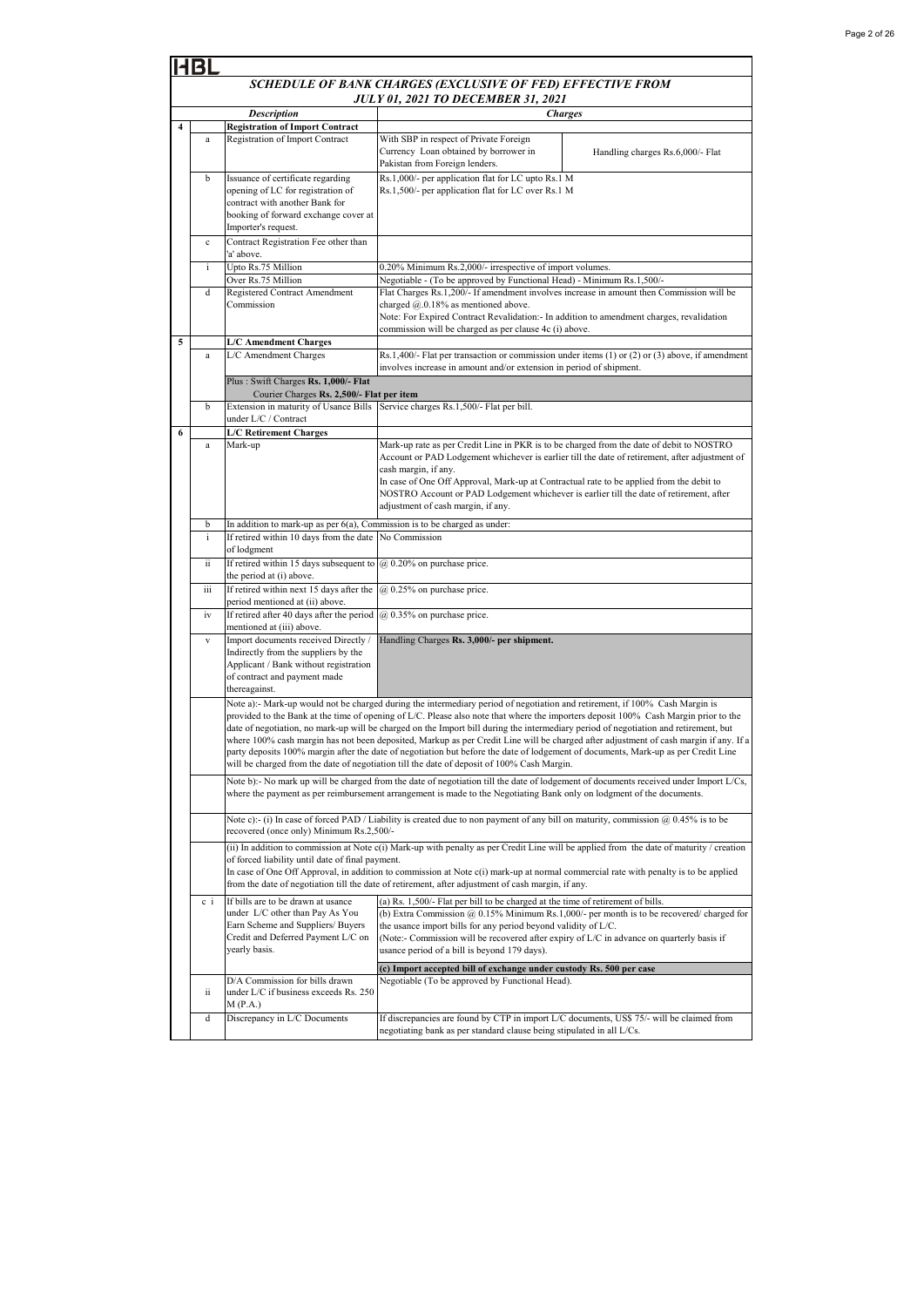|    | 413L                                                       |                                                                                 |                                                                                                                                                  |  |  |  |
|----|------------------------------------------------------------|---------------------------------------------------------------------------------|--------------------------------------------------------------------------------------------------------------------------------------------------|--|--|--|
|    | SCHEDULE OF BANK CHARGES (EXCLUSIVE OF FED) EFFECTIVE FROM |                                                                                 |                                                                                                                                                  |  |  |  |
|    |                                                            |                                                                                 | <b>JULY 01, 2021 TO DECEMBER 31, 2021</b>                                                                                                        |  |  |  |
|    |                                                            | <b>Description</b>                                                              | <b>Charges</b>                                                                                                                                   |  |  |  |
| 7  |                                                            | <b>L/C Cancellation Charges</b>                                                 |                                                                                                                                                  |  |  |  |
|    |                                                            | L/C cancellation charges                                                        | (i) Rs.2,000/- Flat                                                                                                                              |  |  |  |
|    |                                                            |                                                                                 | (ii) Plus Swift charges Rs.500/-                                                                                                                 |  |  |  |
| 8  |                                                            | <b>Credit Report Charges</b><br>Credit report on Foreign Suppliers/             | (i) Actual                                                                                                                                       |  |  |  |
|    |                                                            | Buyers.                                                                         | (ii) Plus Swift charges - Rs.500/-                                                                                                               |  |  |  |
|    |                                                            |                                                                                 | Note : In case credit report obtained from external agencies, actual Plus Swift Charges -                                                        |  |  |  |
|    |                                                            |                                                                                 | Rs. 500/- or Courier Charges - Rs. 2,500/- to be recovered.                                                                                      |  |  |  |
| 9  |                                                            | <b>FIM</b>                                                                      |                                                                                                                                                  |  |  |  |
|    | $\rm{a}$                                                   |                                                                                 | Handling charges on Retirement of Import Documents under Sight L/C by keeping the Consignment under Pledge (FIM):-                               |  |  |  |
|    | $\mathbf{i}$<br>ii                                         | Arrangement of Facility<br>On one time Request.                                 | Nil<br>@ 0.55% of Bill Amount                                                                                                                    |  |  |  |
|    | iii                                                        | Due to Forced Clearance                                                         | @ 1.20% of Bill Amount                                                                                                                           |  |  |  |
|    | b                                                          | Handling charges of D.A L/C Consignment cleared & kept under Pledge:-           |                                                                                                                                                  |  |  |  |
|    | $\mathbf{i}$                                               | Arranged at the time of opening of                                              | @ 0.35% of Bill Amount                                                                                                                           |  |  |  |
|    |                                                            | D.A L/C.                                                                        |                                                                                                                                                  |  |  |  |
|    | ii.                                                        | One time facility to customer on his                                            | @ 0.55% of Bill Amount                                                                                                                           |  |  |  |
|    |                                                            | request where Bank is not agreeable to<br>deliver documents on D.A basis due to |                                                                                                                                                  |  |  |  |
|    |                                                            | Forced PAD outstanding or any over                                              |                                                                                                                                                  |  |  |  |
|    |                                                            | dues in the account.                                                            |                                                                                                                                                  |  |  |  |
|    |                                                            |                                                                                 |                                                                                                                                                  |  |  |  |
|    | iii                                                        | Where customer fails to accept                                                  | @ 1.20% of Bill Amount                                                                                                                           |  |  |  |
|    |                                                            | documents on first presentation &                                               |                                                                                                                                                  |  |  |  |
|    |                                                            | Bank is forced to clear the                                                     |                                                                                                                                                  |  |  |  |
|    |                                                            | Consignment & keep in Bonded<br>warehouse.                                      |                                                                                                                                                  |  |  |  |
| 10 |                                                            | <b>Import Bills Returned Unpaid</b>                                             |                                                                                                                                                  |  |  |  |
|    |                                                            | Import Bills returned unpaid.                                                   | Handling charges US \$ 100/- or equivalent in Pak Rupees.                                                                                        |  |  |  |
|    |                                                            |                                                                                 | Plus Courier charges Rs. 2,500/- and any other charges from Beneficiary Bank for return of                                                       |  |  |  |
|    |                                                            |                                                                                 | unpaid bills.                                                                                                                                    |  |  |  |
|    |                                                            |                                                                                 | Note: a) If documents received pertain to other Handling Charges US \$ 40 Plus Courier                                                           |  |  |  |
|    |                                                            |                                                                                 | banks in Pakistan or are sent to them on the<br>Charges of Rs.250/-                                                                              |  |  |  |
|    |                                                            |                                                                                 | instructions of the forwarding Bank.                                                                                                             |  |  |  |
|    |                                                            |                                                                                 | Note: b) If forwarding Bank authorizes us to<br>Handling Charges of Rs.2,000/- to be recovered<br>deliver documents free of cost<br>from Drawee. |  |  |  |
| 11 |                                                            | <b>Documentary Collection</b>                                                   |                                                                                                                                                  |  |  |  |
|    | a                                                          | Import Collections:- Documentary on                                             | Sight/ Usance Rs. 1,500/- Flat                                                                                                                   |  |  |  |
|    |                                                            | Sight & Usance basis                                                            | Note: If usance bills lodged and retired on the same day Rs. 1,500/- Flat will be recovered.                                                     |  |  |  |
|    | b                                                          | Consignments                                                                    | 0.1% Minimum Rs.1,000/- irrespective of import volumes.                                                                                          |  |  |  |
|    | $\mathbf c$                                                | Import against Advance payment to                                               | $(i)$ Rs. 1,500/- Flat at the time of remittance                                                                                                 |  |  |  |
|    |                                                            | suppliers.(Without L/C).                                                        |                                                                                                                                                  |  |  |  |
|    | d                                                          | Handling charges against payment of<br>import bills from the proceeds of FCF    | (i) Handling charges Rs.1,500/-                                                                                                                  |  |  |  |
|    |                                                            | (Foreign Currency Financing) where                                              |                                                                                                                                                  |  |  |  |
|    |                                                            | L/C is established and shipping                                                 | (ii) Plus Swift Charges Rs.500/-                                                                                                                 |  |  |  |
|    |                                                            | documents are received at another                                               |                                                                                                                                                  |  |  |  |
|    |                                                            | Bank.                                                                           |                                                                                                                                                  |  |  |  |
| 12 |                                                            | <b>Reimbursement Charges</b>                                                    |                                                                                                                                                  |  |  |  |
|    |                                                            | Reimbursement charges                                                           | At Actual                                                                                                                                        |  |  |  |
| 13 |                                                            | (Payable to reimbursing Banks)                                                  |                                                                                                                                                  |  |  |  |
|    | $\bf{a}$                                                   | <b>Other Import Related Charges</b><br>Issuance of freight certificate for      | Rs.1,000/- Flat                                                                                                                                  |  |  |  |
|    |                                                            | import on FOB basis.                                                            |                                                                                                                                                  |  |  |  |
|    | b                                                          | Service charges against import                                                  | @ 0.15% Minimum Rs.1,500/-                                                                                                                       |  |  |  |
|    |                                                            | transactions i.e. Import Bills/PAD /                                            |                                                                                                                                                  |  |  |  |
|    |                                                            | Collection / Direct Documents/                                                  |                                                                                                                                                  |  |  |  |
|    |                                                            | Advance Payment.                                                                |                                                                                                                                                  |  |  |  |
|    | $\mathbf c$                                                | Delivery Order issued for release of                                            | Rs.2,000/- Flat                                                                                                                                  |  |  |  |
|    |                                                            | AWB consignment in absence of<br>original documents.                            |                                                                                                                                                  |  |  |  |
|    | d                                                          | Expenses recovery protest / Legal                                               | At Actual                                                                                                                                        |  |  |  |
|    |                                                            | charges                                                                         |                                                                                                                                                  |  |  |  |
|    | $\rm e$                                                    | EIF lodgment Charges on Open                                                    | Rs 500/-                                                                                                                                         |  |  |  |
|    |                                                            | Account                                                                         |                                                                                                                                                  |  |  |  |
|    | f                                                          | Transfer of EIF                                                                 | Rs 500/-                                                                                                                                         |  |  |  |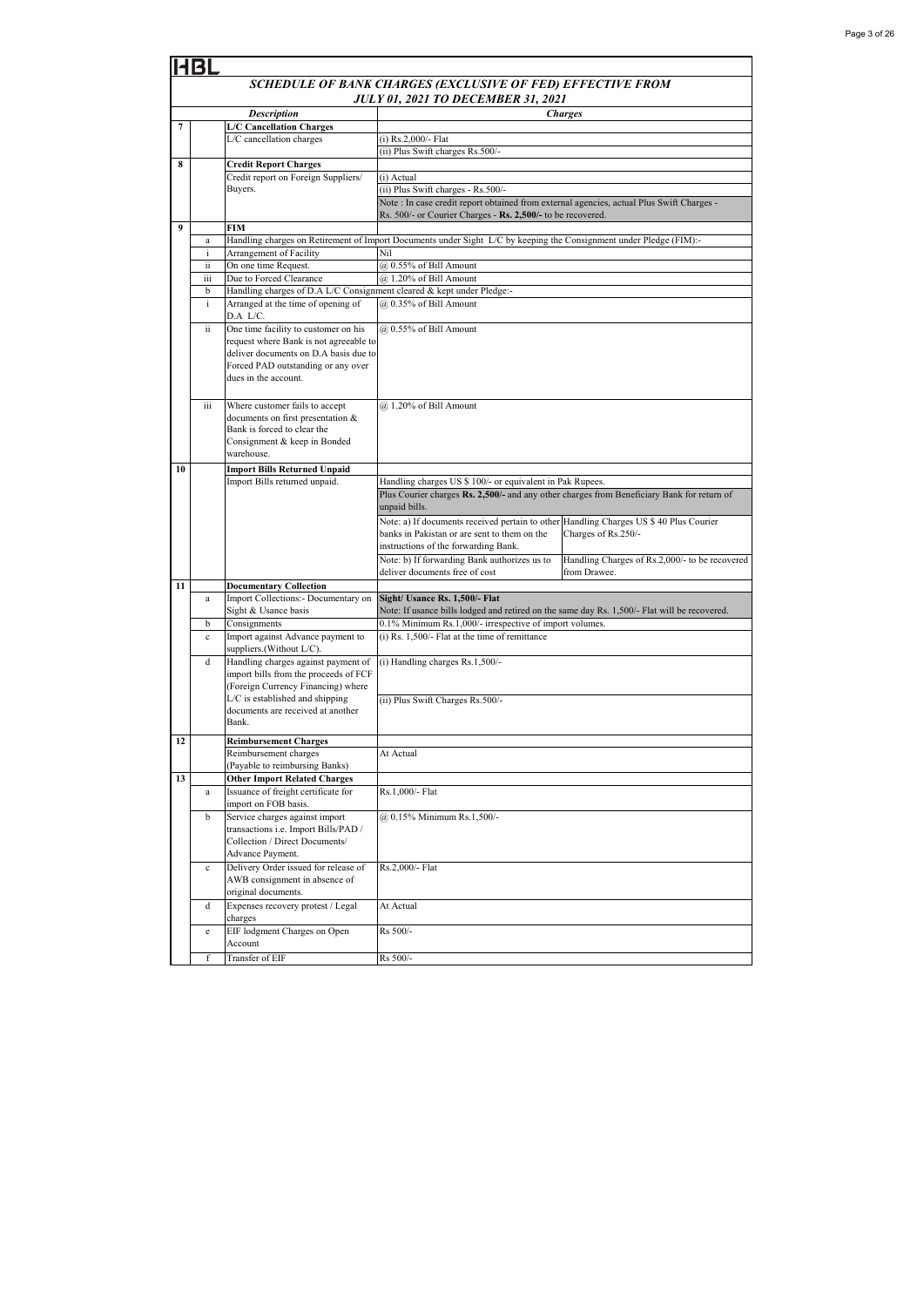|                         | HBL                                       |                                                                                            |                                                                                                                                                       |  |  |
|-------------------------|-------------------------------------------|--------------------------------------------------------------------------------------------|-------------------------------------------------------------------------------------------------------------------------------------------------------|--|--|
|                         |                                           |                                                                                            | SCHEDULE OF BANK CHARGES (EXCLUSIVE OF FED) EFFECTIVE FROM                                                                                            |  |  |
|                         | <b>JULY 01, 2021 TO DECEMBER 31, 2021</b> |                                                                                            |                                                                                                                                                       |  |  |
|                         |                                           | <b>Description</b>                                                                         | <b>Charges</b>                                                                                                                                        |  |  |
|                         | Part B                                    | <b>EXPORTS</b>                                                                             |                                                                                                                                                       |  |  |
| 1                       |                                           | L/C Advising                                                                               |                                                                                                                                                       |  |  |
|                         | $\rm{a}$                                  | Advising L/C                                                                               | (i) Rs. 2,000/- Flat for HBL Customers<br>Rs. 2,500/- Flat for Non-HBL Customers                                                                      |  |  |
|                         |                                           |                                                                                            | (ii) Plus Courier Charges Rs.150/- (in case of within city) or Rs.250/- (in case of intercity)                                                        |  |  |
|                         | b                                         | Export L/C Pre-Advice.                                                                     | (i) Rs.1,000/- Flat                                                                                                                                   |  |  |
|                         |                                           |                                                                                            | (ii) Plus Courier Charges Rs.150/- (in case of within city) or Rs.250/- (in case of intercity)                                                        |  |  |
| $\overline{\mathbf{c}}$ |                                           | <b>Amendment Advising.</b>                                                                 |                                                                                                                                                       |  |  |
|                         |                                           | Amendment Advising.                                                                        | (i) Rs.1,000/- Flat<br>(ii) Plus Courier Charges Rs.150/- (in case of within city) or Rs.250/- (in case of intercity)                                 |  |  |
| 3                       |                                           | Negotiation                                                                                |                                                                                                                                                       |  |  |
|                         | a                                         | Negotiation of Rupee Bills under<br>Export LCs.                                            | @ 0.25% Minimum Rs.1,000/-                                                                                                                            |  |  |
|                         | b                                         | Export bill realized through FCY<br>account.                                               | @ 0.12% Minimum Rs.1,500/-                                                                                                                            |  |  |
|                         | $\mathbf c$                               | Charges for Exports to Afghanistan<br>against deposit/surrender of FCY<br>Notes.           | @ 0.45% Minimum Rs.1,500/-                                                                                                                            |  |  |
|                         | d                                         | <b>Export Development Surcharge</b>                                                        | Rs.80/- Flat per transaction                                                                                                                          |  |  |
|                         | e                                         | <b>Negotiation Charges</b><br>(FCY L/C's):-                                                |                                                                                                                                                       |  |  |
|                         | $\mathbf{i}$                              | <b>Clean Documents</b>                                                                     | Rs.1,000/- Flat                                                                                                                                       |  |  |
|                         |                                           |                                                                                            | Plus Courier Charges Rs.2,500/-                                                                                                                       |  |  |
|                         | ii.                                       | <b>Discrepant Documents</b>                                                                | Rs.2,000/- Flat<br>Plus Courier Charges Rs.2,500/-                                                                                                    |  |  |
|                         |                                           |                                                                                            | Note: - (1) In case of overdue FBP, Mark-up as per credit line to be recovered.                                                                       |  |  |
|                         |                                           |                                                                                            | (2) Negotiable where annual export business volume on Group Basis is above Rs.25 M, with the approval of Functional Head. If                          |  |  |
|                         |                                           |                                                                                            | commitment of annual export business volume above Rs.25 M is not fulfilled then normal negotiation rates will be applicable and                       |  |  |
|                         |                                           | recoveries made in December.                                                               |                                                                                                                                                       |  |  |
|                         | f                                         | Documents-Returned Unpaid                                                                  | Rs.600/- Flat per document plus charges of Correspondent Bank, if any.                                                                                |  |  |
| $\overline{\mathbf{4}}$ |                                           | Confirmation                                                                               |                                                                                                                                                       |  |  |
|                         |                                           | Confirmation/Acceptance                                                                    | These charges will be approved on case to case basis by Financial Institutions - Global Trade<br>Services (FI-GTS). Please refer Part 'S', Note No.7. |  |  |
| 5                       |                                           | Transfer of L/Cs.                                                                          |                                                                                                                                                       |  |  |
|                         |                                           | Transfer of Export L/Cs.                                                                   | Rs.1,500/- Flat                                                                                                                                       |  |  |
| 6                       |                                           | Reimbursement                                                                              |                                                                                                                                                       |  |  |
|                         |                                           | Reimbursement payment to other local Rs.1,000/- Flat<br>banks from Non-Resident Rupee A/c. |                                                                                                                                                       |  |  |
| 7                       |                                           | Processing of Documents under L/C<br>restricted on other Banks                             |                                                                                                                                                       |  |  |
|                         |                                           | Where documents are sent to other                                                          | Rs.1,000/- Flat                                                                                                                                       |  |  |
|                         |                                           | banks for negotiation under restricted<br>L/C.                                             |                                                                                                                                                       |  |  |
| 8                       |                                           | <b>Handling of Duty Draw - Back</b><br>Claims                                              |                                                                                                                                                       |  |  |
|                         | a                                         | Handling of Duty draw back claim                                                           | 0.25% minimum Rs.1,000/- per submission to SBP.                                                                                                       |  |  |
|                         | b                                         | Handling the processing of 6% R&D<br>support claims to SBP.                                | 0.25% minimum Rs.1,000/- per submission to SBP.                                                                                                       |  |  |
| $\boldsymbol{9}$        |                                           | <b>NOC Issuance / Documents</b><br>Transferred                                             |                                                                                                                                                       |  |  |
|                         | $\rm{a}$                                  | Transfer of export proceeds to other<br>Bank.                                              | Commission @ 0.12% Minimum Rs.1,000/- Maximum Rs.7,000/-                                                                                              |  |  |
|                         | b                                         | ERF - NOC for Entitlement                                                                  | Rs.1,200/- (Flat) per case                                                                                                                            |  |  |
|                         | $\mathbf c$                               | Charges for registration of contract for                                                   | Rs.1,500/- Flat                                                                                                                                       |  |  |
|                         |                                           | Export of Raw Cotton with State Bank                                                       |                                                                                                                                                       |  |  |
|                         |                                           | of Pakistan and subsequent handling                                                        |                                                                                                                                                       |  |  |
|                         |                                           | of shipping documents for return of<br>Bank Guarantee from State Bank of                   |                                                                                                                                                       |  |  |
|                         |                                           | Pakistan.                                                                                  |                                                                                                                                                       |  |  |
|                         | d                                         | Preparation of substitution case in                                                        | Rs.1,500 /- Flat                                                                                                                                      |  |  |
|                         |                                           | export re-finances.                                                                        |                                                                                                                                                       |  |  |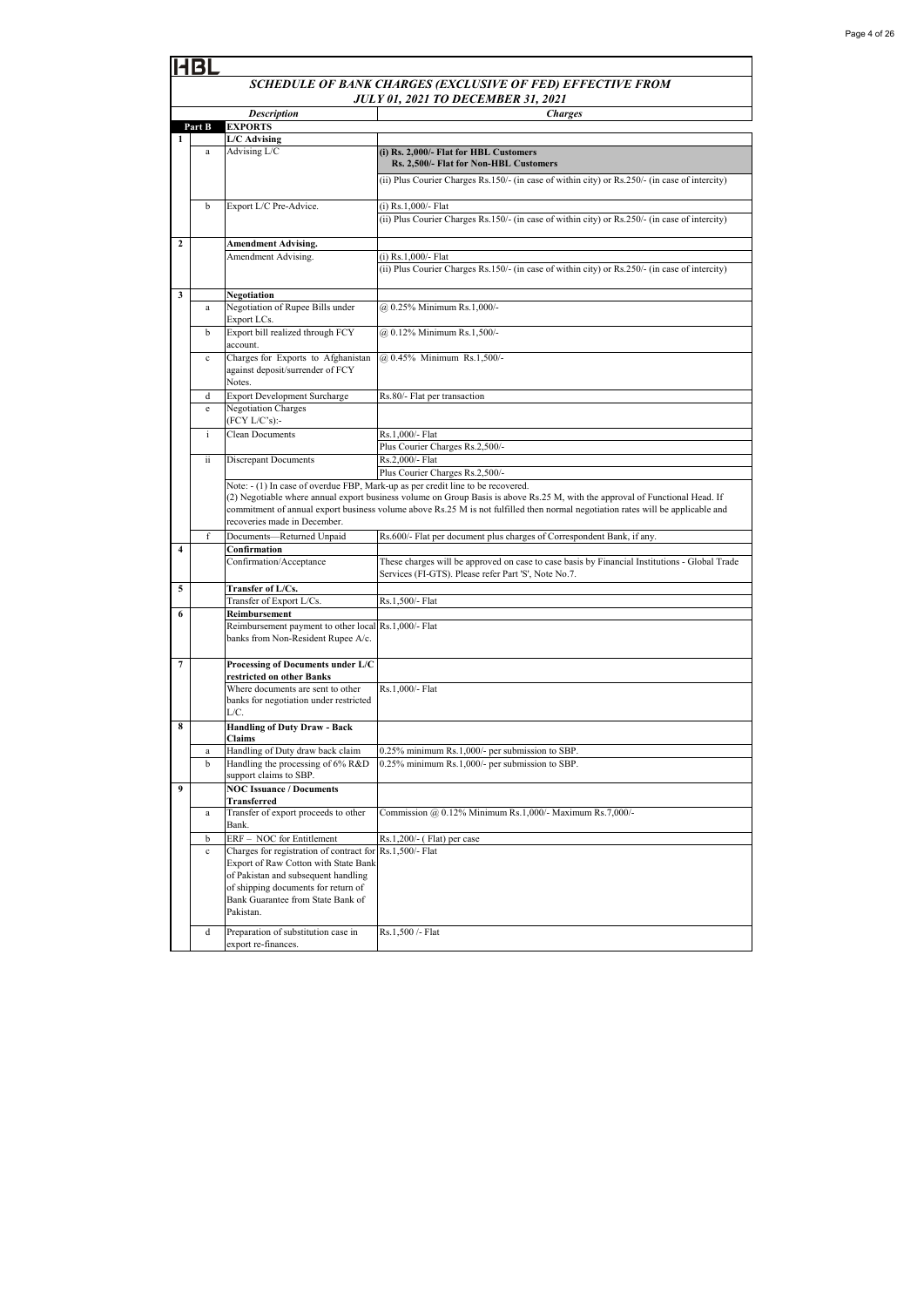|                   | HBL                                                        |                                                                                                                                                                     |                                                                                                                                                                                                                                                                                                                    |                                                                                            |  |
|-------------------|------------------------------------------------------------|---------------------------------------------------------------------------------------------------------------------------------------------------------------------|--------------------------------------------------------------------------------------------------------------------------------------------------------------------------------------------------------------------------------------------------------------------------------------------------------------------|--------------------------------------------------------------------------------------------|--|
|                   | SCHEDULE OF BANK CHARGES (EXCLUSIVE OF FED) EFFECTIVE FROM |                                                                                                                                                                     |                                                                                                                                                                                                                                                                                                                    |                                                                                            |  |
|                   |                                                            |                                                                                                                                                                     | JULY 01, 2021 TO DECEMBER 31, 2021                                                                                                                                                                                                                                                                                 |                                                                                            |  |
| 10                |                                                            | <b>Description</b><br><b>Collections</b>                                                                                                                            | <b>Charges</b>                                                                                                                                                                                                                                                                                                     |                                                                                            |  |
|                   | $\bf{a}$                                                   | Foreign Cheques/ Drafts/ FTCs                                                                                                                                       | (i) 0.12% Minimum Rs. 200/- Maximum Rs. 1,200/-<br>(ii) Courier Charges:<br>Local - Within City: Rs. 150/- Flat Per Item<br>Inland - Inter City: Rs. 250/- Flat Per Item<br>Foreign: Rs. 2,500/-                                                                                                                   |                                                                                            |  |
|                   | b                                                          | Foreign Documentary Bills for<br>Collection (on which Bank does not<br>earn any Exchange difference).                                                               | @ 0.20% Minimum Rs.1,000/- Maximum Rs.2,000/-                                                                                                                                                                                                                                                                      |                                                                                            |  |
|                   | $\mathbf{c}$                                               | FDBC where Bank earns exchange<br>difference.                                                                                                                       | Rs.500/- Flat Per Shipment                                                                                                                                                                                                                                                                                         |                                                                                            |  |
|                   | d                                                          | Transfer of export bill lodged under<br>collection to other banks and Transfer<br>of Form-E before lodgement of<br>shipping documents or cancellation of<br>Form-E. | Rs.1,200/- Flat                                                                                                                                                                                                                                                                                                    |                                                                                            |  |
|                   | e                                                          | Service charges against Export<br>Documents sent on collection basis                                                                                                | 0.13% minimum Rs. 1,500/-                                                                                                                                                                                                                                                                                          |                                                                                            |  |
|                   |                                                            | where payment cover is already<br>received in our NOSTRO A/C. (Other<br>than Advance Payment)                                                                       | (i)Note:- The Bank will recover upfront Courier charges from Exporters - Rs. 2,500/- at the<br>time of dispatch of documents or Courier charges as per Exporter's agreement with Courier<br>Company. Exporters will have to produce copies of such agreements with Courier companies<br>which are on Bank's panel. |                                                                                            |  |
| f                 |                                                            | Service Charges against Export of<br>0.13% minimum Rs. 1.500/-<br>Software and Export of Sample                                                                     |                                                                                                                                                                                                                                                                                                                    |                                                                                            |  |
|                   | g                                                          | Export follow up-swift for<br>payment/acceptance                                                                                                                    | Rs. 600/- per case                                                                                                                                                                                                                                                                                                 |                                                                                            |  |
|                   | h                                                          | E-Commerce charges (B2C) handling                                                                                                                                   | 0.12% minimum Rs.1,500/-                                                                                                                                                                                                                                                                                           |                                                                                            |  |
|                   | i                                                          | Handling Commission on Invoice<br>Financing (Exports)                                                                                                               | Rs. 1,500/- per case                                                                                                                                                                                                                                                                                               |                                                                                            |  |
| 11                |                                                            | <b>Advance Payment Charges</b><br>Handling Charges against advance                                                                                                  | 0.10% minimum Rs.1,000/-                                                                                                                                                                                                                                                                                           |                                                                                            |  |
|                   |                                                            | payment received for export                                                                                                                                         |                                                                                                                                                                                                                                                                                                                    |                                                                                            |  |
|                   | Part C                                                     | <b>FOREIGN CURRENCY REMITTANCES</b>                                                                                                                                 |                                                                                                                                                                                                                                                                                                                    |                                                                                            |  |
| A<br>$\mathbf{1}$ | a-i                                                        | <b>OUTWARD:</b><br>Issuance of FDD from FC A/C &                                                                                                                    | @ 0.25% Minimum Rs.1,000/-                                                                                                                                                                                                                                                                                         |                                                                                            |  |
|                   |                                                            | against PKR as per Foreign Exchange                                                                                                                                 | Plus Swift charges Rs.500/-                                                                                                                                                                                                                                                                                        |                                                                                            |  |
|                   |                                                            | Regulations.                                                                                                                                                        | Note:- This commission will not be recovered where FC proceeds of Home Remittance are sent as<br>settlement to the beneficiary's bank.<br>Free issuance of FDD for HBL at Work Account                                                                                                                             |                                                                                            |  |
|                   | a-ii                                                       | Issuance of FFT from FC A/C &<br>against PKR as per Foreign Exchange                                                                                                | @ 0.25% Minimum Rs.750/-                                                                                                                                                                                                                                                                                           |                                                                                            |  |
|                   |                                                            | Regulations.                                                                                                                                                        | Plus Swift charges Rs.500/-                                                                                                                                                                                                                                                                                        | Note:- This commission will not be recovered where FC proceeds of Home Remittance are sent |  |
|                   |                                                            |                                                                                                                                                                     | as settlement to the beneficiary's bank.<br>- Commission Charges are to be waived for HBL at Work Account but SWIFT Charges will<br>apply & should be deducted.                                                                                                                                                    |                                                                                            |  |
|                   | b                                                          | Special remittances in respect of<br>Shipping Freight, Dividend,<br>Advertisement etc.                                                                              | Service charges Rs.1,000/- per case in addition to normal remittance charges under 1(a) above.                                                                                                                                                                                                                     |                                                                                            |  |
|                   | $\mathbf c$                                                | <b>Local Foreign Funds Transfers (LFFT)</b>                                                                                                                         |                                                                                                                                                                                                                                                                                                                    |                                                                                            |  |
|                   |                                                            | LFFT within the same Branch or to<br>any Branch within the same city,<br>irrespective of amount                                                                     | Free                                                                                                                                                                                                                                                                                                               |                                                                                            |  |
|                   |                                                            | Intercity LFFT                                                                                                                                                      | 0.10%<br>Minimum - $\text{USS} = 5$ /-<br>GBP = $3/-$<br>Euro = $4/-$<br>$CNY = 20/2$<br>Decimal charges will be rounded down<br>Note: Free Intercity LFFT for HBL at Work Account                                                                                                                                 | Depending on the currency in which transfer is<br>being made                               |  |
|                   | d                                                          | <b>FFT/FDD</b>                                                                                                                                                      |                                                                                                                                                                                                                                                                                                                    |                                                                                            |  |
|                   | i                                                          | Cancellation Charges / Stop Payment<br>per instrument.                                                                                                              | Rs.500/- Plus Drawee Bank Charges if any.<br>Plus Swift charges Rs.500/-                                                                                                                                                                                                                                           |                                                                                            |  |
|                   | e                                                          | Issuance of duplicate FDD                                                                                                                                           | Normal Issuance Charges under 1(a) above.                                                                                                                                                                                                                                                                          |                                                                                            |  |
|                   |                                                            |                                                                                                                                                                     | Plus Swift Charges - Rs.500/- for additional message.                                                                                                                                                                                                                                                              |                                                                                            |  |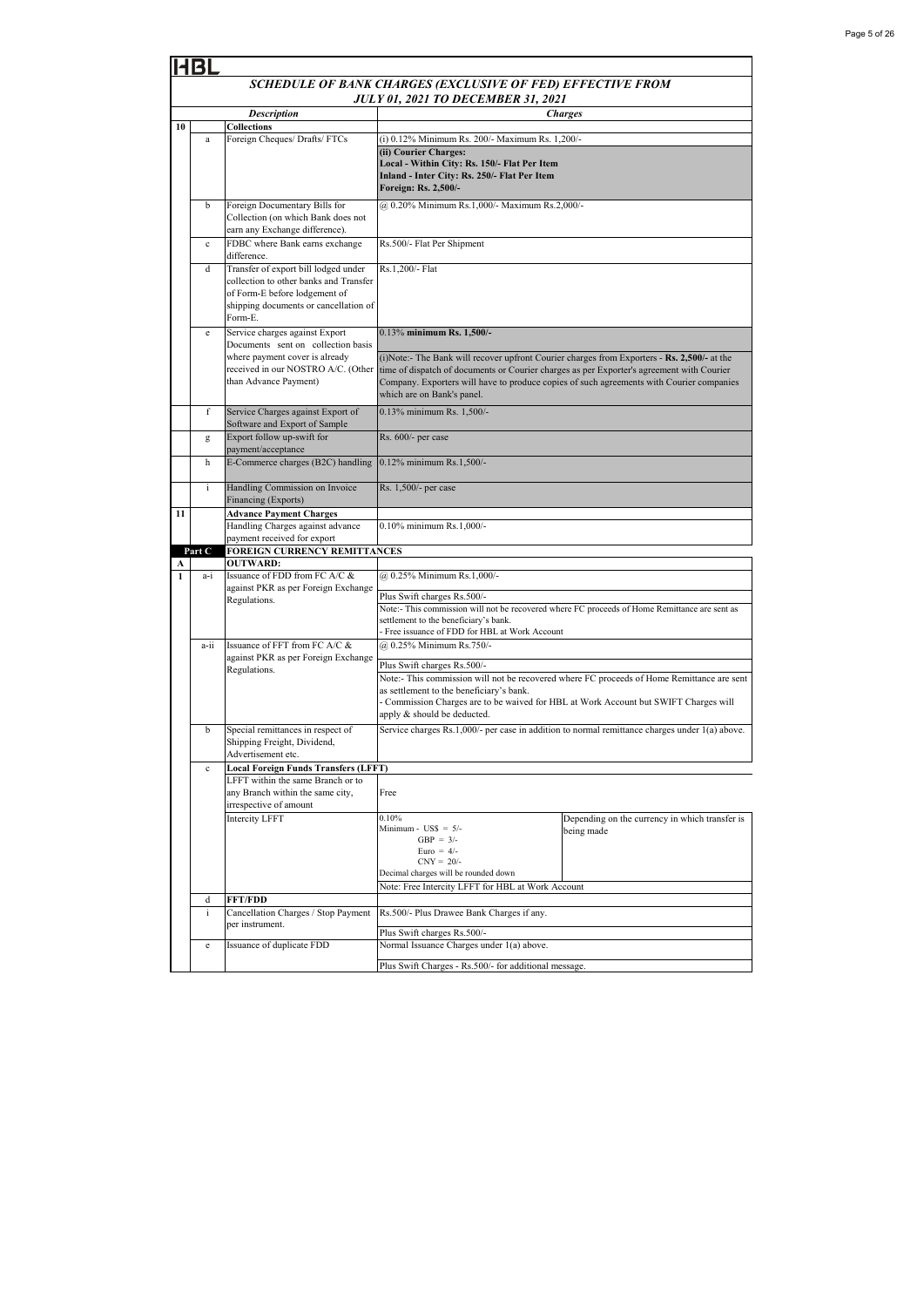|                                                            | <b>HBL</b>                                                                                                         |                                                                                  |                                                                                                                                                                                                                                    |                                                                        |  |  |  |
|------------------------------------------------------------|--------------------------------------------------------------------------------------------------------------------|----------------------------------------------------------------------------------|------------------------------------------------------------------------------------------------------------------------------------------------------------------------------------------------------------------------------------|------------------------------------------------------------------------|--|--|--|
|                                                            | SCHEDULE OF BANK CHARGES (EXCLUSIVE OF FED) EFFECTIVE FROM                                                         |                                                                                  |                                                                                                                                                                                                                                    |                                                                        |  |  |  |
|                                                            | <b>JULY 01, 2021 TO DECEMBER 31, 2021</b>                                                                          |                                                                                  |                                                                                                                                                                                                                                    |                                                                        |  |  |  |
|                                                            |                                                                                                                    | <b>Description</b>                                                               |                                                                                                                                                                                                                                    | <b>Charges</b>                                                         |  |  |  |
| В                                                          |                                                                                                                    | <b>INWARD</b>                                                                    |                                                                                                                                                                                                                                    |                                                                        |  |  |  |
| $\mathbf{1}$                                               | $\rm{a}$                                                                                                           | Home Remittance                                                                  | Nil                                                                                                                                                                                                                                |                                                                        |  |  |  |
|                                                            | b                                                                                                                  | FCY Commercial / Home Remittances                                                | Nil                                                                                                                                                                                                                                |                                                                        |  |  |  |
|                                                            | Service charges on payment of all<br>$\mathbf c$<br>Inward Foreign Remittances (other<br>than Home Remittances) to |                                                                                  |                                                                                                                                                                                                                                    | @ Rs.0.15% Minimum Rs.500/- Maximum Rs.4,000/-                         |  |  |  |
|                                                            |                                                                                                                    | beneficiaries maintaining accounts<br>with other Banks.                          | Plus Courier Charges Rs. 150/-                                                                                                                                                                                                     |                                                                        |  |  |  |
|                                                            | d                                                                                                                  | Remittances, Outward TT Through<br>debit of accounts, Foreign Outward<br>Drafts. | Free if the deposit remains in the FC Account for 14 days,<br>otherwise commission @ 0.25% (in FCY or Pak Rupees).<br>Minimum Rs.300/-<br>Note: These Charges will be applicable only on the amount remitted / withdrawn within 14 |                                                                        |  |  |  |
|                                                            |                                                                                                                    | days from the FCN amount deposited in the FC Accounts.                           |                                                                                                                                                                                                                                    |                                                                        |  |  |  |
|                                                            | Part D                                                                                                             | OTHER CHARGES ON FOREIGN EXCHANGE TRANSACTIONS                                   |                                                                                                                                                                                                                                    |                                                                        |  |  |  |
| 1                                                          |                                                                                                                    | Correspondents' charges, if any, will<br>be recovered.                           | At actual                                                                                                                                                                                                                          |                                                                        |  |  |  |
| $\overline{2}$                                             |                                                                                                                    | Foreign bills sent for collection<br>returned unpaid.                            | Plus Swift charges Rs.500/- if applicable.                                                                                                                                                                                         | Rs.500/- Flat Plus Correspondent Bank's Charges, if any                |  |  |  |
| 3                                                          |                                                                                                                    | Inward collections received (relating                                            | US\$ 5/- for collection upto US\$ 1,000/-                                                                                                                                                                                          |                                                                        |  |  |  |
|                                                            |                                                                                                                    | to F.C A/c) from abroad or local                                                 | US\$ 15/- for collection above US\$ 1,000/-                                                                                                                                                                                        |                                                                        |  |  |  |
|                                                            |                                                                                                                    | banks/ branches & where payment is                                               | Plus Swift charges Rs.500/-                                                                                                                                                                                                        |                                                                        |  |  |  |
|                                                            |                                                                                                                    | demanded in Foreign Currency.                                                    |                                                                                                                                                                                                                                    |                                                                        |  |  |  |
| $\overline{\mathbf{4}}$<br>Clean Inward Foreign Collection |                                                                                                                    |                                                                                  |                                                                                                                                                                                                                                    |                                                                        |  |  |  |
|                                                            |                                                                                                                    | Cheque Return Charges (To be                                                     |                                                                                                                                                                                                                                    |                                                                        |  |  |  |
|                                                            |                                                                                                                    | charged for sending back cheque to<br>Collecting Bank through DHL).              | US\$ 20/- (To be recovered from Collecting Bank)                                                                                                                                                                                   |                                                                        |  |  |  |
|                                                            |                                                                                                                    |                                                                                  |                                                                                                                                                                                                                                    |                                                                        |  |  |  |
|                                                            |                                                                                                                    |                                                                                  |                                                                                                                                                                                                                                    |                                                                        |  |  |  |
| 5                                                          |                                                                                                                    | Inward cheques received from local                                               | Commission @ 0.15% Minimum Rs.250/-<br>Plus Swift charges Rs.500/-                                                                                                                                                                 |                                                                        |  |  |  |
|                                                            |                                                                                                                    | branches, up-country branches or local                                           |                                                                                                                                                                                                                                    |                                                                        |  |  |  |
|                                                            |                                                                                                                    | banks for payment in Pak. Rupees.                                                |                                                                                                                                                                                                                                    |                                                                        |  |  |  |
|                                                            |                                                                                                                    | (Convert the relevant Foreign<br>Currency at the buying rate)                    |                                                                                                                                                                                                                                    |                                                                        |  |  |  |
| 6                                                          |                                                                                                                    | <b>Issuance of Proceeds Realization</b>                                          | Rs.500/- Flat per certificate.                                                                                                                                                                                                     |                                                                        |  |  |  |
|                                                            |                                                                                                                    | Certificate, if transaction is older than                                        |                                                                                                                                                                                                                                    |                                                                        |  |  |  |
| 7                                                          |                                                                                                                    | one year.<br><b>Duplicate Proceeds Realization</b>                               | Rs.1,000/- Flat per certificate.                                                                                                                                                                                                   |                                                                        |  |  |  |
|                                                            |                                                                                                                    | Certificate.                                                                     |                                                                                                                                                                                                                                    |                                                                        |  |  |  |
| 8                                                          |                                                                                                                    | Standing Instruction Charges in<br>Foreign Currency A/c.                         |                                                                                                                                                                                                                                    | US\$ 5/- per transaction plus actual remittance charges as applicable. |  |  |  |
| 9                                                          |                                                                                                                    | Debit Authority Issuance Charges                                                 |                                                                                                                                                                                                                                    |                                                                        |  |  |  |
|                                                            |                                                                                                                    | Currency                                                                         |                                                                                                                                                                                                                                    | <b>Current Refund Charges</b>                                          |  |  |  |
|                                                            |                                                                                                                    | <b>SAR</b>                                                                       |                                                                                                                                                                                                                                    | 50.00                                                                  |  |  |  |
|                                                            |                                                                                                                    | CAD<br><b>EUR</b>                                                                |                                                                                                                                                                                                                                    | 20.00<br>20.00                                                         |  |  |  |
|                                                            |                                                                                                                    | <b>DKK</b>                                                                       |                                                                                                                                                                                                                                    | 110.00                                                                 |  |  |  |
|                                                            |                                                                                                                    | <b>USD</b>                                                                       | 20.00                                                                                                                                                                                                                              |                                                                        |  |  |  |
|                                                            |                                                                                                                    | GBP                                                                              |                                                                                                                                                                                                                                    | 15.00                                                                  |  |  |  |
|                                                            |                                                                                                                    | AED                                                                              |                                                                                                                                                                                                                                    | 75.00                                                                  |  |  |  |
|                                                            |                                                                                                                    | SGD                                                                              |                                                                                                                                                                                                                                    | 20.00                                                                  |  |  |  |
|                                                            |                                                                                                                    | <b>AUD</b>                                                                       |                                                                                                                                                                                                                                    | 20.00                                                                  |  |  |  |
|                                                            |                                                                                                                    | <b>NOK</b><br><b>SEK</b>                                                         |                                                                                                                                                                                                                                    | 150.00<br>150.00                                                       |  |  |  |
|                                                            |                                                                                                                    | <b>CHF</b>                                                                       |                                                                                                                                                                                                                                    |                                                                        |  |  |  |
|                                                            |                                                                                                                    |                                                                                  | 20.00                                                                                                                                                                                                                              |                                                                        |  |  |  |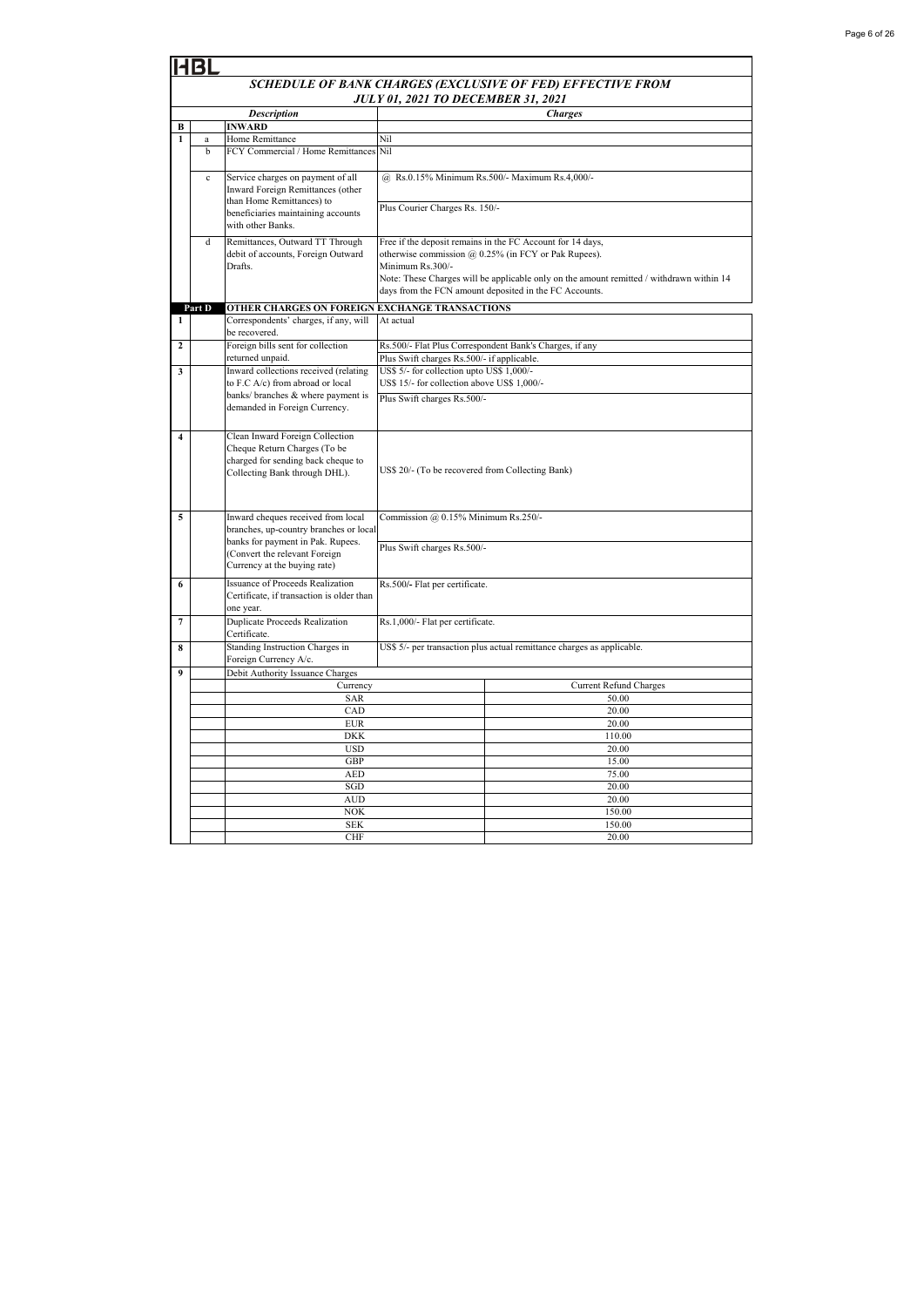|                                                                                                                                                           | SCHEDULE OF BANK CHARGES (EXCLUSIVE OF FED) EFFECTIVE FROM                                                                                                                           |                                                                                                                                     |                                               |                                                                                                                                                        |                |  |  |  |  |
|-----------------------------------------------------------------------------------------------------------------------------------------------------------|--------------------------------------------------------------------------------------------------------------------------------------------------------------------------------------|-------------------------------------------------------------------------------------------------------------------------------------|-----------------------------------------------|--------------------------------------------------------------------------------------------------------------------------------------------------------|----------------|--|--|--|--|
|                                                                                                                                                           |                                                                                                                                                                                      |                                                                                                                                     | <b>JULY 01, 2021 TO DECEMBER 31, 2021</b>     |                                                                                                                                                        |                |  |  |  |  |
|                                                                                                                                                           |                                                                                                                                                                                      | <b>Description</b>                                                                                                                  |                                               | <b>Charges</b>                                                                                                                                         |                |  |  |  |  |
|                                                                                                                                                           |                                                                                                                                                                                      |                                                                                                                                     |                                               | <b>DOMESTIC BANKING</b>                                                                                                                                |                |  |  |  |  |
|                                                                                                                                                           | Part E                                                                                                                                                                               | <b>REMITTANCES</b><br><b>Issuance of Banker's Cheque</b>                                                                            |                                               |                                                                                                                                                        |                |  |  |  |  |
|                                                                                                                                                           | a                                                                                                                                                                                    | Through A/c                                                                                                                         |                                               | Rs.375/- Flat                                                                                                                                          |                |  |  |  |  |
|                                                                                                                                                           |                                                                                                                                                                                      | Note:-Charges for issuance of Banker's Cheque for payment of fee/dues in favor of Educational Institutions, HEC/Board etc. 0.50% of |                                               |                                                                                                                                                        |                |  |  |  |  |
|                                                                                                                                                           |                                                                                                                                                                                      | fee/dues or Rs.25/- per instrument*, whichever is less.<br>*Charges amount should not exceed Rs.25/- inclusive of FED.              |                                               |                                                                                                                                                        |                |  |  |  |  |
|                                                                                                                                                           | $\mathbf b$                                                                                                                                                                          |                                                                                                                                     |                                               |                                                                                                                                                        |                |  |  |  |  |
|                                                                                                                                                           |                                                                                                                                                                                      | Head approval.                                                                                                                      |                                               | For Cash Management customers, Charges (for Collection & Payments) as per specific agreement with them along with Functional                           |                |  |  |  |  |
|                                                                                                                                                           | $\mathbf{c}$                                                                                                                                                                         | Cancellation of Bankers Cheque                                                                                                      |                                               |                                                                                                                                                        |                |  |  |  |  |
|                                                                                                                                                           |                                                                                                                                                                                      |                                                                                                                                     |                                               |                                                                                                                                                        |                |  |  |  |  |
|                                                                                                                                                           |                                                                                                                                                                                      |                                                                                                                                     |                                               | Note:- No cancellation charges on Banker's Cheque :<br>(i) Issued in favour of Ministry of Food, Government of Pakistan, as an advance deposit against |                |  |  |  |  |
|                                                                                                                                                           |                                                                                                                                                                                      |                                                                                                                                     |                                               | BARDANA (Jute Bags) only during wheat procurement season.                                                                                              |                |  |  |  |  |
| (ii) Issued in favour of Government Departments as Security Deposit and refunded to the<br>Purchaser on recommendation of the same Government Department. |                                                                                                                                                                                      |                                                                                                                                     |                                               |                                                                                                                                                        |                |  |  |  |  |
| (iii) Issued in favour of Educational Institutions, HEC/Board etc.                                                                                        |                                                                                                                                                                                      |                                                                                                                                     |                                               |                                                                                                                                                        |                |  |  |  |  |
|                                                                                                                                                           |                                                                                                                                                                                      |                                                                                                                                     |                                               | (iv) HBL Freedom A/c holder is exempted from these charges                                                                                             |                |  |  |  |  |
|                                                                                                                                                           | d                                                                                                                                                                                    | Issuance of Replacement, in case of                                                                                                 | Same as Banker's Cheque issuance charges      |                                                                                                                                                        |                |  |  |  |  |
|                                                                                                                                                           |                                                                                                                                                                                      | lost Banker's Cheque                                                                                                                | Terms & Conditions apply                      |                                                                                                                                                        |                |  |  |  |  |
|                                                                                                                                                           | e                                                                                                                                                                                    | Courier Delivery of Banker's Cheque                                                                                                 | Rs. 250/-                                     |                                                                                                                                                        |                |  |  |  |  |
| $\boldsymbol{2}$                                                                                                                                          |                                                                                                                                                                                      | <b>Call Deposit Receipt (CDR)</b>                                                                                                   |                                               |                                                                                                                                                        |                |  |  |  |  |
|                                                                                                                                                           | a                                                                                                                                                                                    | Issuance from Account                                                                                                               | Rs. 200/-<br>Rs. 240/-                        |                                                                                                                                                        |                |  |  |  |  |
|                                                                                                                                                           | $\mathbf b$                                                                                                                                                                          | Cancellation of CDR issued from<br>Account                                                                                          |                                               |                                                                                                                                                        |                |  |  |  |  |
|                                                                                                                                                           | $\mathbf{c}$                                                                                                                                                                         | Issuance of Duplicate CDR issued                                                                                                    | Rs. 240/-                                     |                                                                                                                                                        |                |  |  |  |  |
|                                                                                                                                                           |                                                                                                                                                                                      | from account                                                                                                                        |                                               |                                                                                                                                                        |                |  |  |  |  |
| 3                                                                                                                                                         | <b>Customers</b>                                                                                                                                                                     | <b>Special Pre-printed Drafts for CMD</b>                                                                                           |                                               | @ 0.04% - issuance charges or as per agreement by CMD with the customer.                                                                               |                |  |  |  |  |
| $\overline{\mathbf{4}}$                                                                                                                                   |                                                                                                                                                                                      | <b>Inter Branch Online Transactions / Cross Branch Offline Transfers</b>                                                            |                                               |                                                                                                                                                        |                |  |  |  |  |
|                                                                                                                                                           |                                                                                                                                                                                      | Product                                                                                                                             | Transaction                                   | <b>Charges</b>                                                                                                                                         | Payable By     |  |  |  |  |
|                                                                                                                                                           | a                                                                                                                                                                                    | Deposit (Cash)                                                                                                                      | (i) Within City<br>(ii) Inter city            | Free<br>Rs.400/- Flat                                                                                                                                  | Depositor      |  |  |  |  |
|                                                                                                                                                           |                                                                                                                                                                                      | Note:- i) Freedom account is exempted from the recovery of Within City & Intercity charges.                                         |                                               |                                                                                                                                                        |                |  |  |  |  |
|                                                                                                                                                           | $\mathbf b$                                                                                                                                                                          | Withdrawals (Cash)                                                                                                                  | (i) Within City Upto                          | Free                                                                                                                                                   |                |  |  |  |  |
|                                                                                                                                                           |                                                                                                                                                                                      |                                                                                                                                     | Rs.500,000/- per day<br>(ii) Within City Over | 0.15% of the transaction amount with                                                                                                                   |                |  |  |  |  |
|                                                                                                                                                           |                                                                                                                                                                                      |                                                                                                                                     | $Rs.500,000/=$                                | Minimum Rs.600/-                                                                                                                                       |                |  |  |  |  |
|                                                                                                                                                           |                                                                                                                                                                                      |                                                                                                                                     | per day                                       |                                                                                                                                                        | Account Holder |  |  |  |  |
|                                                                                                                                                           |                                                                                                                                                                                      |                                                                                                                                     | (iii) Inter-city upto<br>Rs.500,000/- per day | Rs.370- Flat                                                                                                                                           |                |  |  |  |  |
|                                                                                                                                                           |                                                                                                                                                                                      |                                                                                                                                     | (iv) Inter-City Over                          | $0.125\%$ of the transaction amount with                                                                                                               |                |  |  |  |  |
|                                                                                                                                                           |                                                                                                                                                                                      |                                                                                                                                     | Rs.500,000/=                                  | Minimum Rs.600/-                                                                                                                                       |                |  |  |  |  |
|                                                                                                                                                           | $\mathbf c$                                                                                                                                                                          | Cheque Deposits                                                                                                                     | per day<br>(i) Within city and                | Free                                                                                                                                                   |                |  |  |  |  |
|                                                                                                                                                           |                                                                                                                                                                                      | (HBL Cheque - For credit to HBL                                                                                                     | within the Catchment area                     |                                                                                                                                                        |                |  |  |  |  |
|                                                                                                                                                           |                                                                                                                                                                                      | Account)                                                                                                                            | of One Clearing House                         |                                                                                                                                                        |                |  |  |  |  |
|                                                                                                                                                           |                                                                                                                                                                                      |                                                                                                                                     |                                               |                                                                                                                                                        |                |  |  |  |  |
|                                                                                                                                                           |                                                                                                                                                                                      |                                                                                                                                     | (ii) Inter city                               | Free                                                                                                                                                   |                |  |  |  |  |
|                                                                                                                                                           | d                                                                                                                                                                                    | Non-HBL Cheque deposited in local                                                                                                   |                                               |                                                                                                                                                        |                |  |  |  |  |
|                                                                                                                                                           |                                                                                                                                                                                      | clearing and funds credited to HBL<br>Inter-city Branch Account                                                                     |                                               | Flat Rs.400/-                                                                                                                                          | Beneficiary    |  |  |  |  |
|                                                                                                                                                           | $\mathbf e$                                                                                                                                                                          | Local Funds Transfers (LFTs) Online                                                                                                 | (i) Within city and                           | Free                                                                                                                                                   |                |  |  |  |  |
|                                                                                                                                                           |                                                                                                                                                                                      | Funds Transfer / Cross Branch                                                                                                       | within the Catchment area                     |                                                                                                                                                        |                |  |  |  |  |
|                                                                                                                                                           |                                                                                                                                                                                      | Transfers                                                                                                                           | of One Clearing House                         |                                                                                                                                                        | Account Holder |  |  |  |  |
|                                                                                                                                                           |                                                                                                                                                                                      |                                                                                                                                     |                                               |                                                                                                                                                        |                |  |  |  |  |
|                                                                                                                                                           |                                                                                                                                                                                      | Note: HBL Cheque to be obtained from Account Holders for all LFTs (e) above.                                                        | (ii) Inter city                               | $*$ NIL                                                                                                                                                |                |  |  |  |  |
|                                                                                                                                                           |                                                                                                                                                                                      | Note:-1 (a) Where link is down, remittance may be sent by other means without extra charges.                                        |                                               |                                                                                                                                                        |                |  |  |  |  |
|                                                                                                                                                           |                                                                                                                                                                                      | (b) All on-line transactions should be treated as within city between following cities:                                             |                                               |                                                                                                                                                        |                |  |  |  |  |
|                                                                                                                                                           |                                                                                                                                                                                      | (i) Islamabad & Rawalpindi<br>(ii) Chenab Nagar (Rabwah) and Chinniot                                                               |                                               |                                                                                                                                                        |                |  |  |  |  |
|                                                                                                                                                           | (iii) Khushab & Jauharabad                                                                                                                                                           |                                                                                                                                     |                                               |                                                                                                                                                        |                |  |  |  |  |
|                                                                                                                                                           |                                                                                                                                                                                      |                                                                                                                                     |                                               | Note:-(2) (a) As per HOK instructions all HBL Cheques deposited at Branch Counters which are drawn on Misys Branches must be                           |                |  |  |  |  |
|                                                                                                                                                           | collected through Online facility instead of NIFT.<br>(b) Collection of Non HBL Cheque Rs.300/- Flat (Plus FED) where NIFT facility is available otherwise Normal OBC Charges are to |                                                                                                                                     |                                               |                                                                                                                                                        |                |  |  |  |  |
|                                                                                                                                                           |                                                                                                                                                                                      | be recovered.                                                                                                                       |                                               |                                                                                                                                                        |                |  |  |  |  |
|                                                                                                                                                           |                                                                                                                                                                                      | Note:-(3) Cash Management as per agreement signed with the customer.                                                                |                                               |                                                                                                                                                        |                |  |  |  |  |
|                                                                                                                                                           |                                                                                                                                                                                      | Note:-(4) Cash Management as per Schedule of Charges where no written agreement is available.                                       |                                               |                                                                                                                                                        |                |  |  |  |  |
|                                                                                                                                                           |                                                                                                                                                                                      | Institution through Cash Deposit / LFT / IBTS / Cross Branch Transaction etc.                                                       |                                               | Note:-(5) No service charges shall be recovered from students depositing fee directly in the Fee Collection Account of the Educational                 |                |  |  |  |  |
|                                                                                                                                                           |                                                                                                                                                                                      |                                                                                                                                     |                                               | Note:-(6) Charges mentioned in Point 4 (a,b & d) above are not applicable on HBL Freedom and HBL at Work Account Holders. HBL                          |                |  |  |  |  |
|                                                                                                                                                           |                                                                                                                                                                                      | HumWatan Accounts are exempted from charges mentioned in point-4(b & e)                                                             |                                               |                                                                                                                                                        |                |  |  |  |  |
|                                                                                                                                                           |                                                                                                                                                                                      | fund transactions.                                                                                                                  |                                               | Note:-(7) All charges pertaining to intercity funds transfers under this section will be exempted in case of sales of third party mutual               |                |  |  |  |  |
|                                                                                                                                                           |                                                                                                                                                                                      | *Note: NIL - Charges will be updated against MT 103 as per SBP's directives.                                                        |                                               |                                                                                                                                                        |                |  |  |  |  |
|                                                                                                                                                           |                                                                                                                                                                                      |                                                                                                                                     |                                               |                                                                                                                                                        |                |  |  |  |  |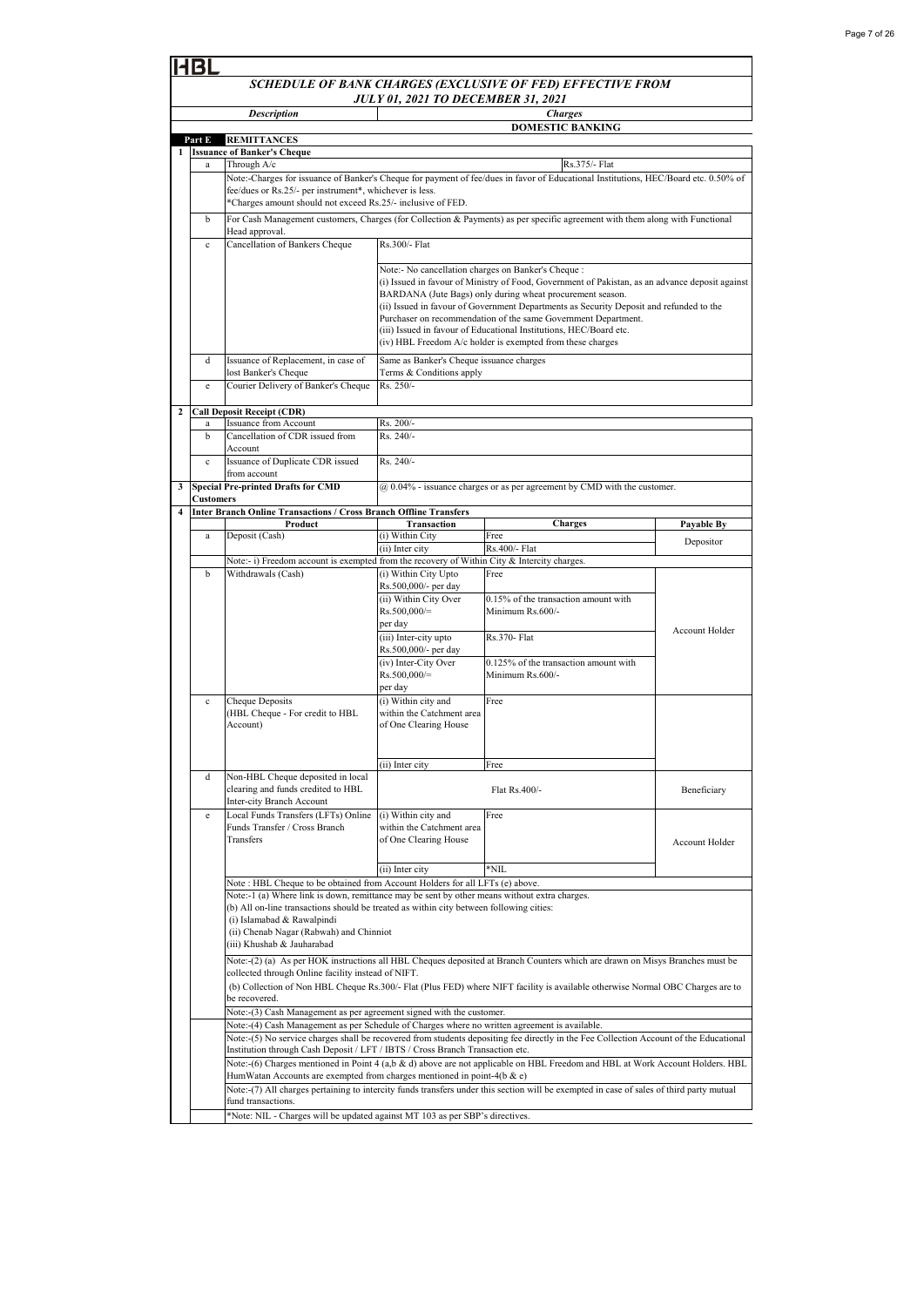|                | <b>HBL</b>                                                                                                  |                                                                                                |                                                                                                                                                                                                                                                                                                                                                                                                            |                                                                                             |                                                                    |                                                                        |  |
|----------------|-------------------------------------------------------------------------------------------------------------|------------------------------------------------------------------------------------------------|------------------------------------------------------------------------------------------------------------------------------------------------------------------------------------------------------------------------------------------------------------------------------------------------------------------------------------------------------------------------------------------------------------|---------------------------------------------------------------------------------------------|--------------------------------------------------------------------|------------------------------------------------------------------------|--|
|                |                                                                                                             | SCHEDULE OF BANK CHARGES (EXCLUSIVE OF FED) EFFECTIVE FROM                                     |                                                                                                                                                                                                                                                                                                                                                                                                            |                                                                                             |                                                                    |                                                                        |  |
|                |                                                                                                             |                                                                                                | <b>JULY 01, 2021 TO DECEMBER 31, 2021</b>                                                                                                                                                                                                                                                                                                                                                                  |                                                                                             |                                                                    |                                                                        |  |
| 5              | <b>Description</b><br><b>Charges</b><br>3rd Party Funds Transfer using SBP's, RTGS System - MT 103 Facility |                                                                                                |                                                                                                                                                                                                                                                                                                                                                                                                            |                                                                                             |                                                                    |                                                                        |  |
|                |                                                                                                             | Threshold amount of 3rd Party Funds Transfer through RTGS via MT-103 is Rs. 1 Million          |                                                                                                                                                                                                                                                                                                                                                                                                            |                                                                                             |                                                                    |                                                                        |  |
|                | <b>Funds Outflow</b>                                                                                        |                                                                                                | <b>Transaction Time Window</b>                                                                                                                                                                                                                                                                                                                                                                             | <b>Charges Payable to</b><br><b>SBP</b> Per<br><b>Transaction (PKR)</b><br>G.L.Code-9903187 | *HBL Share of Charges<br>Per Transaction (PKR)<br>G.L.Code-9914049 | <b>Total Charges to be</b><br>recovered from<br><b>Customers (PKR)</b> |  |
|                |                                                                                                             |                                                                                                | 9:00 AM to 1:30 PM                                                                                                                                                                                                                                                                                                                                                                                         | *NIL                                                                                        | $*$ NIL                                                            | *NIL                                                                   |  |
|                |                                                                                                             | Monday to Friday                                                                               | 1:30 PM to 3:00 PM                                                                                                                                                                                                                                                                                                                                                                                         | *NIL                                                                                        | *NIL                                                               | $*$ NIL                                                                |  |
|                |                                                                                                             |                                                                                                | 3:00 PM to 4:00 PM                                                                                                                                                                                                                                                                                                                                                                                         | $*$ NIL                                                                                     | $*$ NIL                                                            | $*$ NIL                                                                |  |
|                | Funds In-flow                                                                                               | *Note: NIL - Charges will be updated against MT 103 as per SBP's directives.                   | NIL                                                                                                                                                                                                                                                                                                                                                                                                        |                                                                                             |                                                                    |                                                                        |  |
| 6              |                                                                                                             | 3rd Party Funds Transfer using SBP's, RTGS System - MT 102 Facility                            |                                                                                                                                                                                                                                                                                                                                                                                                            |                                                                                             |                                                                    |                                                                        |  |
|                |                                                                                                             | Threshold amount of 3rd Party Funds Transfer through RTGS via MT-102 is Rs. 100,000/-          |                                                                                                                                                                                                                                                                                                                                                                                                            |                                                                                             |                                                                    |                                                                        |  |
|                | <b>Funds Outflow</b>                                                                                        |                                                                                                | <b>Transaction Time Window</b>                                                                                                                                                                                                                                                                                                                                                                             | <b>Charges Payable to</b><br><b>SBP</b> Per<br><b>Transaction (PKR)</b><br>G.L.Code-9903187 | *HBL Share of Charges<br>Per Transaction (PKR)<br>G.L.Code-9914049 | <b>Total Charges to be</b><br>recovered from<br><b>Customers (PKR)</b> |  |
|                |                                                                                                             | <b>Monday to Friday</b>                                                                        | First Batch 12:00 PM                                                                                                                                                                                                                                                                                                                                                                                       | $*$ NIL                                                                                     | $*$ NIL                                                            | *NIL                                                                   |  |
|                | <b>Funds In-flow</b>                                                                                        |                                                                                                | 2nd Batch 3:30 PM<br>NIL                                                                                                                                                                                                                                                                                                                                                                                   | $*$ NIL                                                                                     | $*$ NIL                                                            | $*$ NIL                                                                |  |
|                |                                                                                                             | *Note: NIL - Charges will be updated against MT 102 as per SBP's directives.                   |                                                                                                                                                                                                                                                                                                                                                                                                            |                                                                                             |                                                                    |                                                                        |  |
|                | Part F                                                                                                      | <b>BILLS</b>                                                                                   |                                                                                                                                                                                                                                                                                                                                                                                                            |                                                                                             |                                                                    |                                                                        |  |
|                | 1 Collection<br>a                                                                                           | Documentary                                                                                    | @ 0.40% Minimum Rs.1,000/-                                                                                                                                                                                                                                                                                                                                                                                 |                                                                                             |                                                                    |                                                                        |  |
|                |                                                                                                             |                                                                                                | (ii) Plus Courier Charges Rs.150/- (in case of within city) or Rs.250/- (in case of intercity)                                                                                                                                                                                                                                                                                                             |                                                                                             |                                                                    |                                                                        |  |
|                | b                                                                                                           | Clean (including cheques/ dividend<br>warrants/ drafts etc.)                                   | @ 0.25% Minimum Rs.300/- Maximum Rs.10,000/-<br>(ii) Plus Courier Charges Rs.150/- (in case of within city) or Rs.250/- (in case of intercity)                                                                                                                                                                                                                                                             |                                                                                             |                                                                    |                                                                        |  |
|                |                                                                                                             |                                                                                                | No charges on LBC i.e. proceeds of other banks cheques collected in cash OR routed through<br>account maintained with local NBP branch and vice versa.                                                                                                                                                                                                                                                     |                                                                                             |                                                                    |                                                                        |  |
|                | c                                                                                                           | Cheques received for collection                                                                | @ 0.25% Minimum Rs.500/- Maximum Rs.10,000/-                                                                                                                                                                                                                                                                                                                                                               |                                                                                             |                                                                    |                                                                        |  |
|                |                                                                                                             | directly from other Banks                                                                      | (ii) Plus Courier Charges Rs.150/- (in case of within city) or Rs.250/- (in case of intercity)                                                                                                                                                                                                                                                                                                             |                                                                                             |                                                                    |                                                                        |  |
|                | d                                                                                                           | Charges for US\$ drafts / cheques<br>presented in clearing.                                    | Rs.350/- per instrument Flat                                                                                                                                                                                                                                                                                                                                                                               |                                                                                             |                                                                    |                                                                        |  |
|                | e                                                                                                           | Intercity clearing through NIFT                                                                | Rs.350/- per instrument Flat<br>No charges for transactions between following twin cities:-<br>(i) Rawalpindi & Islamabad.<br>(ii) Chenab Nagar (Rabwah) and Chinniot.<br>(iii) Khushab & Jauharabad.<br>No charges within Catchment Area of NIFT in All Regions, if clearing is handled as local<br>clearing and not as intercity clearing.<br>(iv) HBL Freedom A/c holder is exempted from these charges |                                                                                             |                                                                    |                                                                        |  |
|                | f                                                                                                           | Urgent collection of local cheques for<br>Rs.500,000/- and above                               | Rs.500/- per collection.                                                                                                                                                                                                                                                                                                                                                                                   |                                                                                             |                                                                    |                                                                        |  |
|                | g                                                                                                           | Returning Charges for Intercity<br>Clearing / Collection (Documentary /<br>Clean)              | Rs. 500/- Flat                                                                                                                                                                                                                                                                                                                                                                                             |                                                                                             |                                                                    |                                                                        |  |
|                |                                                                                                             |                                                                                                | (ii) Plus Courier Charges Rs.150/- (in case of within city) or Rs.250/- (in case of intercity)<br>Only for OBC                                                                                                                                                                                                                                                                                             |                                                                                             |                                                                    |                                                                        |  |
| $\overline{c}$ | a                                                                                                           | <b>Inland Letter of Credit</b><br>Opening Commission                                           | Upto Rs.25 M                                                                                                                                                                                                                                                                                                                                                                                               | 0.40% per quarter                                                                           |                                                                    | Minimum Rs.2,500/-                                                     |  |
|                |                                                                                                             |                                                                                                | Exceeding Rs. 25 M to<br>Rs.50 M                                                                                                                                                                                                                                                                                                                                                                           | 0.35% per quarter                                                                           |                                                                    | per LC                                                                 |  |
|                |                                                                                                             |                                                                                                | Exceeding Rs. 50 M to<br>Rs.100 M                                                                                                                                                                                                                                                                                                                                                                          | 0.30% per quarter                                                                           |                                                                    |                                                                        |  |
|                |                                                                                                             |                                                                                                | Above Rs.100 M                                                                                                                                                                                                                                                                                                                                                                                             | Negotiable Per Quarter                                                                      |                                                                    |                                                                        |  |
|                |                                                                                                             |                                                                                                | Plus Swift Charges Rs.500/- Flat<br>Courier Charges Rs.150/- (in case of within city) or Rs.250/-<br>(in case of intercity)                                                                                                                                                                                                                                                                                |                                                                                             |                                                                    |                                                                        |  |
|                |                                                                                                             |                                                                                                | Note: Charges negotiable on case-to-case basis under approval of Functional Head                                                                                                                                                                                                                                                                                                                           |                                                                                             |                                                                    |                                                                        |  |
|                | b                                                                                                           | Amendments charges without increase                                                            | Rs.1,500/- Flat                                                                                                                                                                                                                                                                                                                                                                                            |                                                                                             |                                                                    |                                                                        |  |
|                | c                                                                                                           | in amount.<br>Involving increase in amount and / or                                            | Rs.1,500/- per transaction or Commission as per (2a) above, in case of increase in amount or                                                                                                                                                                                                                                                                                                               |                                                                                             |                                                                    |                                                                        |  |
|                | d                                                                                                           | extension in period of shipment.<br>Extension in maturity of Usance Bills                      | extention in validity of LC.<br>Service charges Rs.1,000/- Flat per bill                                                                                                                                                                                                                                                                                                                                   |                                                                                             |                                                                    |                                                                        |  |
|                |                                                                                                             |                                                                                                |                                                                                                                                                                                                                                                                                                                                                                                                            |                                                                                             |                                                                    |                                                                        |  |
|                | e                                                                                                           | Cancellation Charges.<br>(Cancellation with mutual consent of<br>Bank & Customer/ Beneficiary) | Rs.1,500/- Flat                                                                                                                                                                                                                                                                                                                                                                                            |                                                                                             |                                                                    |                                                                        |  |
|                | f                                                                                                           | Advising / Amendment Charges.                                                                  | Rs.1,500/- Flat<br>(ii) Plus Courier Charges Rs.150/- (in case of within city) or Rs.250/- (in case of intercity)                                                                                                                                                                                                                                                                                          |                                                                                             |                                                                    |                                                                        |  |
|                |                                                                                                             |                                                                                                |                                                                                                                                                                                                                                                                                                                                                                                                            |                                                                                             |                                                                    |                                                                        |  |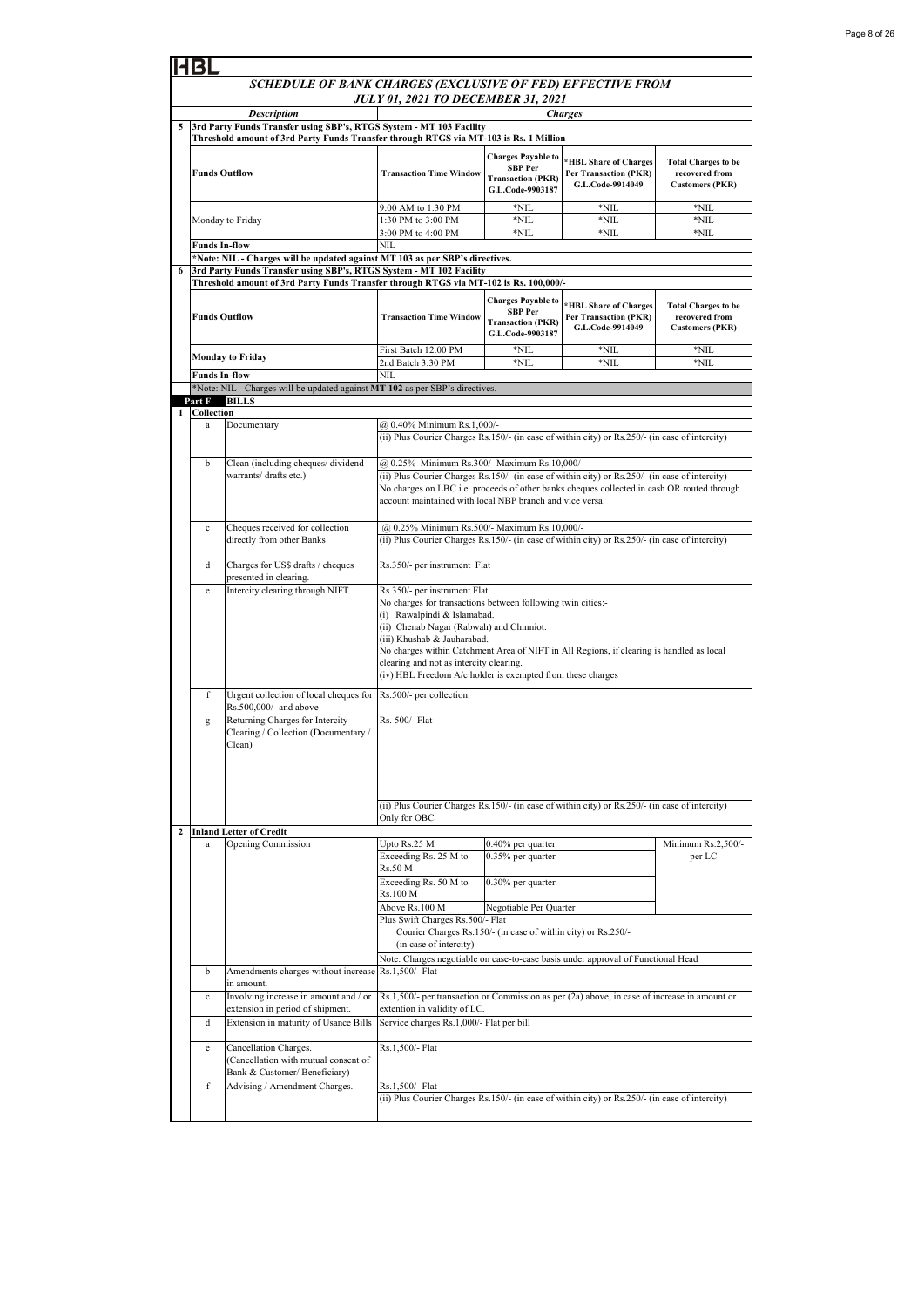|   | SCHEDULE OF BANK CHARGES (EXCLUSIVE OF FED) EFFECTIVE FROM |                                                                                                                                                                                                                                                         |                                                                                                                                                                                                                                                                                                                                                                                                                               |  |  |  |
|---|------------------------------------------------------------|---------------------------------------------------------------------------------------------------------------------------------------------------------------------------------------------------------------------------------------------------------|-------------------------------------------------------------------------------------------------------------------------------------------------------------------------------------------------------------------------------------------------------------------------------------------------------------------------------------------------------------------------------------------------------------------------------|--|--|--|
|   | <b>JULY 01, 2021 TO DECEMBER 31, 2021</b>                  |                                                                                                                                                                                                                                                         |                                                                                                                                                                                                                                                                                                                                                                                                                               |  |  |  |
|   |                                                            | <b>Description</b>                                                                                                                                                                                                                                      | <b>Charges</b>                                                                                                                                                                                                                                                                                                                                                                                                                |  |  |  |
|   | g                                                          | To add Confirmation on LC Charges                                                                                                                                                                                                                       | As per Credit Risk (to be approved by FID).                                                                                                                                                                                                                                                                                                                                                                                   |  |  |  |
|   | h                                                          | Handling commission on inland<br>import collection bills at opening end.                                                                                                                                                                                | Rs.600/- Flat per collection.                                                                                                                                                                                                                                                                                                                                                                                                 |  |  |  |
|   |                                                            | Handling of discrepant documents                                                                                                                                                                                                                        | Rs.1,500/- Flat                                                                                                                                                                                                                                                                                                                                                                                                               |  |  |  |
| 3 | $\mathbf{a}$                                               | Purchase of Bills, Cheques etc.<br>Documentary Bills other than those                                                                                                                                                                                   | Same charges as for collection cited at 1(a) above                                                                                                                                                                                                                                                                                                                                                                            |  |  |  |
|   |                                                            | drawn against Letters of Credit                                                                                                                                                                                                                         | Plus Mark-up as per Credit Line from the date of purchase to the date of payment.<br>In case of One Off Approvals, Mark-up at normal Commercial rate is to be applied from the<br>date of purchase to the date of payment.                                                                                                                                                                                                    |  |  |  |
|   | b                                                          | Clean Bills (Cheques, Drafts etc)                                                                                                                                                                                                                       | Same charges as for collection cited at 1(b) above<br>Plus Mark-up as per Credit Line from the date of purchase to the date of payment.<br>In case of One Off Approvals, Mark-up at normal Commercial rate is to be applied from the<br>date of purchase to the date of payment.                                                                                                                                              |  |  |  |
|   |                                                            |                                                                                                                                                                                                                                                         | Note:- Salary cheques issued by Controller of Military Accounts are exempted from charges<br>cited at 1(b) and 1 (f) above and markup. However, Courier Charges Rs.150/- (in case of within<br>city) or Rs.250/- (in case of intercity) are to be recovered.                                                                                                                                                                  |  |  |  |
|   | i                                                          |                                                                                                                                                                                                                                                         | Postage Local (within city) - Rs.30/- Inland (Inter City) 50/- per item / Courier charges Local (within city) Rs.150/- Inland (Inter-city)<br>Rs.250/- per item are to be recovered on collection of each instrument (whether clean or documentary).                                                                                                                                                                          |  |  |  |
|   | ii<br>c                                                    | Collecting Bank's Charges and Swift / Courier Charges will be extra.<br>Mark-up shall be applied as under on bills purchased/negotiated.                                                                                                                |                                                                                                                                                                                                                                                                                                                                                                                                                               |  |  |  |
|   | i                                                          | If retired up to $21st$ day from the date                                                                                                                                                                                                               | Mark-up as per Credit Line on Actual Finance.                                                                                                                                                                                                                                                                                                                                                                                 |  |  |  |
|   |                                                            | of purchase.                                                                                                                                                                                                                                            | In case of One Off Approval, Mark-up at normal Commercial rate on Actual Finance is to be<br>applied.                                                                                                                                                                                                                                                                                                                         |  |  |  |
|   | ii                                                         | If retired during next 210 days.                                                                                                                                                                                                                        | Mark-up as per Credit Line on Actual Finance.<br>In case of One Off Approval, Mark-up at normal Commercial rate on Actual Finance is to be<br>applied.<br>Plus Bank's commission @ 20 paisas per Rs.100/-                                                                                                                                                                                                                     |  |  |  |
|   | iii                                                        | Storage Charges.                                                                                                                                                                                                                                        | i) No charge, if cleared within 3 days of its receipt by the branch.                                                                                                                                                                                                                                                                                                                                                          |  |  |  |
|   |                                                            |                                                                                                                                                                                                                                                         | ii) Rs.2 per packet per day - Minimum Rs.200/-                                                                                                                                                                                                                                                                                                                                                                                |  |  |  |
| 4 | 4.1                                                        | Documentary bills drawn against Inland Letters of Credit<br><b>SIGHT BILLS</b>                                                                                                                                                                          |                                                                                                                                                                                                                                                                                                                                                                                                                               |  |  |  |
|   | a                                                          | <b>At Negotiating End</b>                                                                                                                                                                                                                               |                                                                                                                                                                                                                                                                                                                                                                                                                               |  |  |  |
|   | $\mathbf{i}$                                               | <b>Negotiation Commission</b>                                                                                                                                                                                                                           | Commission @ 0.55% Minimum Rs.600/-                                                                                                                                                                                                                                                                                                                                                                                           |  |  |  |
|   |                                                            |                                                                                                                                                                                                                                                         | Plus Markup as per Credit Line or normal Commercial rate from date of Negotiation till<br>realization.                                                                                                                                                                                                                                                                                                                        |  |  |  |
|   | ii                                                         | Collection charges (Inland L/Cs)                                                                                                                                                                                                                        | Rs.1,000/- Flat                                                                                                                                                                                                                                                                                                                                                                                                               |  |  |  |
|   | iii                                                        | Collection charges for restricted L/C<br>(where negotiation is restricted to<br>some other Bank and presented to us<br>for forwarding).                                                                                                                 | Rs.1,000/- Flat                                                                                                                                                                                                                                                                                                                                                                                                               |  |  |  |
|   | b                                                          | At opening end (at the time of                                                                                                                                                                                                                          |                                                                                                                                                                                                                                                                                                                                                                                                                               |  |  |  |
|   | i                                                          | retirement) rate of mark-up<br>If retired within 3 days from the date<br>of lodgment.                                                                                                                                                                   | Mark-up as per Credit Line from the date of negotiation.<br>In case of One Off Approval, Mark-up at normal Commercial rate is to be applied from the date<br>of negotiation.                                                                                                                                                                                                                                                  |  |  |  |
|   | ii                                                         | If retired after 3 days of lodgment.                                                                                                                                                                                                                    | Mark-up as per Credit Line plus Commission @ 0.25%.<br>In case of One Off Approval, Mark-up at normal Commercial rate plus Commission $@0.25\%$ is<br>to be recovered.                                                                                                                                                                                                                                                        |  |  |  |
|   |                                                            | Note:- No mark-up will be charged from the date of negotiation till the date of lodgment for documents received under Inland L/Cs,<br>where the payment as per re-imbursement arrangement is made to the Negotiating Bank only on receipt of documents. |                                                                                                                                                                                                                                                                                                                                                                                                                               |  |  |  |
|   | $\mathbf c$                                                | If negotiation is restricted to some<br>other Bank.                                                                                                                                                                                                     | Forwarding branch should recover Handling Charge of Rs.500/- (Flat) per bill plus actual<br>charges of Negotiating Bank.                                                                                                                                                                                                                                                                                                      |  |  |  |
|   | 4.2                                                        | <b>USANCE BILLS</b>                                                                                                                                                                                                                                     |                                                                                                                                                                                                                                                                                                                                                                                                                               |  |  |  |
|   | a<br>i                                                     | At opening end: -<br>Collection charges.                                                                                                                                                                                                                | $(a)$ 0.40% – Minimum Rs.800/- Maximum Rs.1,500/- if documents are paid within L/C validity.                                                                                                                                                                                                                                                                                                                                  |  |  |  |
|   | ii                                                         | If bill matures after expiry of L/C.                                                                                                                                                                                                                    | Usual charges as in (i) above plus delivery of documents against acceptance commission $(a)$<br>$0.10\%$ per month on bill amount on realization from the date of expiry of L/C. Minimum<br>Rs.600/-.                                                                                                                                                                                                                         |  |  |  |
|   |                                                            |                                                                                                                                                                                                                                                         | (i) In case of forced PAD / Liability is created due to non payment of any bill on maturity,<br>commission $@$ 0.45% is to be recovered (once only).                                                                                                                                                                                                                                                                          |  |  |  |
|   |                                                            |                                                                                                                                                                                                                                                         | (ii) In addition to commission at (i) above mark-up with penalty as per Credit Line will be<br>applied from the date of maturity / creation of forced liability till date of final payment.<br>In case of One Off Approval, in addition to commission at (i) above, mark-up at normal<br>Commercial rate with penalty will be applied from the date of maturity / creation of forced<br>liability till date of final payment. |  |  |  |
|   | b                                                          | At collecting end:                                                                                                                                                                                                                                      |                                                                                                                                                                                                                                                                                                                                                                                                                               |  |  |  |
|   | i<br>ii.                                                   | Collection charges<br>In case of purchase                                                                                                                                                                                                               | Commission $@$ 0.40% - Minimum Rs.1,000/-<br>Usual commission as in $b(i)$ above And markdown $@$ 0.60% for every 15 days from the date of<br>purchase till the date of maturity/ payment, whichever comes later.                                                                                                                                                                                                             |  |  |  |
|   |                                                            | Note:- All other charges such as Postages / Courier / Collecting agent's charges etc, wherever applicable will be extra.                                                                                                                                |                                                                                                                                                                                                                                                                                                                                                                                                                               |  |  |  |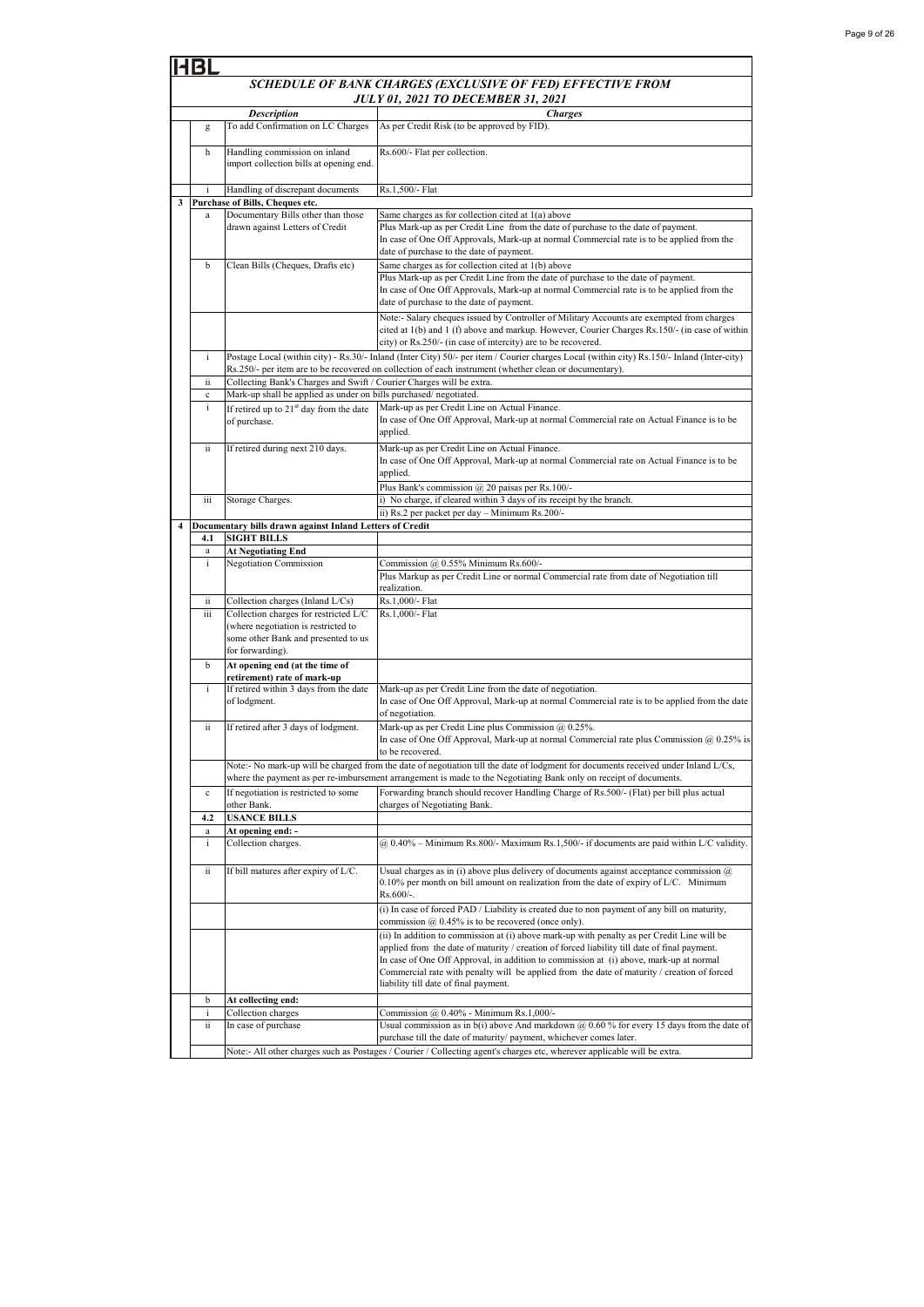|                | BI                                                         |                                                                                                                                                                                          |                                                                                                                                                                                                                                                                                                                                                                                                                                                                                               |        |  |
|----------------|------------------------------------------------------------|------------------------------------------------------------------------------------------------------------------------------------------------------------------------------------------|-----------------------------------------------------------------------------------------------------------------------------------------------------------------------------------------------------------------------------------------------------------------------------------------------------------------------------------------------------------------------------------------------------------------------------------------------------------------------------------------------|--------|--|
|                | SCHEDULE OF BANK CHARGES (EXCLUSIVE OF FED) EFFECTIVE FROM |                                                                                                                                                                                          |                                                                                                                                                                                                                                                                                                                                                                                                                                                                                               |        |  |
|                | <b>JULY 01, 2021 TO DECEMBER 31, 2021</b>                  |                                                                                                                                                                                          |                                                                                                                                                                                                                                                                                                                                                                                                                                                                                               |        |  |
|                | Part G                                                     | <b>Description</b><br><b>FINANCES / ADVANCES</b>                                                                                                                                         | <b>Charges</b>                                                                                                                                                                                                                                                                                                                                                                                                                                                                                |        |  |
| A              |                                                            | PROJECT FINANCE                                                                                                                                                                          |                                                                                                                                                                                                                                                                                                                                                                                                                                                                                               |        |  |
| 1              |                                                            | Project Application Fee (Non<br>Refundable) After acceptance of<br>sanction by the company but before<br>disbursement of the total amount of<br>sanction (Funded and Non Funded<br>Both) | On case to case basis as per agreement with the party.                                                                                                                                                                                                                                                                                                                                                                                                                                        |        |  |
| $\mathbf{2}$   |                                                            | Fee and Charges in respect of project<br>financing in addition to interest/return<br>on investment:-                                                                                     |                                                                                                                                                                                                                                                                                                                                                                                                                                                                                               |        |  |
|                | a                                                          | Commitment Fee (on un-disbursed<br>balance)                                                                                                                                              | On case to case basis as per agreement with the party.                                                                                                                                                                                                                                                                                                                                                                                                                                        |        |  |
|                | b                                                          | Project Monitoring fee (on Funded &<br>Non Funded both)                                                                                                                                  | On case to case basis as per agreement with the party.                                                                                                                                                                                                                                                                                                                                                                                                                                        |        |  |
|                | $\mathbf c$                                                | Legal documentation fee                                                                                                                                                                  | On case to case basis as per agreement with the party.                                                                                                                                                                                                                                                                                                                                                                                                                                        |        |  |
|                | d                                                          | Trustee-ship fee (to be recovered in<br>case of consortium financing).                                                                                                                   | On case to case basis as per agreement with the party.                                                                                                                                                                                                                                                                                                                                                                                                                                        |        |  |
|                | e                                                          | Consortium Agent Fee                                                                                                                                                                     | On case to case basis as per agreement with the party.                                                                                                                                                                                                                                                                                                                                                                                                                                        |        |  |
|                | f                                                          | Re-structuring & Re-scheduling fee of<br>Project Finance including all types of<br>Moratorium / Deferments.                                                                              | On case to case basis as per agreement with the party.                                                                                                                                                                                                                                                                                                                                                                                                                                        |        |  |
|                | g                                                          | Valuation of Fixed Assets                                                                                                                                                                | On case to case basis as per agreement with the party.                                                                                                                                                                                                                                                                                                                                                                                                                                        |        |  |
|                |                                                            |                                                                                                                                                                                          | Note for 1 and 2 above:- Charges to be approved by the Functional Head / Competent Authority.                                                                                                                                                                                                                                                                                                                                                                                                 |        |  |
| в              |                                                            | <b>COMMERCIAL LENDING</b>                                                                                                                                                                | WORKING CAPITAL LOANS/ ADVANCES/ AUTO LEASE (OTHER THAN CONSUMER FINANCE) AND                                                                                                                                                                                                                                                                                                                                                                                                                 |        |  |
| $\mathbf{1}$   |                                                            | Legal documentation fee in all cases<br>of fund based and non fund based<br>facilities                                                                                                   | Legal Documentation Fee will be recovered from all customers @ 0.15%. Minimum Rs.1,500/-<br>Maximum Rs.5,000/- per proposal on the amount of documentation (i.e. principal plus mark-up)<br>at the time of initial disbursement, enhancement, additional financing $\&$ change in securities /<br>collateral of fund based & non-fund based facilities.<br>However, finances against Bank Deposits / Govt. Securities (where no legal opinion is sought),<br>shall be exempted from this fee. |        |  |
|                |                                                            |                                                                                                                                                                                          | (a) Legal Opinion, Preparation of MODTD/Legal Mortgage,<br>Verification genuineness along with Search of Property Document.                                                                                                                                                                                                                                                                                                                                                                   | Actual |  |
|                |                                                            |                                                                                                                                                                                          | (b) Stamp duty on Control & Security Documents (as per Stamp Duty<br>Act applicable in each Province)                                                                                                                                                                                                                                                                                                                                                                                         | Actual |  |
|                |                                                            |                                                                                                                                                                                          | (c) Registration Fee & Charge Search Report.<br>Note: Legal documentation fee has to be recovered in addition to the charges under (a), (b) &                                                                                                                                                                                                                                                                                                                                                 | Actual |  |
|                |                                                            |                                                                                                                                                                                          | (c) above.                                                                                                                                                                                                                                                                                                                                                                                                                                                                                    |        |  |
| $\overline{c}$ |                                                            | <b>Handling Charges for Facilities</b><br>(Funds Based & Non Funds Based)<br>Rs. 40 M upto Rs. 100 M                                                                                     |                                                                                                                                                                                                                                                                                                                                                                                                                                                                                               |        |  |
|                | a                                                          | <b>CREDIT SANCTION</b><br>(New facility/Initial)                                                                                                                                         | $@$ 0.12% minimum of Rs.40,000/- of funded facilities including usance L/Cs                                                                                                                                                                                                                                                                                                                                                                                                                   |        |  |
|                | b                                                          | Interim (any change in the<br>facility/security)                                                                                                                                         | Rs.10,000/- Flat (per amendment) For SMEs Rs.3,000/- Flat                                                                                                                                                                                                                                                                                                                                                                                                                                     |        |  |
|                | c                                                          | Enhancement                                                                                                                                                                              | @ 0.10% of the enhanced funded amount including Usance L/Cs.                                                                                                                                                                                                                                                                                                                                                                                                                                  |        |  |
|                | α                                                          | Facilities on Short form for One Off                                                                                                                                                     | $M$ inimum $\text{Ks.2,000/-}$                                                                                                                                                                                                                                                                                                                                                                                                                                                                |        |  |
|                | e                                                          | Annual Review Fee (on Renewal)                                                                                                                                                           | @ 0.1% to 1.0% Negotiable - subject to Exposure & Trade Business routed annually on case to<br>case basis, with the approval of Functional Head.                                                                                                                                                                                                                                                                                                                                              |        |  |
|                |                                                            | and 3/4th - 9 Months                                                                                                                                                                     | Note : i) Renewal for shorter periods, proportionate fee to be recovered i.e., 1/4th - 3 Months, 1/2 - 6 Months,                                                                                                                                                                                                                                                                                                                                                                              |        |  |
|                |                                                            |                                                                                                                                                                                          | ii) Maximum fee of 1% will be charged in the absence of specific approval for reduced rate by Functional Head.                                                                                                                                                                                                                                                                                                                                                                                |        |  |
|                | f<br>g                                                     | Front end / Arrangement fee<br>Penal Charges in case of overdue of<br>FCIF, FAFB, FAPC, FIM, FATR,<br>FCF, FCBP, IDP, ERF & IDBP.                                                        | @ 1.50% Flat wherever applicable at Bank's discretion<br>Additional charges $@$ 4% will be levied over $&$ above the normal commercial markup rate<br>agreed.                                                                                                                                                                                                                                                                                                                                 |        |  |
| 3              |                                                            | Restructuring & Rescheduling Fee on                                                                                                                                                      | Note-: Exceeding Rs.100.00 M as per approved arrangements with the customers and approval of the Functional Head / Competent<br>Authority. The negotiated charges should be mentioned in the Credit Proposal of the Customer.<br>@ 0.20% of rescheduled / restructured amount.                                                                                                                                                                                                                |        |  |
|                |                                                            | Term Loans (DF/FAF) including all<br>types of moratorium/ deferments.                                                                                                                    | (No charges upto Rs.0.5 M).                                                                                                                                                                                                                                                                                                                                                                                                                                                                   |        |  |
|                |                                                            |                                                                                                                                                                                          | Note: Waiver subject to approval by Functional Head and in the light of credit rating and business relationship with the Customer.                                                                                                                                                                                                                                                                                                                                                            |        |  |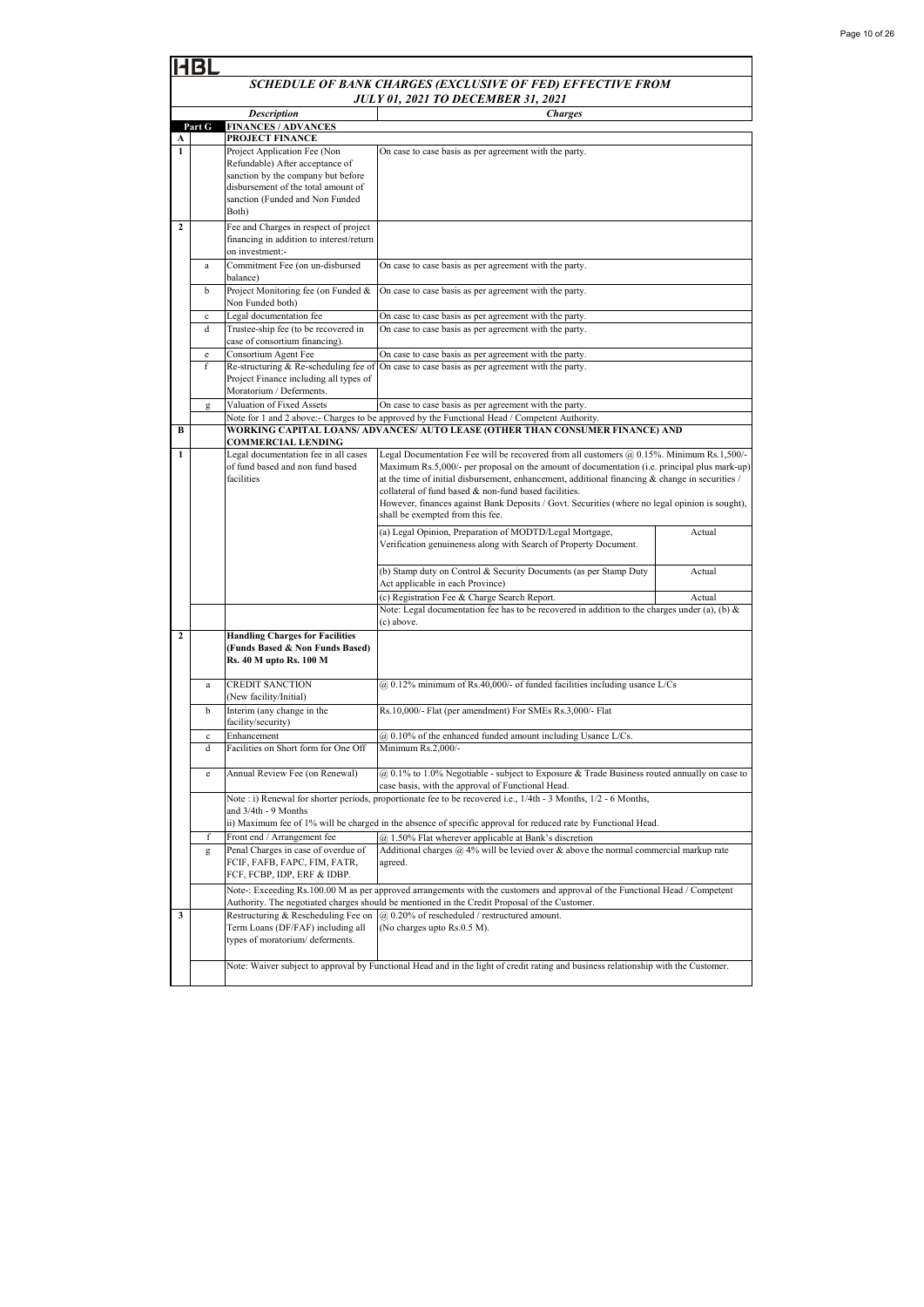|   | <b>BL</b>   |                                                                                                                                                                                                           |                                           |                                                                                                                                                                                             |  |
|---|-------------|-----------------------------------------------------------------------------------------------------------------------------------------------------------------------------------------------------------|-------------------------------------------|---------------------------------------------------------------------------------------------------------------------------------------------------------------------------------------------|--|
|   |             |                                                                                                                                                                                                           |                                           | SCHEDULE OF BANK CHARGES (EXCLUSIVE OF FED) EFFECTIVE FROM                                                                                                                                  |  |
|   |             |                                                                                                                                                                                                           | <b>JULY 01, 2021 TO DECEMBER 31, 2021</b> |                                                                                                                                                                                             |  |
|   |             | <b>Description</b>                                                                                                                                                                                        |                                           | <b>Charges</b>                                                                                                                                                                              |  |
| 4 |             | Application Processing Charges for<br>Fresh, Enhancement, Reduction of all<br>types of limits upto Rs.40(M). (Funds<br>Based and Non Funds Based)                                                         | Fresh / Enhancement / Decrease / Renewal  |                                                                                                                                                                                             |  |
|   |             | <b>Facility Amount</b>                                                                                                                                                                                    | <b>Charges</b>                            | Minimum                                                                                                                                                                                     |  |
|   |             | Up to Rs. 1 M                                                                                                                                                                                             |                                           | Rs.1,000/-                                                                                                                                                                                  |  |
|   |             | above Rs. 1 M to Rs. 2 M                                                                                                                                                                                  | ÷,                                        | Rs.2,000/-<br>Rs.3,000/-                                                                                                                                                                    |  |
|   |             | above Rs. 2 M to Rs. 5 M<br>above Rs. 5 M to Rs. 10 M                                                                                                                                                     | 0.10%<br>0.10%                            | Rs.5,000/-                                                                                                                                                                                  |  |
|   |             | above Rs. 10 M to Rs. 20 M                                                                                                                                                                                | 0.25%                                     | Rs.25,000/-                                                                                                                                                                                 |  |
|   |             | above Rs. 20 M to Rs.40 M                                                                                                                                                                                 | 0.20%                                     | Rs.40,000/-                                                                                                                                                                                 |  |
|   |             | Interim Enhancement/Changes/ One off                                                                                                                                                                      | ÷,                                        | Rs.2,000/-                                                                                                                                                                                  |  |
|   |             | <b>Temporary Extensions</b><br>Note:- These charges are not applicable to the following categories: -                                                                                                     |                                           |                                                                                                                                                                                             |  |
|   |             | Export Refinance.<br>a)                                                                                                                                                                                   |                                           |                                                                                                                                                                                             |  |
|   |             | Finances 100% secured by deposits with our Bank.<br>b)                                                                                                                                                    |                                           |                                                                                                                                                                                             |  |
|   |             | All Staff Finances.<br>c).                                                                                                                                                                                |                                           |                                                                                                                                                                                             |  |
| 5 |             | Prime Minister Youth Business Loan - PMYBL                                                                                                                                                                |                                           |                                                                                                                                                                                             |  |
| 6 |             | <b>Application Processing Fee</b><br>Replacement of securities under lien<br>with the Bank (except at the time of<br>annual review of facilities and other<br>than our own Bank's deposits under<br>lien. | Rs. 100/- Flat<br>Rs.2,000/- Flat         |                                                                                                                                                                                             |  |
| C |             | <b>SWIFT FINANCE</b><br>Application Processing Fee                                                                                                                                                        |                                           | Rs.1,000/- Flat - Facility size upto PKR 1,000,000/-                                                                                                                                        |  |
|   | a           |                                                                                                                                                                                                           | (Non-Refundable, Payable Upfront).        |                                                                                                                                                                                             |  |
|   |             |                                                                                                                                                                                                           |                                           | Rs.2,500/- Flat - Facility size above Rs.1,000,000/- to upto Rs.5,000,000/-                                                                                                                 |  |
|   |             |                                                                                                                                                                                                           | (Non-Refundable, Payable Upfront).        |                                                                                                                                                                                             |  |
|   |             |                                                                                                                                                                                                           |                                           | Rs.5,000/- Flat - Facility size above Rs.5,000,000/- & less than Rs.50,000,000/-                                                                                                            |  |
|   |             |                                                                                                                                                                                                           | (Non-Refundable, Payable Upfront).        |                                                                                                                                                                                             |  |
|   |             |                                                                                                                                                                                                           | (Non-Refundable, Payable Upfront).        | Rs.15,000/- Flat - Facility size Rs.50,000,000/- & above.                                                                                                                                   |  |
|   | b           | Annual Renewal Fee                                                                                                                                                                                        |                                           | Rs.1,000/- Flat - Facility size upto PKR 1,000,000/-                                                                                                                                        |  |
|   |             |                                                                                                                                                                                                           | (Non-Refundable, Payable Upfront).        |                                                                                                                                                                                             |  |
|   |             |                                                                                                                                                                                                           |                                           | Rs.2,500/- Flat - Facility size above Rs.1,000,000/- to upto Rs,5,000,000/-                                                                                                                 |  |
|   |             |                                                                                                                                                                                                           | (Non-Refundable, Payable Upfront).        |                                                                                                                                                                                             |  |
|   |             |                                                                                                                                                                                                           | (Non-Refundable, Payable Upfront).        | Rs.5,000/- Flat - Facility size above Rs.5,000,000/- & less than Rs.50,000,000/-                                                                                                            |  |
|   |             |                                                                                                                                                                                                           |                                           | Rs.15,000/- Flat - Facility size Rs.50,000,000/- & above.                                                                                                                                   |  |
|   |             |                                                                                                                                                                                                           | (Non-Refundable, Payable Upfront).        |                                                                                                                                                                                             |  |
|   | $\mathbf c$ | Interim Facility Enhancement                                                                                                                                                                              |                                           | Rs.1,000/- Flat - Facility size upto PKR 1,000,000/-                                                                                                                                        |  |
|   |             |                                                                                                                                                                                                           | (Non-Refundable, Payable Upfront).        |                                                                                                                                                                                             |  |
|   |             |                                                                                                                                                                                                           | (Non-Refundable, Payable Upfront).        | Rs.2,500/- Flat - Facility size above Rs.1,000,000/- to upto Rs.5,000,000/-                                                                                                                 |  |
|   |             |                                                                                                                                                                                                           |                                           | Rs.5,000/- Flat - Facility size above Rs.5,000,000/- & less than Rs.50,000,000/-                                                                                                            |  |
|   |             |                                                                                                                                                                                                           | (Non-Refundable, Payable Upfront).        |                                                                                                                                                                                             |  |
|   |             |                                                                                                                                                                                                           |                                           | Rs.15,000/- Flat - Facility size Rs.50,000,000/- & above.                                                                                                                                   |  |
|   |             |                                                                                                                                                                                                           | (Non-Refundable, Payable Upfront).        |                                                                                                                                                                                             |  |
| D |             | HBL SMALL BUSINESS FINANCE                                                                                                                                                                                |                                           | (1) All commission/other charges applicable on LG and LC facilities will be as per Schedule of Charges.                                                                                     |  |
|   | a           | Application Processing Fee                                                                                                                                                                                |                                           | @ 0.10% of the facility amount, Minimum Rs.5,000/-                                                                                                                                          |  |
|   |             |                                                                                                                                                                                                           |                                           | (One time implied - Non-refundable, Payable Up-front)                                                                                                                                       |  |
|   | b           | Facility Fee                                                                                                                                                                                              |                                           | @ 0.10% of the facility amount, Minimum Rs.2,500/-                                                                                                                                          |  |
|   |             |                                                                                                                                                                                                           |                                           | (Payable at the time of facility acceptance by customer)                                                                                                                                    |  |
|   | $\mathbf c$ | Annual Renewal Fee                                                                                                                                                                                        | (Non-refundable, Payable Up-front)        | @ 0.05% of the facility amount, Minimum Rs.2,500/-                                                                                                                                          |  |
|   | d           | Interim Facility Enhancement Fee                                                                                                                                                                          |                                           | @ 0.05% of the amount of excess requested over approved limits,                                                                                                                             |  |
|   |             |                                                                                                                                                                                                           |                                           | Minimum Rs.2,500/- (Non-refundable, Payable Up-front)                                                                                                                                       |  |
|   | e           | L/G Court/Custom Guarantees                                                                                                                                                                               | 0.50% per Quarter                         |                                                                                                                                                                                             |  |
|   | f           | LG (All other Types)                                                                                                                                                                                      | 0.40% per Quarter                         |                                                                                                                                                                                             |  |
|   | g           | Letter of Credit                                                                                                                                                                                          | Charges as per Part-A(a-1)                |                                                                                                                                                                                             |  |
|   | h<br>i      | Shipment Guarantee<br>Penal Charges                                                                                                                                                                       | Charges as per Part-K-1                   | @ 5% of weighted average of last quarter debit balance from due date till adjustment/settlement                                                                                             |  |
|   |             |                                                                                                                                                                                                           | of overdue amount.                        |                                                                                                                                                                                             |  |
| E |             | <b>HBL POS FINANCE</b>                                                                                                                                                                                    |                                           |                                                                                                                                                                                             |  |
|   | a           | <b>Application Processing Fee</b>                                                                                                                                                                         |                                           | 0.10% of the facility amount, min. PKR 10,000/- (Non-refundable, payable up-front)                                                                                                          |  |
|   | b           | Annual Renewal Fee                                                                                                                                                                                        |                                           | 0.05% of the facility amount, min. PKR 5,000/- (Non-refundable, payable up-front)                                                                                                           |  |
|   | $\mathbf c$ | Commitment Fee for utilizing atleast<br>60% of limit.                                                                                                                                                     | 0.1% of the limit amount on renewal       |                                                                                                                                                                                             |  |
| F |             | <b>LEASING FINANCE (Machinery)</b>                                                                                                                                                                        |                                           |                                                                                                                                                                                             |  |
|   | a           | Front end Fee                                                                                                                                                                                             |                                           | (a) 1.0% of the lease amount (Waiver subject to approval by Functional Head and in the light of                                                                                             |  |
|   |             |                                                                                                                                                                                                           |                                           | credit rating and business relationship with the customers).                                                                                                                                |  |
|   | b           | Legal Documentation Fee                                                                                                                                                                                   | $(i)$ Rs.3,000/- Flat in each case        |                                                                                                                                                                                             |  |
|   |             |                                                                                                                                                                                                           |                                           | (ii) Actual out of pocket expenses (if First and Second charge is created)                                                                                                                  |  |
|   | $\mathbf c$ | Commitment Fee (On un- disbursed<br>amount / balance)                                                                                                                                                     |                                           | @ 1/12 of 1% per month or part thereof on un-disbursed amount/balance starting 30 days after<br>the date of approval. (Waiver subject to approval by Functional Head in the light of credit |  |
|   |             |                                                                                                                                                                                                           |                                           | rating and business relationship with the customer).                                                                                                                                        |  |
|   | d           | Machinery Lease for Corporate,                                                                                                                                                                            |                                           | @ 0.5% of amount of finance, Minimum Rs.6,000/- non-refundable.                                                                                                                             |  |
|   |             | processing Fee                                                                                                                                                                                            |                                           |                                                                                                                                                                                             |  |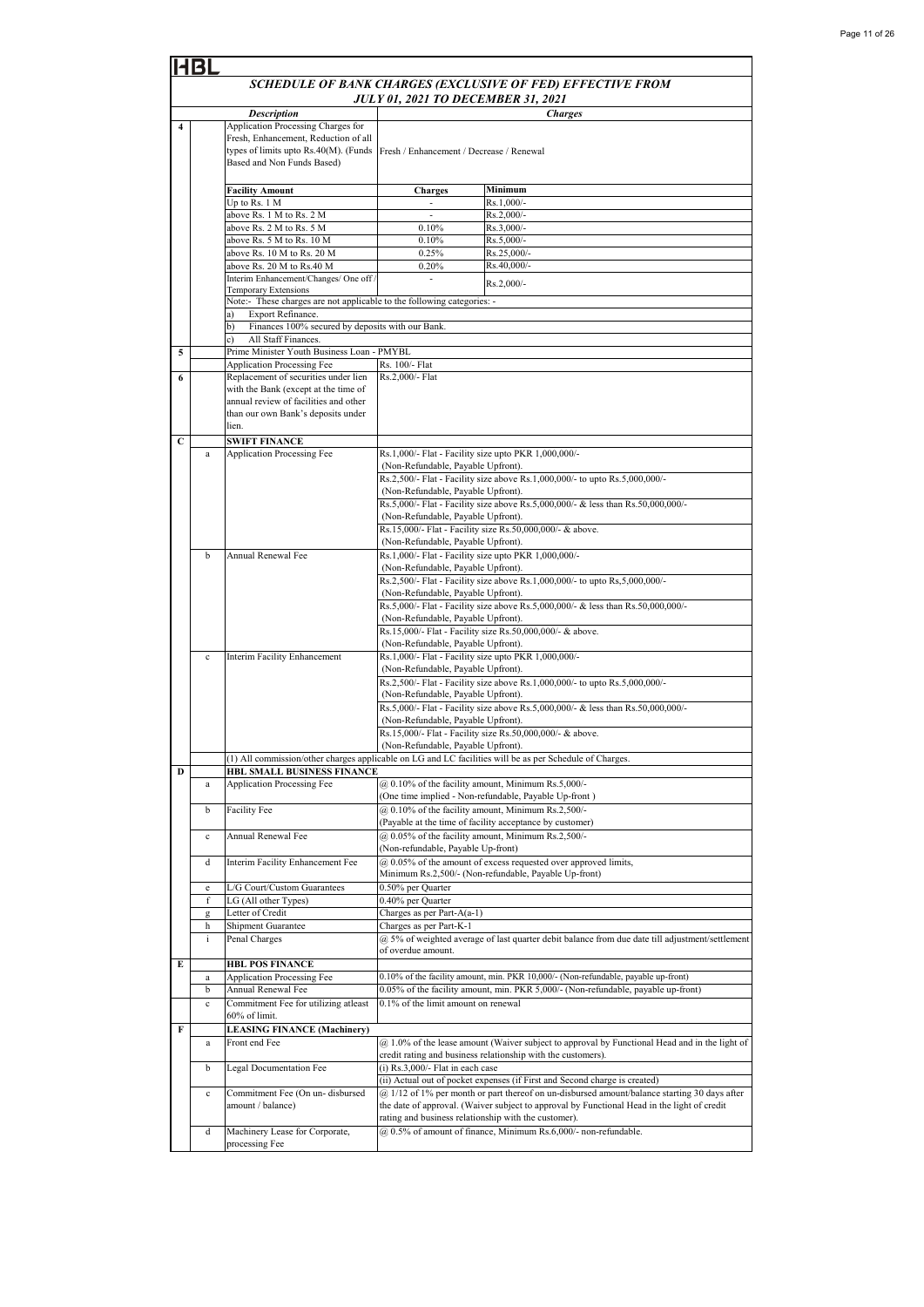|                  | SCHEDULE OF BANK CHARGES (EXCLUSIVE OF FED) EFFECTIVE FROM |                                                                                  |                                                                                                                                         |  |  |
|------------------|------------------------------------------------------------|----------------------------------------------------------------------------------|-----------------------------------------------------------------------------------------------------------------------------------------|--|--|
|                  |                                                            |                                                                                  | <b>JULY 01, 2021 TO DECEMBER 31, 2021</b>                                                                                               |  |  |
| G                |                                                            | <b>Description</b><br><b>RURAL FINANCING</b>                                     | <b>Charges</b>                                                                                                                          |  |  |
| $\mathbf{1}$     |                                                            | PRODUCTION AND DEVELOPMENT                                                       |                                                                                                                                         |  |  |
|                  |                                                            |                                                                                  | Application Processing Charges for New to Bank/Existing Renewals/Enhancement in                                                         |  |  |
|                  |                                                            | existing exposure/Additional Product to existing customer.                       |                                                                                                                                         |  |  |
|                  | $\mathbf{a}$<br>b                                          | Upto Rs.500 K<br>Above Rs.500 K and Upto 1 M                                     | Rs.2,000/- Flat.<br>Rs.4,000/- Flat.                                                                                                    |  |  |
|                  | $\mathbf c$                                                | Above Rs.1 M and Upto Rs.5 M                                                     | Rs.6,000/- Flat.                                                                                                                        |  |  |
|                  | d                                                          | Above Rs.5 M and Upto Rs.10M                                                     | Rs.8,500/- Flat.                                                                                                                        |  |  |
|                  | $\mathbf e$                                                | Above Rs.10 M                                                                    | 0.1% of the finance amount                                                                                                              |  |  |
| $\mathbf{2}$     | f                                                          | Per Tractor<br><b>RURAL VALUE CHAIN</b>                                          | Rs.3,000/- Flat                                                                                                                         |  |  |
|                  |                                                            |                                                                                  | Application Processing Charges for New to Bank/Existing Renewals/Enhancement in existing exposure/ Additional Product to existing       |  |  |
|                  |                                                            | customer.                                                                        |                                                                                                                                         |  |  |
|                  | $\mathbf{a}$                                               | Below Rs.10 M                                                                    | Rs.10,000/- Flat.                                                                                                                       |  |  |
|                  | $\mathbf b$<br>$\mathbf{c}$                                | Above Rs.10 M<br>Property Evaluation Fee                                         | 0.1% of the finance amount<br><b>Actual Cost</b>                                                                                        |  |  |
|                  | d                                                          | Legal Fee                                                                        | <b>Actual Cost</b>                                                                                                                      |  |  |
|                  | e                                                          | Credit/Market Check & Income at                                                  | <b>Actual Cost</b>                                                                                                                      |  |  |
|                  |                                                            | <b>Actual Estimation Fee</b>                                                     |                                                                                                                                         |  |  |
|                  | f                                                          | Insurance Premium Rate [if]<br>applicable]                                       | <b>Actual Cost</b>                                                                                                                      |  |  |
|                  |                                                            |                                                                                  | * All actual stamp duties, legal charges, levies along with other applicable charges will be paid by the Borrower prior to disbursement |  |  |
|                  |                                                            | and mortgage creation.                                                           |                                                                                                                                         |  |  |
| н                |                                                            | <b>OTHER CHARGES ON ADVANCES</b>                                                 |                                                                                                                                         |  |  |
|                  | $\mathbf{a}$                                               | For the issuance of NOC on the                                                   | Rs.10,000/- Flat per transaction                                                                                                        |  |  |
|                  |                                                            | request of customers for creating<br>additional / pari-passu charge/ second      |                                                                                                                                         |  |  |
|                  |                                                            | charge on their fixed assets for                                                 |                                                                                                                                         |  |  |
|                  |                                                            | acquiring further project finances from                                          |                                                                                                                                         |  |  |
|                  |                                                            | other banks / financial institutions.                                            |                                                                                                                                         |  |  |
|                  | b                                                          | For the issuance of NOC on the                                                   | Rs.10,000/- Flat per transaction                                                                                                        |  |  |
|                  |                                                            | request of Customers for creating                                                |                                                                                                                                         |  |  |
|                  |                                                            | charge on their current assets.                                                  |                                                                                                                                         |  |  |
| $\boldsymbol{2}$ | a                                                          | Redemption of charge fee to be                                                   | Rs.2,500/- Flat per property.                                                                                                           |  |  |
|                  |                                                            | recovered from party when Bank<br>officers are called before Registrar for       |                                                                                                                                         |  |  |
|                  |                                                            | redemption of the mortgage.                                                      |                                                                                                                                         |  |  |
| 3                | a                                                          | Registration with SECP & Lawyer's                                                | Actual Cost - Plus Rs.1,200/- per case.                                                                                                 |  |  |
|                  |                                                            | charges for both Private & Public                                                |                                                                                                                                         |  |  |
|                  |                                                            | limited companies where charge on<br>current or fixed Assets is registered.      |                                                                                                                                         |  |  |
|                  |                                                            |                                                                                  |                                                                                                                                         |  |  |
|                  | b                                                          | Registration of charge at Registrar's                                            | Actual Cost - Plus Rs.1,000/- per case.                                                                                                 |  |  |
|                  |                                                            | Office for Partnership / Proprietorship                                          |                                                                                                                                         |  |  |
|                  |                                                            | firms / Individual finances exceeding<br>Rs.0.5 (M) for mortgage at registrar of |                                                                                                                                         |  |  |
|                  |                                                            | Property office.                                                                 |                                                                                                                                         |  |  |
|                  |                                                            |                                                                                  |                                                                                                                                         |  |  |
|                  |                                                            | For finances below Rs.0.5 (M)                                                    | Actual Cost.                                                                                                                            |  |  |
|                  |                                                            | Partnership / Proprietorship /<br>Individual borrowers.                          |                                                                                                                                         |  |  |
| 4                |                                                            | To mark lien on securities issued by                                             | Rs.500/- Flat per trip                                                                                                                  |  |  |
|                  |                                                            | other institutions.                                                              |                                                                                                                                         |  |  |
| 5                |                                                            | Collection/Encashment of profit                                                  | Rs.250/- Flat per trip                                                                                                                  |  |  |
|                  |                                                            | coupons on Govt. Savings Certificates                                            |                                                                                                                                         |  |  |
|                  |                                                            | issued by other Banks/Saving Centers<br>under lien with us.                      |                                                                                                                                         |  |  |
|                  |                                                            |                                                                                  |                                                                                                                                         |  |  |
| 6                |                                                            | For Finances against Pledge/                                                     |                                                                                                                                         |  |  |
|                  |                                                            | Hypothecation.                                                                   |                                                                                                                                         |  |  |
|                  | a                                                          | Godown Rent.<br>Stock Inspection Charges.                                        | Actual<br>Rs. 2,500/- per inspection (exclusive of applicable Govt. / Provincial Taxes)                                                 |  |  |
|                  | b                                                          | (Hypothecation/Pledge) inspection                                                |                                                                                                                                         |  |  |
|                  |                                                            | frequency as per credit approval                                                 |                                                                                                                                         |  |  |
|                  |                                                            | and/or as per credit policy.                                                     |                                                                                                                                         |  |  |
|                  | $\mathbf c$                                                | In case of Muccadum (Managed                                                     | Rs.20,000/- per month per pledge site (exclusive of applicable Govt. / Provincial Taxes)                                                |  |  |
|                  | d                                                          | Pledge)                                                                          | Actual Cost.                                                                                                                            |  |  |
|                  |                                                            | Other incidental expenses (Insurance<br>Premium, Legal charges)                  |                                                                                                                                         |  |  |
|                  |                                                            |                                                                                  | Note:- No charges in case of occasional surprise checking of godowns carried by Bank's Executives / External and Internal Auditors.     |  |  |
|                  |                                                            |                                                                                  |                                                                                                                                         |  |  |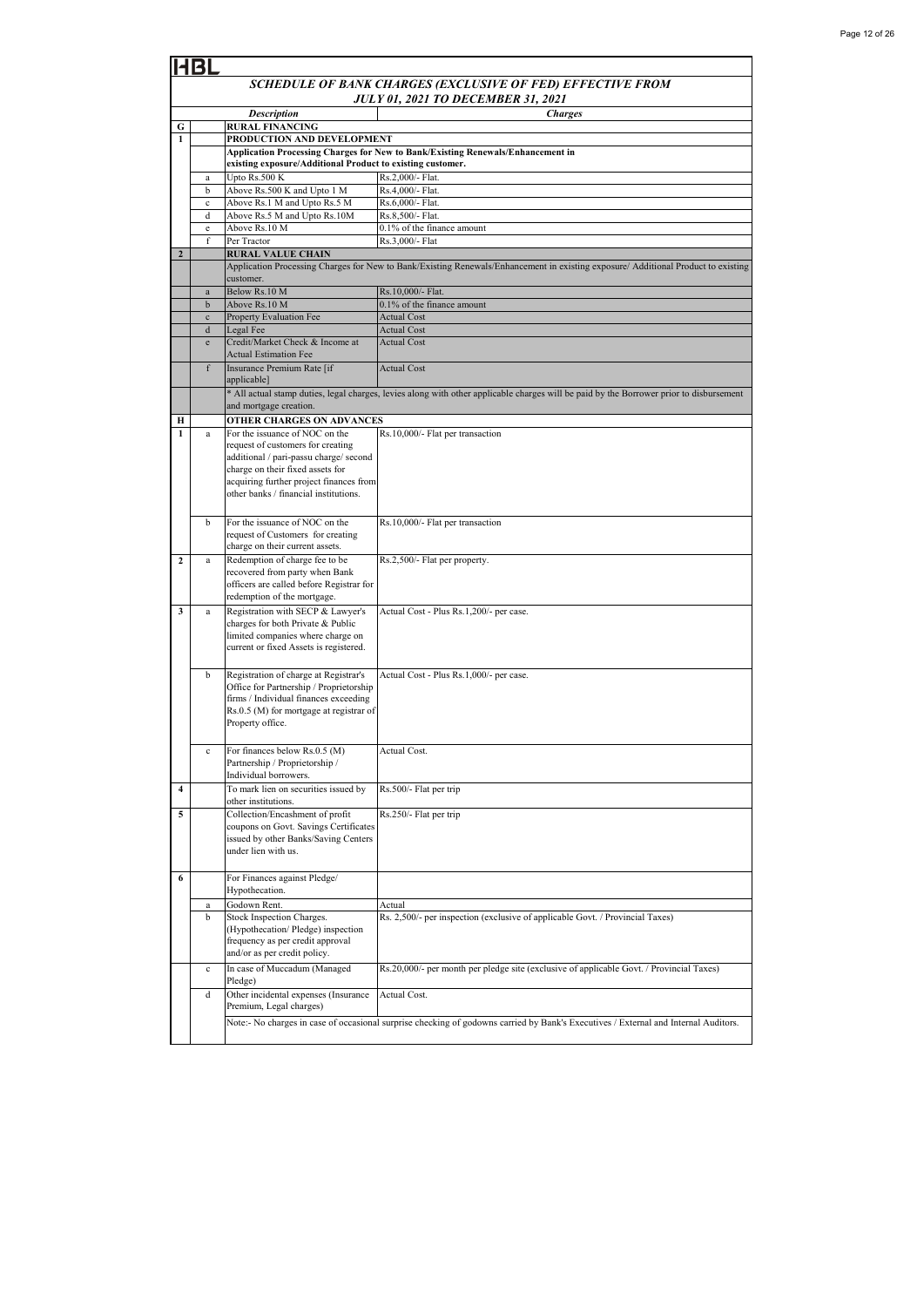|                | HBL        |                                                                                    |                                                                                                                                                                                                                                                                                 |                     |                                           |                                                       |
|----------------|------------|------------------------------------------------------------------------------------|---------------------------------------------------------------------------------------------------------------------------------------------------------------------------------------------------------------------------------------------------------------------------------|---------------------|-------------------------------------------|-------------------------------------------------------|
|                |            | SCHEDULE OF BANK CHARGES (EXCLUSIVE OF FED) EFFECTIVE FROM                         |                                                                                                                                                                                                                                                                                 |                     |                                           |                                                       |
|                |            | <b>JULY 01, 2021 TO DECEMBER 31, 2021</b><br><b>Description</b><br><b>Charges</b>  |                                                                                                                                                                                                                                                                                 |                     |                                           |                                                       |
| 7              |            | For Finances against Land, Building, Plant & Machinery                             |                                                                                                                                                                                                                                                                                 |                     |                                           |                                                       |
|                | a          | Valuation                                                                          | (i) Schedule of Valuation charges (for Industrial Properties only):                                                                                                                                                                                                             |                     |                                           |                                                       |
|                |            |                                                                                    | <b>Value of Assets</b>                                                                                                                                                                                                                                                          |                     | Land & Building                           | Land, Building &<br>Machinery                         |
|                |            |                                                                                    | Upto 10 M.                                                                                                                                                                                                                                                                      |                     | 5000                                      | 10000                                                 |
|                |            |                                                                                    | Above 10 to 25 M.<br>Above $25$ to $50$ M.                                                                                                                                                                                                                                      |                     | 10000<br>15000                            | 15000<br>25000                                        |
|                |            |                                                                                    | Above 50 to 100 M                                                                                                                                                                                                                                                               |                     | 20000                                     | 35000                                                 |
|                |            |                                                                                    | Above 100 to 200 M                                                                                                                                                                                                                                                              |                     | 25000                                     | 45000                                                 |
|                |            |                                                                                    | Above 200 M. to 500 M.                                                                                                                                                                                                                                                          |                     | 35000                                     | 65000                                                 |
|                |            |                                                                                    | Above 500 M. to 1000 M.                                                                                                                                                                                                                                                         |                     | 50000                                     | 90000                                                 |
|                |            |                                                                                    | Above 1000 M. & above                                                                                                                                                                                                                                                           |                     | $@0.005\%$ or<br>Negotiable               | @ 0.008% or<br>Negotiable                             |
|                |            |                                                                                    | Desktop Valuation                                                                                                                                                                                                                                                               |                     |                                           | 5,000/- Per Valuation                                 |
|                |            |                                                                                    | *in case valuation site is 50 KM away from Valuator Office Or RHQ Office, Rs.2,000/- is to be                                                                                                                                                                                   |                     |                                           |                                                       |
|                |            |                                                                                    | paid as Travelling Expenses to the Valuator<br>(ii) Schedule of Fixed Valuation Charges (for Open Plot / Agriculture                                                                                                                                                            |                     |                                           |                                                       |
|                |            |                                                                                    | land/Residential/Commercial Buildings.)                                                                                                                                                                                                                                         |                     |                                           |                                                       |
|                |            |                                                                                    | <b>Value of Assets</b>                                                                                                                                                                                                                                                          |                     |                                           | <b>Fixed Valuation charges Per Valuation</b><br>Task* |
|                |            |                                                                                    | Open Plot/Agriculture Land                                                                                                                                                                                                                                                      |                     |                                           | Rs.5,000/-                                            |
|                |            |                                                                                    |                                                                                                                                                                                                                                                                                 |                     |                                           | Rs.10,000/-                                           |
|                |            |                                                                                    | -Residential House (Ground plus one story)                                                                                                                                                                                                                                      |                     |                                           | (Rs.5,000/- for each additional story)                |
|                |            |                                                                                    | Commercial Building                                                                                                                                                                                                                                                             |                     |                                           | Rs.5,000/- for each floor                             |
|                |            |                                                                                    | *in case valuation site is 50 KM away from Valuator Office or RHQ Office, Rs.2,000/- is to be                                                                                                                                                                                   |                     |                                           |                                                       |
|                |            |                                                                                    | paid as Travelling Expenses to the Valuator                                                                                                                                                                                                                                     |                     |                                           |                                                       |
|                |            | Note: Above mentioned charges are exclusive of applicable Govt. / Provincial Taxes |                                                                                                                                                                                                                                                                                 |                     |                                           |                                                       |
|                | Part H     | <b>CONSUMER FINANCES</b>                                                           |                                                                                                                                                                                                                                                                                 |                     |                                           |                                                       |
| 1              | 1.1        | <b>HBL CarLoan</b><br>Application Processing Fee                                   | Rs. 8,500/-                                                                                                                                                                                                                                                                     |                     |                                           |                                                       |
|                |            | (Inclusive of documentation charges)                                               | Rs.4,000/- (For individuals applying again after 6 months or maturity of one facility or<br>Settlement after minimum 6 months)<br>Recovered upon Approval<br>Inclusive of:<br>- Documentation charges<br>- Verification<br>- Stamp Duty<br>Credit Report: Actual Upto Rs. 150/- |                     |                                           |                                                       |
|                | 1.2        | Early Settlement Charges                                                           | 1. Termination prior to delivery of vehicle, $@10\%$ of outstanding amount at the time of                                                                                                                                                                                       |                     |                                           |                                                       |
|                |            |                                                                                    | settlement.<br>2. Termination after delivery of vehicle, $\omega$ 5% of outstanding amount at the time of settlement.                                                                                                                                                           |                     |                                           |                                                       |
|                | 1.3        | Partial Payment                                                                    | 1. Partial Payment prior to delivery of vehicle, @ 10% of amount being settled.<br>2. Partial Payment delivery of vehicle, @ 5% of amount being settled.                                                                                                                        |                     |                                           |                                                       |
|                | 1.4        | Vehicle Appraisal (if applicable)                                                  | Actual                                                                                                                                                                                                                                                                          |                     |                                           |                                                       |
|                | 1.5        | Re-possession Charges.                                                             | Actual or Rs.50,000/- whichever is Lower.                                                                                                                                                                                                                                       |                     |                                           |                                                       |
|                | 1.6        | Legal Notice Fee                                                                   | Actual Cost.                                                                                                                                                                                                                                                                    |                     |                                           |                                                       |
| $\overline{2}$ | 1.7        | Late Payment Charges<br><b>HBL HomeLoan</b>                                        | Rs.1,200/- per late payment                                                                                                                                                                                                                                                     |                     |                                           |                                                       |
|                | 2.1        | Processing charges                                                                 | $Rs.10,000/-$                                                                                                                                                                                                                                                                   |                     |                                           |                                                       |
|                | 2.2        | Early Termination/ Settlement                                                      | 10% of Principal settled                                                                                                                                                                                                                                                        |                     |                                           |                                                       |
|                |            | Charges.                                                                           | 5% after 50% of Tenure has passed                                                                                                                                                                                                                                               |                     |                                           |                                                       |
|                | 2.3        | Partial Payment Charges                                                            | 10% of Principal settled                                                                                                                                                                                                                                                        |                     |                                           |                                                       |
|                |            |                                                                                    | 5% after 50% of Tenure has passed                                                                                                                                                                                                                                               |                     |                                           |                                                       |
|                | 2.4        | Legal Opinion                                                                      | Rs. 10,000/-                                                                                                                                                                                                                                                                    |                     |                                           |                                                       |
|                | 2.5        | Property Appraisal                                                                 | Rs. 3,500/- per valuation                                                                                                                                                                                                                                                       |                     |                                           |                                                       |
|                | 2.6        | Property Insurance premium<br>Late Payment Charges                                 | Property Insurance Premium borne by the Bank<br>Rs. 1,000/- per late payment                                                                                                                                                                                                    |                     |                                           |                                                       |
|                | 2.7<br>2.8 | Stamp Duty (including but not limited                                              | Actual to be borne by the Customer                                                                                                                                                                                                                                              |                     |                                           |                                                       |
|                |            | to Finance Documents, Transfer of<br>Title and Mortgage Perfection)                |                                                                                                                                                                                                                                                                                 |                     |                                           |                                                       |
| 3              |            | <b>Personal Loans</b>                                                              |                                                                                                                                                                                                                                                                                 |                     |                                           |                                                       |
|                | 3.1        | Processing charges (inclusive of                                                   | Salary Transfer:                                                                                                                                                                                                                                                                |                     | Rs.4,000/- or $1.25\%$ of the loan amount |                                                       |
|                |            | documentation charges, verification                                                | Topup:                                                                                                                                                                                                                                                                          | whichever is higher |                                           |                                                       |
|                |            | and stamp duty)                                                                    | Deposit Based:<br>New to Bank:                                                                                                                                                                                                                                                  |                     | Rs.3,500/- or 1.25% of the loan amount    |                                                       |
|                |            |                                                                                    |                                                                                                                                                                                                                                                                                 | whichever is higher |                                           |                                                       |
|                |            |                                                                                    | Institutional /                                                                                                                                                                                                                                                                 | As per Agreement.   |                                           |                                                       |
|                |            |                                                                                    | Corporate Segment:                                                                                                                                                                                                                                                              |                     |                                           |                                                       |
|                | 3.2        | Early settlement Charges.                                                          | @ 6% of outstanding finance amount.                                                                                                                                                                                                                                             |                     |                                           |                                                       |
|                | 3.3        | Partial Payment                                                                    | Partial Payment not allowed                                                                                                                                                                                                                                                     |                     |                                           |                                                       |
|                | 3.4        | Late Payment Charges                                                               | Rs. 1,000/- per late payment                                                                                                                                                                                                                                                    |                     |                                           |                                                       |
|                | 3.5        | ReadyCash                                                                          |                                                                                                                                                                                                                                                                                 |                     |                                           |                                                       |
|                |            | a. Processing Charges<br>b. Annual Renewal Fee                                     | PKR 3,500 or 1.25% of the loan amount whichever is higher<br>PKR 3,500                                                                                                                                                                                                          |                     |                                           |                                                       |
|                |            |                                                                                    |                                                                                                                                                                                                                                                                                 |                     |                                           |                                                       |
|                |            | c. Late Payment Charges<br>Rs. 1,000/- per late payment                            |                                                                                                                                                                                                                                                                                 |                     |                                           |                                                       |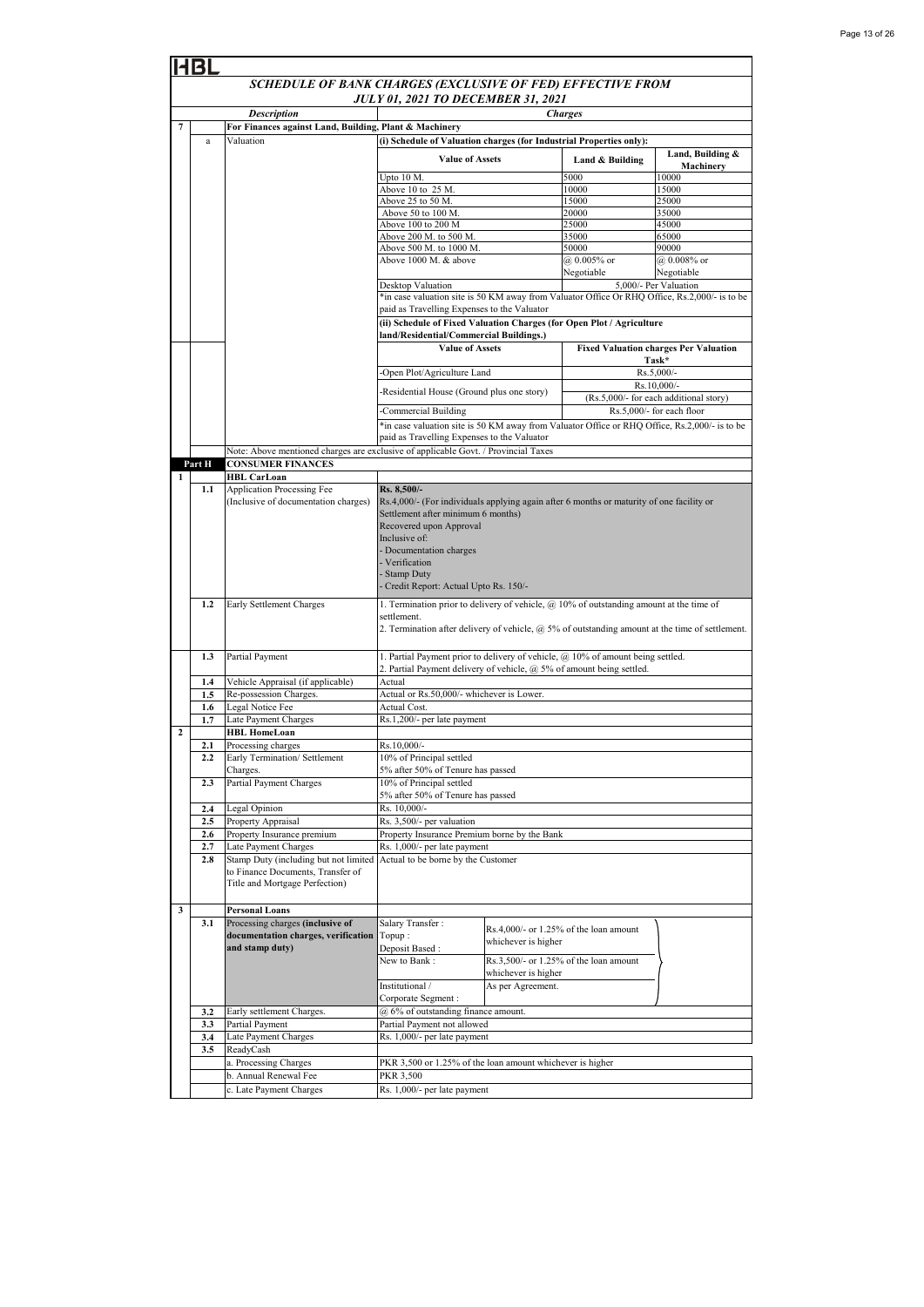|                         | HBL                                                        |                                                                |                                                                                                                                |                                                                                 |  |
|-------------------------|------------------------------------------------------------|----------------------------------------------------------------|--------------------------------------------------------------------------------------------------------------------------------|---------------------------------------------------------------------------------|--|
|                         | SCHEDULE OF BANK CHARGES (EXCLUSIVE OF FED) EFFECTIVE FROM |                                                                |                                                                                                                                |                                                                                 |  |
|                         | <b>JULY 01, 2021 TO DECEMBER 31, 2021</b>                  |                                                                |                                                                                                                                |                                                                                 |  |
|                         |                                                            | <b>Description</b>                                             |                                                                                                                                | <b>Charges</b>                                                                  |  |
| $\overline{\mathbf{4}}$ |                                                            | <b>HBL Credit Cards</b>                                        | <b>HBL CreditCard</b>                                                                                                          | <b>HBL FuelSaver</b>                                                            |  |
|                         | a<br>b                                                     | Service Charges<br><b>BTF</b> Service Charges                  | Maximum 40%<br>24% per annum of outstanding BTF                                                                                | Maximum 40%<br>24% per annum of outstanding BTF                                 |  |
|                         |                                                            |                                                                | amount.                                                                                                                        | amount.                                                                         |  |
|                         | $\mathbf{c}$                                               | HBL Installment Plan (HIP) Service<br>Charges                  | 24% per annum of outstanding HIP amount.                                                                                       | 24% per annum of outstanding HIP amount.                                        |  |
|                         | d                                                          | Cash Advance Service Charges                                   | 40% per annum<br>of outstanding cash advance amount.                                                                           | 40% per annum<br>of outstanding cash advance amount.                            |  |
|                         | e                                                          | Annual Fee                                                     | Rs.4.000/- for HBL Green Card                                                                                                  |                                                                                 |  |
|                         |                                                            |                                                                | Rs.8,000/- for HBL Gold Card                                                                                                   |                                                                                 |  |
|                         | f                                                          | Supplementary Fee                                              | Rs.14,000/- for HBL Platinum Card<br>Rs.2,000/- for HBL Green Card                                                             |                                                                                 |  |
|                         |                                                            |                                                                | Rs.4,000/- for HBL Gold Card                                                                                                   |                                                                                 |  |
|                         |                                                            |                                                                | Rs.7,000/- for HBL Platinum Card                                                                                               |                                                                                 |  |
|                         | g                                                          | Monthly Fee (Basic)                                            |                                                                                                                                | Rs.250/- for HBL Fuel Saver Green Card<br>Rs.500/- for HBL Fuel Saver Gold Card |  |
|                         | h                                                          | Monthly Fee (Supplementary)                                    |                                                                                                                                | Rs.125/- for HBL Fuel Saver Green Card<br>Rs.250/- for HBL Fuel Saver Gold Card |  |
|                         | i                                                          | <b>BTF Processing Charges</b>                                  | Rs.500/- or 3% of the transferred amount,<br>whichever is higher                                                               | Rs.500/- or 3% of the transferred<br>amount, whichever is higher                |  |
|                         | $\bf J$                                                    | Late Fee                                                       | Rs.1,500/- per month                                                                                                           | Rs.1,500/- per month                                                            |  |
|                         | k                                                          | Voucher Retrieval Fee                                          | Rs. 1000/- per transaction                                                                                                     | Rs. 1000/- per transaction                                                      |  |
|                         | $\mathbf{1}$                                               | Arbitration Charges for Disputed                               | US\$ 500/- or equivalent in Pak Rupee                                                                                          | US\$ 500/- or equivalent in Pak Rupee                                           |  |
|                         |                                                            | Transactions                                                   |                                                                                                                                |                                                                                 |  |
|                         | m                                                          | Card Replacement Fee                                           | Rs. 700/- per card                                                                                                             | Rs. 700/- per card                                                              |  |
|                         | $\mathbf{n}$                                               | Cash Advance Issuance Fee                                      | Rs. 900/- or 3% of withdrawn<br>amount, whichever is higher                                                                    | Rs. 900/- or 3% of withdrawn amount,<br>whichever is higher                     |  |
|                         | $\mathbf{o}$                                               | Banker's Cheque                                                | Rs.500/- per cheque                                                                                                            | Rs.500/- per cheque                                                             |  |
|                         |                                                            | Issuance Fee                                                   |                                                                                                                                |                                                                                 |  |
|                         | p                                                          | Early Payment Charges for installment<br>plan                  | 5% of remaining principal balance                                                                                              | 5% of remaining principal balance                                               |  |
|                         | $\mathbf q$                                                | Foreign Transaction Charges                                    | 3% of transaction amount                                                                                                       | 3% of transaction amount                                                        |  |
|                         | $\mathbf r$<br>${\bf S}$                                   | Card Conversion Fee<br>Returned Cheque Charges                 | Rs.600/- per card<br>Rs.1,000/- per cheque                                                                                     | Rs.600/- per card<br>Rs.1,000/- per cheque                                      |  |
|                         |                                                            |                                                                |                                                                                                                                |                                                                                 |  |
|                         |                                                            |                                                                |                                                                                                                                |                                                                                 |  |
|                         | t<br>u                                                     | Direct Debit Rejection Fee<br><b>SMS Alert Charges</b>         | Rs.900/- per month<br>Free                                                                                                     | Rs.900/- per month<br>Free                                                      |  |
|                         | $\mathbf{V}$                                               | HBL Installment Plan Processing                                | Rs.700/- per instalment plan                                                                                                   | Rs.700/- per instalment plan                                                    |  |
|                         |                                                            | Charges/HIP Fees                                               |                                                                                                                                |                                                                                 |  |
| 5                       |                                                            | <b>HBL Insurance Scheme</b>                                    |                                                                                                                                |                                                                                 |  |
|                         | a<br>b                                                     | Credit Shelter<br>Credit Shelter Plus                          | 0.50% of outstanding balance<br>0.073% of credit limit                                                                         |                                                                                 |  |
|                         | $\mathbf c$                                                | Income Continuation - Plan-A                                   | Rs.399/- per month                                                                                                             |                                                                                 |  |
|                         | d                                                          | Income Continuation - Plan-B                                   | Rs.250/- per month                                                                                                             |                                                                                 |  |
|                         | e                                                          | Total Assurance - Plan A                                       | Rs.300/- per month                                                                                                             |                                                                                 |  |
|                         | f                                                          | Total Assurance - Plan B                                       | Rs.575/- per month                                                                                                             |                                                                                 |  |
|                         | g                                                          | Triple Health Cash Plan                                        | Minimum Rs.175/- and maximum Rs.970/- per month (varies according to plan)                                                     |                                                                                 |  |
|                         | h                                                          | <b>HBL Wallet Plan</b><br>HBL Family Protect - A               | Rs.199/- per month<br>Rs.165/- per month                                                                                       |                                                                                 |  |
|                         | i.<br>1                                                    | HBL Family Protect - B                                         | Rs.1,650/- per year                                                                                                            |                                                                                 |  |
|                         | k                                                          | <b>HBL LifePlus - A</b>                                        | Rs.250/- per month                                                                                                             |                                                                                 |  |
|                         | 1                                                          | HBL LifePlus - B                                               | Rs.325/- per month                                                                                                             |                                                                                 |  |
|                         | m                                                          | HBL My Health Forever                                          | Rs. 3,000/- per year                                                                                                           |                                                                                 |  |
|                         | n                                                          | Credit Shield Plus                                             | 0.79% of total outstanding balance                                                                                             |                                                                                 |  |
| 6                       |                                                            | <b>HBL Salary Plus</b>                                         |                                                                                                                                |                                                                                 |  |
|                         | a                                                          | Processing charges                                             | 1% of overdraft limit or Rs.2,500/- whichever is higher                                                                        |                                                                                 |  |
|                         | b<br>$\mathbf{c}$                                          | Mark-up<br>Annual Renewal Fee                                  | Monthly Mark-up of 2.5-3% per month classification per annum 30-36%<br>1% of overdraft limit or Rs.2,500/- whichever is higher |                                                                                 |  |
|                         | Part I                                                     | STANDING INSTRUCTIONS CHARGES                                  |                                                                                                                                |                                                                                 |  |
| 1                       | a                                                          | will be recovered in addition to<br>normal remittance charges. | Standing Order/Balance Order charges Rs.290/- per transaction except deduction of loan installments.                           |                                                                                 |  |
|                         | b                                                          | Amendment of Current Standing<br>Order                         | Rs.250/- Flat                                                                                                                  |                                                                                 |  |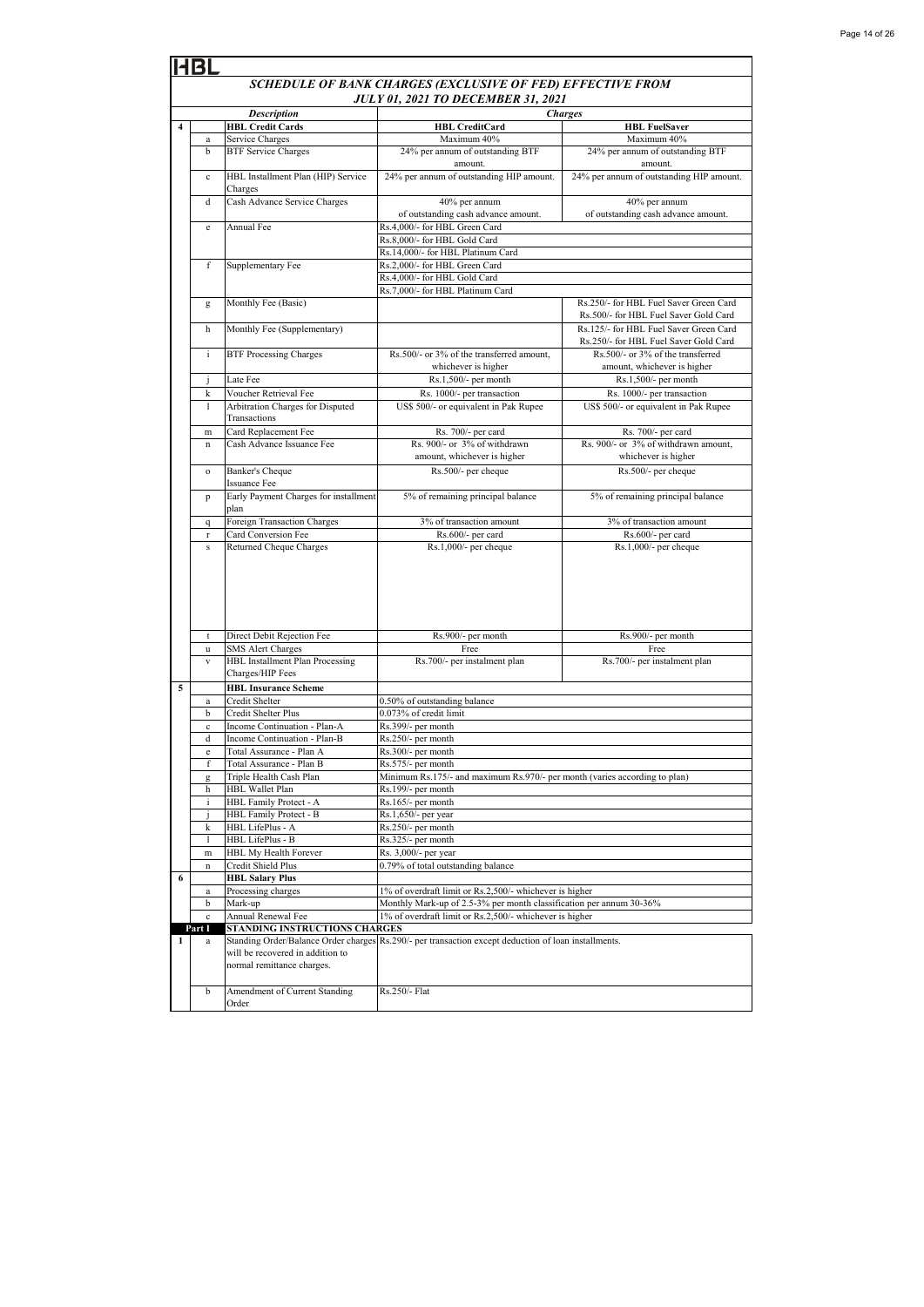|                  | 4BL                                                                                                                        |                                                                                                                                                                                                                                                                                                                |                                                                                                                                                                                                                                                         |  |  |  |
|------------------|----------------------------------------------------------------------------------------------------------------------------|----------------------------------------------------------------------------------------------------------------------------------------------------------------------------------------------------------------------------------------------------------------------------------------------------------------|---------------------------------------------------------------------------------------------------------------------------------------------------------------------------------------------------------------------------------------------------------|--|--|--|
|                  | SCHEDULE OF BANK CHARGES (EXCLUSIVE OF FED) EFFECTIVE FROM                                                                 |                                                                                                                                                                                                                                                                                                                |                                                                                                                                                                                                                                                         |  |  |  |
|                  | <b>JULY 01, 2021 TO DECEMBER 31, 2021</b>                                                                                  |                                                                                                                                                                                                                                                                                                                |                                                                                                                                                                                                                                                         |  |  |  |
|                  | <b>Description</b><br><b>Charges</b><br>Part J<br>SALE & PURCHASE OF SECURITIES, SAFE CUSTODY OF ARTICLES IN SAFE DEPOSITS |                                                                                                                                                                                                                                                                                                                |                                                                                                                                                                                                                                                         |  |  |  |
| 1                |                                                                                                                            | Withdrawal fee on shares and                                                                                                                                                                                                                                                                                   | $(a)$ 0.25% up to Rs.10,000/- of the paid-up and face value (Minimum Rs.80/-).                                                                                                                                                                          |  |  |  |
|                  |                                                                                                                            | securities held in safe custody (to be<br>recovered at the time of withdrawal)                                                                                                                                                                                                                                 | $@$ 0.125% on amount exceeding Rs.10,000/- of the paid-up and face value<br>(Minimum Rs.170/-).                                                                                                                                                         |  |  |  |
| $\overline{2}$   |                                                                                                                            | Withdrawal fee on Govt. Securities.<br>Where shares and/or securities sold<br>are from those held in safe custody,<br>either commission on sale of shares<br>and securities, as shown against item<br>1, or withdrawal fees, as shown<br>against item 2 whichever is higher,<br>will be charged, but not both. | Rs.10/- Flat per scrip. Minimum Rs.85/-                                                                                                                                                                                                                 |  |  |  |
| 3                |                                                                                                                            | Handling charges for conversion,<br>renewal, consolidation or subdivision<br>of Govt. Securities.                                                                                                                                                                                                              | Rs.20/- Flat per scrip                                                                                                                                                                                                                                  |  |  |  |
| $\overline{4}$   |                                                                                                                            | Fee for verifying and marking lien on<br>Govt. Securities issued by us at the<br>request of third party.                                                                                                                                                                                                       | Rs.500/- Flat per case                                                                                                                                                                                                                                  |  |  |  |
| 5                |                                                                                                                            | Handling charges for deposit of shares<br>and other securities in safe custody<br>marked under Lien for banking<br>facilities:-                                                                                                                                                                                | Rs.500/- Flat                                                                                                                                                                                                                                           |  |  |  |
|                  | a                                                                                                                          | Individual shares with verified<br>Transfer Deed attached.                                                                                                                                                                                                                                                     |                                                                                                                                                                                                                                                         |  |  |  |
|                  | b                                                                                                                          | Sale / Purchase of shares securities<br>held against banking facilities.                                                                                                                                                                                                                                       | Rs.500/- Flat per transaction.                                                                                                                                                                                                                          |  |  |  |
|                  | $\mathbf{c}$                                                                                                               | Charges for holding bearer securities<br>in safe custody on behalf of customer<br>against banking facilities.                                                                                                                                                                                                  | Rs.850/- Flat                                                                                                                                                                                                                                           |  |  |  |
|                  | d                                                                                                                          | Replacement of securities under lien<br>to the Bank.                                                                                                                                                                                                                                                           | Rs.1,000/- Flat per replacement                                                                                                                                                                                                                         |  |  |  |
| 6                |                                                                                                                            | each quarter).                                                                                                                                                                                                                                                                                                 | Articles in Safe Deposit- Fee for Articles in Safe Deposit (to be recovered in advance at the time of deposit or at the commencement of                                                                                                                 |  |  |  |
|                  | a                                                                                                                          | <b>Boxes and Packages</b>                                                                                                                                                                                                                                                                                      | Rs.5/- Flat per 100 cubic inches or any part thereof with a Minimum of Rs.400/- per quarter.                                                                                                                                                            |  |  |  |
|                  | b                                                                                                                          | Envelopes                                                                                                                                                                                                                                                                                                      | Rs.3/- Flat per 25 square Inches or any part thereof with a Minimum of Rs.400/- per quarter.                                                                                                                                                            |  |  |  |
| 7                | a                                                                                                                          |                                                                                                                                                                                                                                                                                                                | Safe Deposit Lockers Fee (to be recovered in advance and at the commencement date yearly)                                                                                                                                                               |  |  |  |
|                  |                                                                                                                            | Small                                                                                                                                                                                                                                                                                                          | Rs.4,250/- Flat per annum.                                                                                                                                                                                                                              |  |  |  |
|                  |                                                                                                                            | Medium                                                                                                                                                                                                                                                                                                         | Rs.5,750/- Flat per annum.                                                                                                                                                                                                                              |  |  |  |
|                  |                                                                                                                            | Large<br>Extra Large                                                                                                                                                                                                                                                                                           | Rs.7,750/- Flat per annum.<br>Rs.10,000/- Flat per annum.                                                                                                                                                                                               |  |  |  |
|                  |                                                                                                                            | Cubicle Locker                                                                                                                                                                                                                                                                                                 | Rs.40,000/- Flat per annum.                                                                                                                                                                                                                             |  |  |  |
|                  | b                                                                                                                          | Late payment fee                                                                                                                                                                                                                                                                                               | 10% of the applicable annual locker rent with grace period of 30 days from the due date.                                                                                                                                                                |  |  |  |
|                  | $\mathbf c$                                                                                                                | Key Deposit (Will apply at the time of issuance of new locker).                                                                                                                                                                                                                                                |                                                                                                                                                                                                                                                         |  |  |  |
|                  |                                                                                                                            | Small                                                                                                                                                                                                                                                                                                          | Note: Current Rate for the respective locker size will be applicable in case of customer status change.                                                                                                                                                 |  |  |  |
|                  |                                                                                                                            | Medium                                                                                                                                                                                                                                                                                                         | Rs.3,500/- Flat<br>Rs.4,000/- Flat                                                                                                                                                                                                                      |  |  |  |
|                  |                                                                                                                            | Large/Extra Large                                                                                                                                                                                                                                                                                              | Rs.6,500/- Flat                                                                                                                                                                                                                                         |  |  |  |
|                  |                                                                                                                            | Cubicle Locker                                                                                                                                                                                                                                                                                                 | Rs.50,000/- Flat                                                                                                                                                                                                                                        |  |  |  |
|                  | d                                                                                                                          | <b>Breaking Charges</b><br>For Small, Medium, Large & Extra<br>Large Locker                                                                                                                                                                                                                                    | Rs.4,000/- per Locker or actual cost whichever is more.                                                                                                                                                                                                 |  |  |  |
|                  |                                                                                                                            | Cubicle Locker                                                                                                                                                                                                                                                                                                 | Rs.6,000/- per Locker or actual cost whichever is more.<br>Rs. 300/-                                                                                                                                                                                    |  |  |  |
|                  | $\mathbf e$                                                                                                                | Addition of New Locker Operator                                                                                                                                                                                                                                                                                | Note:- In case a locker is broken open for non-payment of fee and its content are retained with inventory in a separate locker, whenever                                                                                                                |  |  |  |
|                  |                                                                                                                            | should be recovered before the contents are delivered.                                                                                                                                                                                                                                                         | the locker holder(s) visits the Bank for collection of the items, all outstanding fee (with late payment fee) and break-opening charges                                                                                                                 |  |  |  |
|                  | Part K                                                                                                                     | <b>GUARANTEES</b>                                                                                                                                                                                                                                                                                              |                                                                                                                                                                                                                                                         |  |  |  |
| 1                |                                                                                                                            | Guarantees issued in favour of<br>shipping companies in lieu of Bills of<br>Lading.                                                                                                                                                                                                                            | Rs.2,000/- Flat                                                                                                                                                                                                                                         |  |  |  |
| $\boldsymbol{2}$ |                                                                                                                            | Guarantees issued in favour of<br>Collector of Customs in lieu of<br>payment of Duties/ levies.                                                                                                                                                                                                                | $(a)$ 0.60% per quarter or part thereof.<br>@ 0.40% per quarter or part thereof for Financial Institutions.<br>@ 0.30% per quarter or part thereof (if 100% Cash Margin or Lien over Term / Saving<br>Deposits).<br>Minimum Rs.1,500/- to be recovered. |  |  |  |
| 3                |                                                                                                                            | Other Guarantees                                                                                                                                                                                                                                                                                               | (i) $@$ 0.45% per quarter or part thereof Minimum Rs.1,500/-<br>(ii) If secured against 100% Cash Margin, Commission $\omega$ 0.40% per quarter or part thereof                                                                                         |  |  |  |
|                  |                                                                                                                            |                                                                                                                                                                                                                                                                                                                | Minimum Rs.1,500/-.                                                                                                                                                                                                                                     |  |  |  |
|                  |                                                                                                                            |                                                                                                                                                                                                                                                                                                                | (iii) Note:- In case the validity of guaratee is one year or more, then LG commission should be<br>charged at prescribed applicable rate,<br>Minimum Rs.1,500/- annually.                                                                               |  |  |  |
|                  |                                                                                                                            |                                                                                                                                                                                                                                                                                                                | (iv) Note: - For open-ended Guarantees, Commission to be recovered on Annual Basis as per (i)<br>or (ii) above, as applicable or as per approval of competent authority.                                                                                |  |  |  |
|                  |                                                                                                                            |                                                                                                                                                                                                                                                                                                                |                                                                                                                                                                                                                                                         |  |  |  |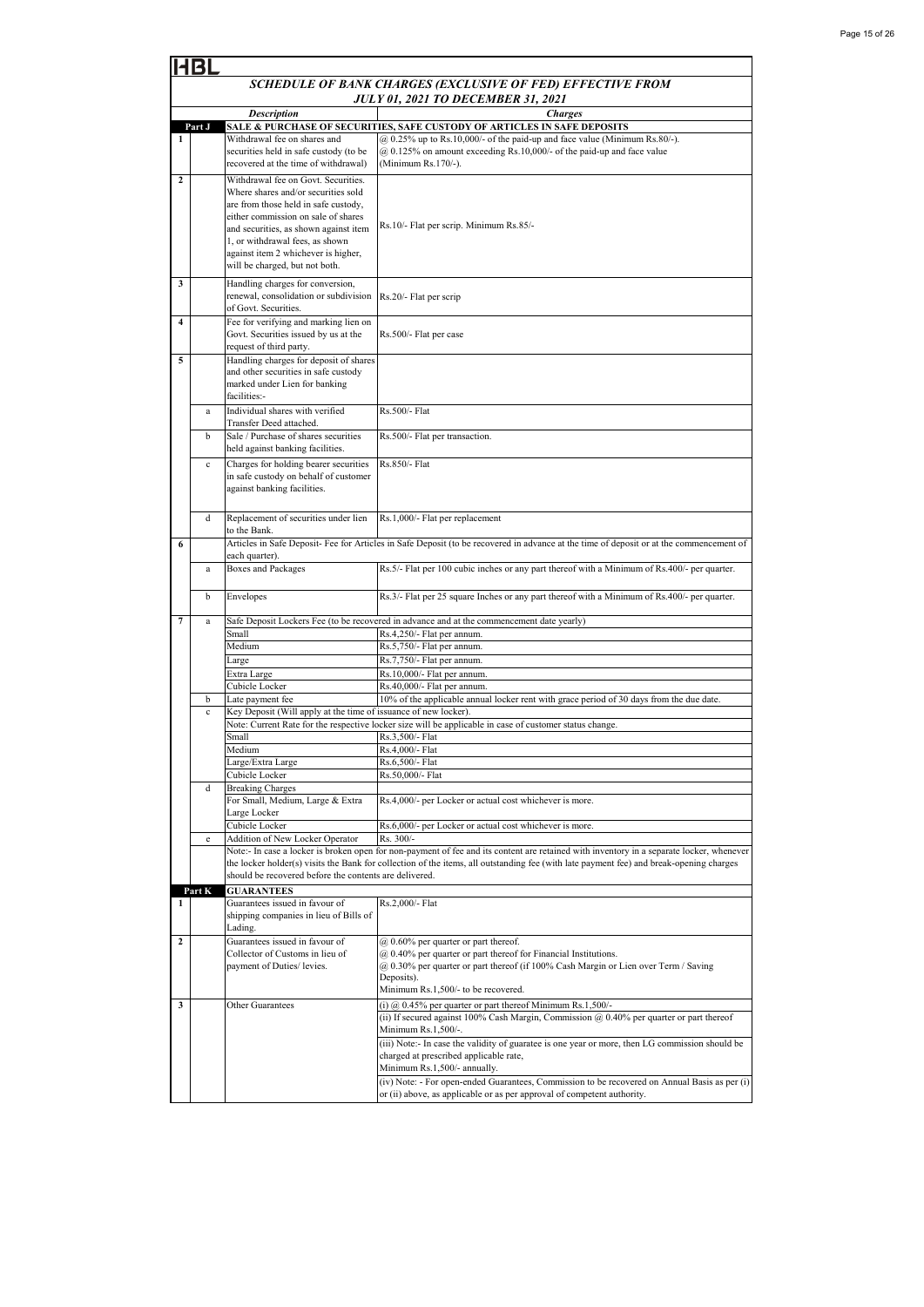|                                                                                                                                                                                                                                                                                                  | HBL                                                        |                                                                                                                                                                                                                                                               |                                                                                                                                                                                                                                                                                                                                                                                                                                                                                                                      |  |  |
|--------------------------------------------------------------------------------------------------------------------------------------------------------------------------------------------------------------------------------------------------------------------------------------------------|------------------------------------------------------------|---------------------------------------------------------------------------------------------------------------------------------------------------------------------------------------------------------------------------------------------------------------|----------------------------------------------------------------------------------------------------------------------------------------------------------------------------------------------------------------------------------------------------------------------------------------------------------------------------------------------------------------------------------------------------------------------------------------------------------------------------------------------------------------------|--|--|
|                                                                                                                                                                                                                                                                                                  | SCHEDULE OF BANK CHARGES (EXCLUSIVE OF FED) EFFECTIVE FROM |                                                                                                                                                                                                                                                               |                                                                                                                                                                                                                                                                                                                                                                                                                                                                                                                      |  |  |
|                                                                                                                                                                                                                                                                                                  | <b>JULY 01, 2021 TO DECEMBER 31, 2021</b>                  |                                                                                                                                                                                                                                                               |                                                                                                                                                                                                                                                                                                                                                                                                                                                                                                                      |  |  |
|                                                                                                                                                                                                                                                                                                  |                                                            | <b>Description</b>                                                                                                                                                                                                                                            | <b>Charges</b>                                                                                                                                                                                                                                                                                                                                                                                                                                                                                                       |  |  |
| 4                                                                                                                                                                                                                                                                                                | $\rm{a}$                                                   | Cross Border Back-to-Back<br>Guarantees including Performance<br>Bonds, Bid Bonds, Advance Payment<br>Guarantees issued against Counter<br>guarantees/Standby Letter of Credit<br>(SBLC) of Foreign Banks/ Financial<br>Institutions of Overseas Branches.    | (i) 0.45% per quarter or part thereof, Minimum USD 150/-.<br>(ii) Commission on guarantees issued against Counter Guarantees / Standby L/Cs is determined<br>based on issuing Bank/Country & Value / Tenor of the Instrument, Minimum USD 150/-.<br>These Charges will be approved on case to case basis by Financial Institutions - Global Trade<br>Services (FI-GTS).<br>Please refer Note No.7 (Last Page)                                                                                                        |  |  |
|                                                                                                                                                                                                                                                                                                  | b                                                          |                                                                                                                                                                                                                                                               | Advising Charges for Guarantees or SBLCs issued by the Foreign Banks/ Financial Instutitions or Oversease Branches                                                                                                                                                                                                                                                                                                                                                                                                   |  |  |
|                                                                                                                                                                                                                                                                                                  | (i)                                                        | If advised without any risk &<br>responsibility                                                                                                                                                                                                               | US \$75 or equivalent in other currencies<br>Note: The similar rate will apply in the cases of advising of subsequent amendments. Claim handling charges shall not apply except                                                                                                                                                                                                                                                                                                                                      |  |  |
|                                                                                                                                                                                                                                                                                                  |                                                            | communication cost as prescribed under K(4c).                                                                                                                                                                                                                 |                                                                                                                                                                                                                                                                                                                                                                                                                                                                                                                      |  |  |
|                                                                                                                                                                                                                                                                                                  | (ii)                                                       | If advised duly added with<br>Confirmation                                                                                                                                                                                                                    | Rates as per K 4 (c) will apply                                                                                                                                                                                                                                                                                                                                                                                                                                                                                      |  |  |
|                                                                                                                                                                                                                                                                                                  | $\mathbf c$                                                | from the Correspondent Bank on whose behalf the Guarantee is being issued.                                                                                                                                                                                    | Branches are advised to include the actual cost of Stamp Paper, Courier / Swift Charges etc. while claiming the amount of commission                                                                                                                                                                                                                                                                                                                                                                                 |  |  |
| 5                                                                                                                                                                                                                                                                                                |                                                            | on behalf of Foreign Correspondent                                                                                                                                                                                                                            | Claim Handling on Guarantees issued (i) Rs.2,000/- Flat or equivalent in FCY.<br>(ii) Communication costs Rs.1,500/- Flat or equivalent in FCY                                                                                                                                                                                                                                                                                                                                                                       |  |  |
| 6                                                                                                                                                                                                                                                                                                |                                                            | As per term sheet applicable for the entire Syndicate members.<br>Consortium / Syndicate Guarantees                                                                                                                                                           |                                                                                                                                                                                                                                                                                                                                                                                                                                                                                                                      |  |  |
| Note: - All guarantees issued by banks (except guarantees issued under consortium/syndication) must contain specific amount and<br>a<br>expiry date and a date by which the claims are to be lodged. Commission to be charged from the date of issue till expiry of the claim<br>lodgement date. |                                                            |                                                                                                                                                                                                                                                               |                                                                                                                                                                                                                                                                                                                                                                                                                                                                                                                      |  |  |
|                                                                                                                                                                                                                                                                                                  | b                                                          |                                                                                                                                                                                                                                                               | In case of the forced liability created on invocation of bank guarantees, (except Counter Guarantees or Standby Letter of Credits of<br>Foreign Banks) mark up at Commercial rate / Approved Customer Lending rate, on daily product basis will be recovered from the date<br>of invocation of the guarantee until complete adjustment of the forced loan & any other charges, if applicable.                                                                                                                        |  |  |
|                                                                                                                                                                                                                                                                                                  | $\mathbf c$                                                | Administrative fee for expired<br>guarantee until original instrument is<br>not yet returned to us.                                                                                                                                                           | (i) Rs.2,000/- Flat to be recovered on half yearly basis or on prorata basis if returned earlier.<br>(ii) In case of 100% cash margin, no Administrative Fee will be recovered. This fee shall also<br>not apply on the cases as prescribed under K (4).<br>(iii) Administrative Fee may be waived on very exceptional basis with the approval of<br>Functional Head.<br>Note: Normal Commission shall be charged if claim is lodged within the validity of L/G,<br>otherwise Administrative Fees should be charged. |  |  |
|                                                                                                                                                                                                                                                                                                  | d                                                          | Amendment                                                                                                                                                                                                                                                     | Rs.1,400/- Flat per amendment or commission at the rate specified above if amendment<br>involves increase in amount or extension in period, whichever is higher.                                                                                                                                                                                                                                                                                                                                                     |  |  |
|                                                                                                                                                                                                                                                                                                  | $\mathbf{e}% _{t}\left  \mathbf{v}_{t}\right $             |                                                                                                                                                                                                                                                               | The Bank reserves the right to charge different rates on the basis of volumes and security offered subject to prior approval by                                                                                                                                                                                                                                                                                                                                                                                      |  |  |
|                                                                                                                                                                                                                                                                                                  | f                                                          | concerned sanctioning authority.<br>Claiming Charges in Local Guarantee                                                                                                                                                                                       | Rs.1,500/- Flat                                                                                                                                                                                                                                                                                                                                                                                                                                                                                                      |  |  |
|                                                                                                                                                                                                                                                                                                  |                                                            |                                                                                                                                                                                                                                                               |                                                                                                                                                                                                                                                                                                                                                                                                                                                                                                                      |  |  |
|                                                                                                                                                                                                                                                                                                  | Part L                                                     | <b>MISCELLANEOUS CHARGES</b>                                                                                                                                                                                                                                  |                                                                                                                                                                                                                                                                                                                                                                                                                                                                                                                      |  |  |
| 1                                                                                                                                                                                                                                                                                                |                                                            | Service Charges on following Accounts<br>where Minimum monthly average<br>balance is less than:-<br>Rs.5,000/-for Current Account<br>Rs.10,000/- for Value Account<br>Rs.20,000/- for Daily Progressive<br>Account &<br>Rs. 20,000/- for Daily Munafa Account | Rs.43/- Flat to be recovered on monthly basis.                                                                                                                                                                                                                                                                                                                                                                                                                                                                       |  |  |
|                                                                                                                                                                                                                                                                                                  |                                                            |                                                                                                                                                                                                                                                               | Following categories of Accounts are exempt from recovery of "Service Charges"                                                                                                                                                                                                                                                                                                                                                                                                                                       |  |  |
|                                                                                                                                                                                                                                                                                                  |                                                            | physically handicapped.                                                                                                                                                                                                                                       | 1) A/cs of employees of Government/Semi-Government institutions including Armed Forces Employees/Pensioners opened for salary and<br>pension purposes including widows/children of deceased employees eligible for family pension/ benevolent fund grant etc./ senior citizens or                                                                                                                                                                                                                                    |  |  |
|                                                                                                                                                                                                                                                                                                  |                                                            | 2) Accounts of Mustehiqeen of Zakat.                                                                                                                                                                                                                          |                                                                                                                                                                                                                                                                                                                                                                                                                                                                                                                      |  |  |
|                                                                                                                                                                                                                                                                                                  |                                                            | 3) Accounts of Students.                                                                                                                                                                                                                                      |                                                                                                                                                                                                                                                                                                                                                                                                                                                                                                                      |  |  |
|                                                                                                                                                                                                                                                                                                  |                                                            | 4) Accounts of Deceased.                                                                                                                                                                                                                                      | 5) Loan servicing accounts (especially opened to facilitate repayment of Consumer / Agriculture Loans).                                                                                                                                                                                                                                                                                                                                                                                                              |  |  |
|                                                                                                                                                                                                                                                                                                  |                                                            | 6) Accounts in Inactive and Unclaimed categories.                                                                                                                                                                                                             |                                                                                                                                                                                                                                                                                                                                                                                                                                                                                                                      |  |  |
|                                                                                                                                                                                                                                                                                                  |                                                            |                                                                                                                                                                                                                                                               | 7) Accounts of School Management Committee (SMCs) duly constituted by Education Deptt, Govt. of Sindh.                                                                                                                                                                                                                                                                                                                                                                                                               |  |  |
|                                                                                                                                                                                                                                                                                                  |                                                            | 8) Nominated accounts against all types of Term Deposits.                                                                                                                                                                                                     |                                                                                                                                                                                                                                                                                                                                                                                                                                                                                                                      |  |  |
|                                                                                                                                                                                                                                                                                                  |                                                            | 9) Regular Saving Accounts.                                                                                                                                                                                                                                   |                                                                                                                                                                                                                                                                                                                                                                                                                                                                                                                      |  |  |
|                                                                                                                                                                                                                                                                                                  |                                                            | 10) Special Non-Chequeing Accounts of Exporters (Account Type-CP).<br>11) HBL iD Accounts.                                                                                                                                                                    |                                                                                                                                                                                                                                                                                                                                                                                                                                                                                                                      |  |  |
|                                                                                                                                                                                                                                                                                                  |                                                            | 12) HBL Money Club Accounts.                                                                                                                                                                                                                                  |                                                                                                                                                                                                                                                                                                                                                                                                                                                                                                                      |  |  |
|                                                                                                                                                                                                                                                                                                  |                                                            | 13) Pardes Card Accounts.                                                                                                                                                                                                                                     |                                                                                                                                                                                                                                                                                                                                                                                                                                                                                                                      |  |  |
|                                                                                                                                                                                                                                                                                                  |                                                            | 14) HBL @ work.                                                                                                                                                                                                                                               |                                                                                                                                                                                                                                                                                                                                                                                                                                                                                                                      |  |  |
|                                                                                                                                                                                                                                                                                                  |                                                            | 15) HBL Rutba Accounts.                                                                                                                                                                                                                                       |                                                                                                                                                                                                                                                                                                                                                                                                                                                                                                                      |  |  |
|                                                                                                                                                                                                                                                                                                  |                                                            | 16) HBL Asaan Accounts<br>17) Basic Banking Account                                                                                                                                                                                                           |                                                                                                                                                                                                                                                                                                                                                                                                                                                                                                                      |  |  |
|                                                                                                                                                                                                                                                                                                  |                                                            | 18) HBL-HumWatan                                                                                                                                                                                                                                              |                                                                                                                                                                                                                                                                                                                                                                                                                                                                                                                      |  |  |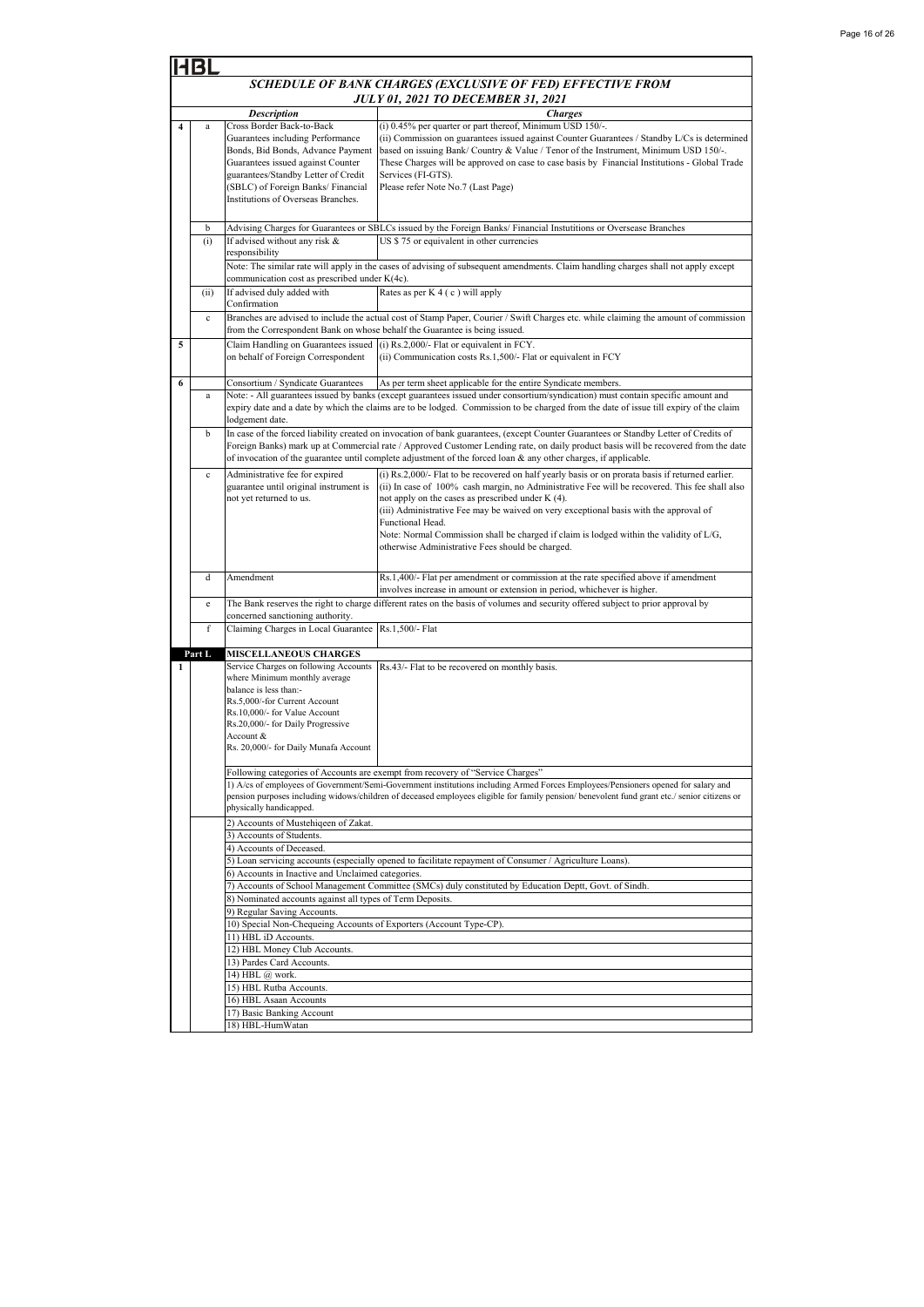|              | 1131                                                                                                    |                                                                                                                                                                                                                        |                                                                                                                                                                                                             |                                                                                                                                                                                                                                                                                                                                                                                            |  |
|--------------|---------------------------------------------------------------------------------------------------------|------------------------------------------------------------------------------------------------------------------------------------------------------------------------------------------------------------------------|-------------------------------------------------------------------------------------------------------------------------------------------------------------------------------------------------------------|--------------------------------------------------------------------------------------------------------------------------------------------------------------------------------------------------------------------------------------------------------------------------------------------------------------------------------------------------------------------------------------------|--|
|              | SCHEDULE OF BANK CHARGES (EXCLUSIVE OF FED) EFFECTIVE FROM<br><b>JULY 01, 2021 TO DECEMBER 31, 2021</b> |                                                                                                                                                                                                                        |                                                                                                                                                                                                             |                                                                                                                                                                                                                                                                                                                                                                                            |  |
|              |                                                                                                         | <b>Description</b>                                                                                                                                                                                                     |                                                                                                                                                                                                             | <b>Charges</b>                                                                                                                                                                                                                                                                                                                                                                             |  |
| $\mathbf{2}$ |                                                                                                         | Service Charges on FC Savings & FC<br>Current A/cs, where Minimum<br>monthly average balance is less than:-                                                                                                            |                                                                                                                                                                                                             |                                                                                                                                                                                                                                                                                                                                                                                            |  |
|              | i                                                                                                       | US\$ 1,000/-                                                                                                                                                                                                           | US equivalent of Rs.43/- Flat, to be recovered on monthly basis.                                                                                                                                            |                                                                                                                                                                                                                                                                                                                                                                                            |  |
|              | ii                                                                                                      | $€ 800/-$                                                                                                                                                                                                              | $\epsilon$ equivalent of Rs.43/- Flat, to be recovered on monthly basis.                                                                                                                                    |                                                                                                                                                                                                                                                                                                                                                                                            |  |
|              | iii                                                                                                     | ¥120,000/-                                                                                                                                                                                                             | ¥ equivalent Rs.43/- Flat, to be recovered on monthly basis.                                                                                                                                                |                                                                                                                                                                                                                                                                                                                                                                                            |  |
|              | iv<br>$\mathbf{V}$                                                                                      | £700/-<br>CNY 5,000/-                                                                                                                                                                                                  | £ equivalent Rs.43/- Flat, to be recovered on monthly basis.<br>CNY equivalent Rs.43/- Flat, to be recovered on monthly basis                                                                               |                                                                                                                                                                                                                                                                                                                                                                                            |  |
| $\mathbf{3}$ | a                                                                                                       | Transaction Charges on Value                                                                                                                                                                                           |                                                                                                                                                                                                             | Rs.50/- per debit transaction to be charged if more than 2 customer initiated debit transactions                                                                                                                                                                                                                                                                                           |  |
|              |                                                                                                         | Account & Basic Banking Account                                                                                                                                                                                        | are made during a calendar month except withdrawals made through ATM's and system<br>generated debit transactions.                                                                                          |                                                                                                                                                                                                                                                                                                                                                                                            |  |
|              |                                                                                                         | Service Charges as per Part-L, 1.                                                                                                                                                                                      |                                                                                                                                                                                                             | Note: Waiver from Transaction Charges will be allowed on Accounts belonging to category of customers, who are exempted from                                                                                                                                                                                                                                                                |  |
|              | b                                                                                                       | Transaction charges<br>on Daily Progressive Account                                                                                                                                                                    | but excluding system generated debit transaction.                                                                                                                                                           | Charge of Rs.50/- per debit transaction will be levied and recovered daily and this will be in<br>addition to normal charges (if any) applicable on the particular service (i.e. Banker's Cheques)                                                                                                                                                                                         |  |
|              | $\mathbf c$                                                                                             | <b>HBL Freedom Account</b>                                                                                                                                                                                             |                                                                                                                                                                                                             | Free Transactional Services on Freedom Account (as listed in the product features). For the<br>month in which actual balance is below Rs.25,000/- even for a day, cumulaive transactions<br>Charge $(a)$ Rs.60/- per transaction will be applicable in lump sum at month end on all customer<br>initiated Debit Transactions during the month and it will be auto recovered by the system. |  |
|              | d                                                                                                       | Transaction Charges on HBL Asaan<br>Account                                                                                                                                                                            | and system generated debit transactions.                                                                                                                                                                    | Rs. 50/- per debit transaction to be charged if more than 4 customer initiated over-the-counter<br>debit transactions are made during a calendar month, except withdrawals made through ATM's                                                                                                                                                                                              |  |
|              | $\mathbf e$                                                                                             | <b>Account Conversion Charges</b>                                                                                                                                                                                      | Rs. 50/-                                                                                                                                                                                                    |                                                                                                                                                                                                                                                                                                                                                                                            |  |
|              | f                                                                                                       | FBR Collections through Branch<br>Counter (OTC)                                                                                                                                                                        | NII.                                                                                                                                                                                                        |                                                                                                                                                                                                                                                                                                                                                                                            |  |
| 4            |                                                                                                         | Cheque Book & Cheque Related Charges<br>Cheque Book Issuance Charges                                                                                                                                                   | To be recovered at the time of issuance of Cheque Book :-                                                                                                                                                   |                                                                                                                                                                                                                                                                                                                                                                                            |  |
|              |                                                                                                         |                                                                                                                                                                                                                        | PLS-SB Accounts and Rs.15/- Flat per leaf.<br>All other Chequeing Accounts = Rs. $12/-$ Flat per leaf.<br>HBL MoneyClub, HBL Rutba, CNY, HBL HumWatan Accounts and HBL NISA will be<br>charged as per SOBC. | Note: HBL FreedomAccount, HBL at Work, and Branchless Banking Account Holders are<br>exempted from these charges. Only first Cheque Book of 10 leaves is free for HBL MoneyClub,<br>HBL Rutba, CNY, HBL HumWatan Accounts and HBL NISA. Subsequent cheque book for                                                                                                                         |  |
| 5            |                                                                                                         | Stop payment of cheque                                                                                                                                                                                                 | $(i)$ Rupee A/c                                                                                                                                                                                             | Rs.450/- Flat per instruction                                                                                                                                                                                                                                                                                                                                                              |  |
|              |                                                                                                         |                                                                                                                                                                                                                        | $(ii)$ F.C. A/c                                                                                                                                                                                             | US\$ 12/- or equivalent Flat per instruction                                                                                                                                                                                                                                                                                                                                               |  |
|              |                                                                                                         | (2) Stop Payment Charges are applicable on HBL at Work Account.<br>(3) HBL Freedom Account holder is exempted from these charges                                                                                       | Note:- (1) Stop payment charges are to be levied one time for stop payment instructions whether it is for one or more cheques.                                                                              |                                                                                                                                                                                                                                                                                                                                                                                            |  |
| 6            |                                                                                                         | Charges on cheques returned in<br>Inward Clearing/Collection to be<br>recovered from Customers issuing the<br>Cheques with in-sufficient balances in<br>account or for any other reason. "due<br>to fault of customer" | $(i)$ Rupee A/c                                                                                                                                                                                             | Rs.550/- Flat per cheque                                                                                                                                                                                                                                                                                                                                                                   |  |
|              |                                                                                                         |                                                                                                                                                                                                                        | $(ii)$ FC $A/c$                                                                                                                                                                                             | US\$ 5/- or equivalent Flat per cheque                                                                                                                                                                                                                                                                                                                                                     |  |
|              |                                                                                                         | Note: HBL Feedom Account holder is exempted from these charges                                                                                                                                                         |                                                                                                                                                                                                             |                                                                                                                                                                                                                                                                                                                                                                                            |  |
| 7            |                                                                                                         | Over the counter cash cheque returned All types of A/cs<br>due to insufficient balance. For all<br>accounts (LCY/FCY)                                                                                                  |                                                                                                                                                                                                             | Rs.200/- or the respective equivalent currency<br>(Flat per cheque)                                                                                                                                                                                                                                                                                                                        |  |
|              |                                                                                                         |                                                                                                                                                                                                                        |                                                                                                                                                                                                             |                                                                                                                                                                                                                                                                                                                                                                                            |  |
| 8            |                                                                                                         | Photocopy of the paid cheques                                                                                                                                                                                          | (i) Up to One year                                                                                                                                                                                          | Rs.50/- Flat Per cheque                                                                                                                                                                                                                                                                                                                                                                    |  |
|              |                                                                                                         | forwarded to Customers.                                                                                                                                                                                                | (ii) Above one year up to five years<br>(iii) Above five years                                                                                                                                              | Rs.200/- Flat Per cheque<br>Rs.500/- Flat Per cheque                                                                                                                                                                                                                                                                                                                                       |  |
| 9            |                                                                                                         | Delivery of Cheque Book by                                                                                                                                                                                             | Rs.150/- Flat                                                                                                                                                                                               |                                                                                                                                                                                                                                                                                                                                                                                            |  |
|              |                                                                                                         | Registered Mail/ Courier                                                                                                                                                                                               |                                                                                                                                                                                                             |                                                                                                                                                                                                                                                                                                                                                                                            |  |
| 10           |                                                                                                         | Issuance of SBP/NBP cheques                                                                                                                                                                                            | Rs.500/- Flat per cheque (to be retained by the originating Branch)                                                                                                                                         |                                                                                                                                                                                                                                                                                                                                                                                            |  |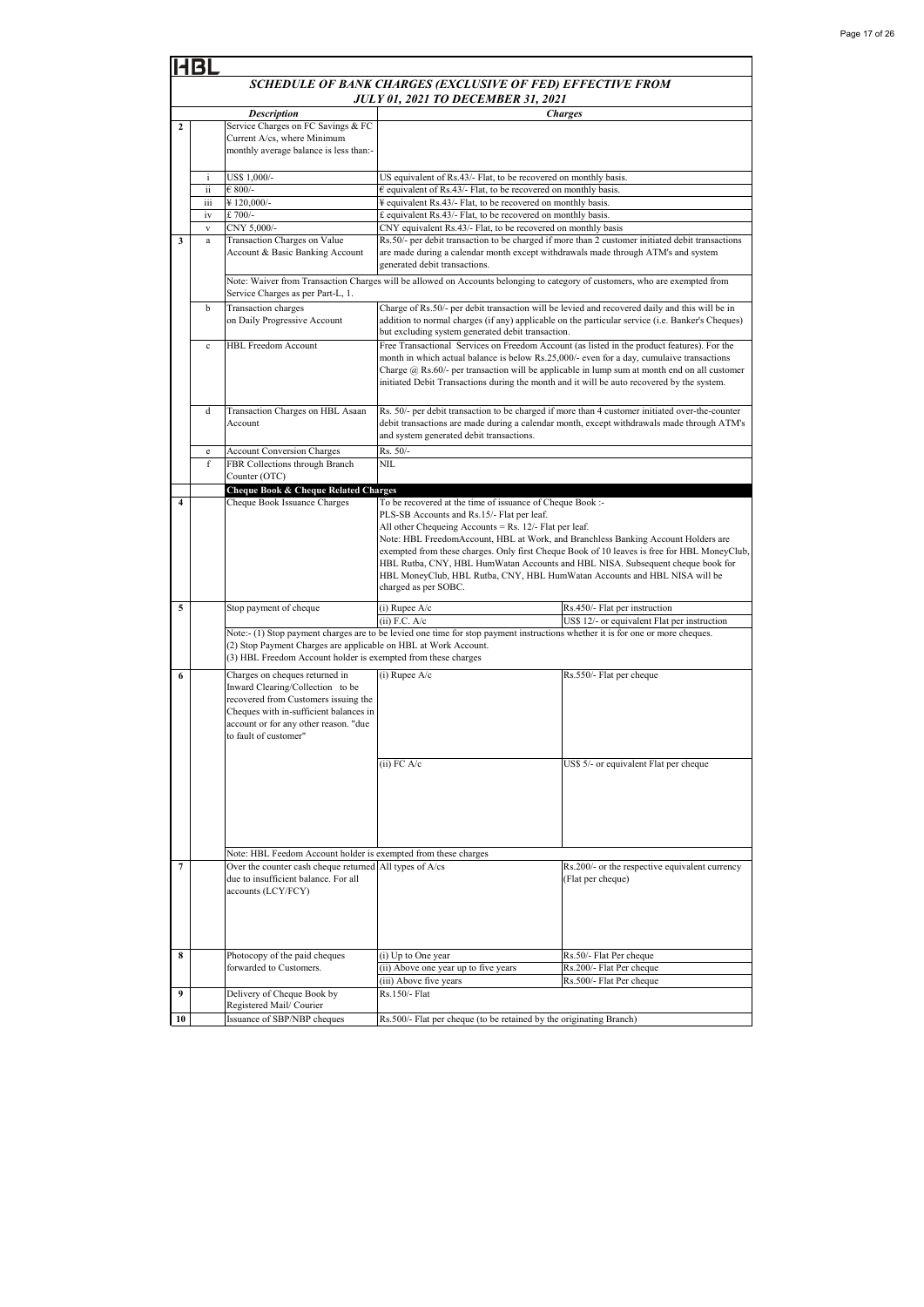|    | Bl                                                         |                                                                                                            |                                                                                                                                                                                                                                                                                                                                                                                                          |                                                    |  |  |
|----|------------------------------------------------------------|------------------------------------------------------------------------------------------------------------|----------------------------------------------------------------------------------------------------------------------------------------------------------------------------------------------------------------------------------------------------------------------------------------------------------------------------------------------------------------------------------------------------------|----------------------------------------------------|--|--|
|    | SCHEDULE OF BANK CHARGES (EXCLUSIVE OF FED) EFFECTIVE FROM |                                                                                                            |                                                                                                                                                                                                                                                                                                                                                                                                          |                                                    |  |  |
|    | <b>JULY 01, 2021 TO DECEMBER 31, 2021</b>                  |                                                                                                            |                                                                                                                                                                                                                                                                                                                                                                                                          |                                                    |  |  |
|    | <b>Charges</b><br><b>Description</b>                       |                                                                                                            |                                                                                                                                                                                                                                                                                                                                                                                                          |                                                    |  |  |
|    |                                                            | <b>Account Statement &amp; Certificate Related Charges</b>                                                 |                                                                                                                                                                                                                                                                                                                                                                                                          |                                                    |  |  |
| 11 |                                                            | Statement of Account sent on Daily<br>basis through Swift Message MT-940                                   | Rs. 1,000/- Flat per month                                                                                                                                                                                                                                                                                                                                                                               |                                                    |  |  |
| 12 |                                                            | Duplicate Statements for all types of<br>accounts, on request from customer.                               | NIL                                                                                                                                                                                                                                                                                                                                                                                                      |                                                    |  |  |
| 13 | a                                                          | Monthly Bank Statement                                                                                     | Rs. 400/- per annum.                                                                                                                                                                                                                                                                                                                                                                                     |                                                    |  |  |
|    | h                                                          | Verification of Accounts / Bank<br>Statements of Students Appplying for<br>Foreign Education.              | Free                                                                                                                                                                                                                                                                                                                                                                                                     |                                                    |  |  |
| 14 |                                                            | Bank Certificate for the purpose of<br>Visa etc.                                                           | Rs.300/- Flat per certificate                                                                                                                                                                                                                                                                                                                                                                            |                                                    |  |  |
| 15 |                                                            | Overseas Employment Certificate.                                                                           | Rs.500/- Flat per certificate                                                                                                                                                                                                                                                                                                                                                                            |                                                    |  |  |
| 16 |                                                            | Credit Information Report / Opinion.                                                                       |                                                                                                                                                                                                                                                                                                                                                                                                          |                                                    |  |  |
|    |                                                            | Credit Information report / opinion<br>provided locally to Banks / Other<br>Organizations (Embassies etc). | Rs.500/- Flat                                                                                                                                                                                                                                                                                                                                                                                            |                                                    |  |  |
|    |                                                            |                                                                                                            | Note:-Plus Postage / Courier / Fax Charges will be recovered as per Part 'O' as applicable.                                                                                                                                                                                                                                                                                                              |                                                    |  |  |
| 17 |                                                            | For any enquiry requested by<br>customer beyond 3 years relating to<br>transactions on his account.        | Rs.1,000/- Flat                                                                                                                                                                                                                                                                                                                                                                                          |                                                    |  |  |
| 18 |                                                            | Closure of Account Charges.                                                                                | Free                                                                                                                                                                                                                                                                                                                                                                                                     |                                                    |  |  |
| 19 |                                                            | Handling of payments/ balances from<br>deceased accounts against Succession<br>Certificate                 | Rs. 500/- Flat                                                                                                                                                                                                                                                                                                                                                                                           |                                                    |  |  |
| 20 |                                                            | Confirmation of balances to Auditors.                                                                      | Rs.500/- Flat                                                                                                                                                                                                                                                                                                                                                                                            |                                                    |  |  |
|    |                                                            | Capital Market Products/ SSC/ DSC/ NIT related Charges                                                     |                                                                                                                                                                                                                                                                                                                                                                                                          |                                                    |  |  |
| 21 | a                                                          | Charges on Dividend Warrants (to be<br>recovered from dividend declaring<br>companies).<br>Note:-          | As per Agreement with client along with TEB Functional Head approval                                                                                                                                                                                                                                                                                                                                     |                                                    |  |  |
|    |                                                            | Account for payment of Dividend Warrants.                                                                  | i) Bank may waive charges to Customers depositing full Dividend amount in advance or Rs.50 (M) whichever is less in Dividend<br>Ii) In case DWs are not printed through a Printer referred by the Bank and subsequently it is found that the DWs are rejected by NIFT<br>while processing for payment, actual charges of NIFT applicable on Non-Standard Instruments will be recovered from the Company. |                                                    |  |  |
| 22 |                                                            | Share Floatation/TFCs issue charges                                                                        | (i) As per Agreement with client along with TEB Functional Head approval.<br>(ii) Out of pocket expenses minimum of PKR 25,000/- (as per client agreement)                                                                                                                                                                                                                                               |                                                    |  |  |
| 23 |                                                            | Issuance of Right Shares/IPO                                                                               | (i) As per Agreement with client along with TEB Functional Head approval.                                                                                                                                                                                                                                                                                                                                |                                                    |  |  |
|    |                                                            |                                                                                                            | (ii) Out of pocket expenses minimum of PKR 25,000/- (as per client agreement)                                                                                                                                                                                                                                                                                                                            |                                                    |  |  |
| 24 |                                                            | Issuance of DSC/SSC/NIT on behalf                                                                          | As prescribed by Govt.                                                                                                                                                                                                                                                                                                                                                                                   |                                                    |  |  |
|    |                                                            | of Government of Pakistan.                                                                                 |                                                                                                                                                                                                                                                                                                                                                                                                          |                                                    |  |  |
|    |                                                            | Utility Companies and Utility Bills related Charges                                                        |                                                                                                                                                                                                                                                                                                                                                                                                          |                                                    |  |  |
| 25 | a                                                          | <b>Utility Bills Commission</b>                                                                            | Rs.8/- per bill.                                                                                                                                                                                                                                                                                                                                                                                         | Electricity                                        |  |  |
|    |                                                            |                                                                                                            | Note: These Charges are included in the net<br>amount of bill                                                                                                                                                                                                                                                                                                                                            | Sui Gas<br>Telephone                               |  |  |
|    |                                                            |                                                                                                            |                                                                                                                                                                                                                                                                                                                                                                                                          | Water                                              |  |  |
|    |                                                            |                                                                                                            |                                                                                                                                                                                                                                                                                                                                                                                                          | <b>CDGK Utility</b>                                |  |  |
|    | b                                                          | Charges on Intercity transfer of funds<br>pertaining to Utilities Companies.                               | As per agreement with Utility Companies.                                                                                                                                                                                                                                                                                                                                                                 |                                                    |  |  |
|    |                                                            | <b>Other Services to BISE / University</b>                                                                 |                                                                                                                                                                                                                                                                                                                                                                                                          |                                                    |  |  |
| 26 |                                                            | Other Services to BISE / University:-                                                                      |                                                                                                                                                                                                                                                                                                                                                                                                          |                                                    |  |  |
|    | $\rm{a}$                                                   | Selling of admission forms / job<br>application forms.                                                     |                                                                                                                                                                                                                                                                                                                                                                                                          |                                                    |  |  |
|    | b                                                          | To provide printed challans.                                                                               |                                                                                                                                                                                                                                                                                                                                                                                                          |                                                    |  |  |
|    | $\mathbf c$                                                | Safe keeping of question papers &                                                                          |                                                                                                                                                                                                                                                                                                                                                                                                          | Rs.10,000/- per Branch per Exam.                   |  |  |
|    |                                                            | answer copies.                                                                                             |                                                                                                                                                                                                                                                                                                                                                                                                          | Can be waived with the approval of Functional Head |  |  |
|    | d                                                          | Delivery of question papers to<br>examination centres using Bank's<br>transport.                           |                                                                                                                                                                                                                                                                                                                                                                                                          |                                                    |  |  |
|    |                                                            | Accounts.                                                                                                  | Note:- (i) Clarification has been conveyed vide HOK Circular: P/INST/2474 dated 17-04-2008 whereby as per SBP instructions, all<br>branches are required not to charge Challan Collection Fees in case of B.I.S.E / University / School & other such type of Collection                                                                                                                                  |                                                    |  |  |
|    |                                                            | institution as per HOK Circular No. P/INST/2968 dated August 19, 2009.                                     | (ii) No service charges shall be recovered from students depositing fee directly in the Fee Collection Account of the educational                                                                                                                                                                                                                                                                        |                                                    |  |  |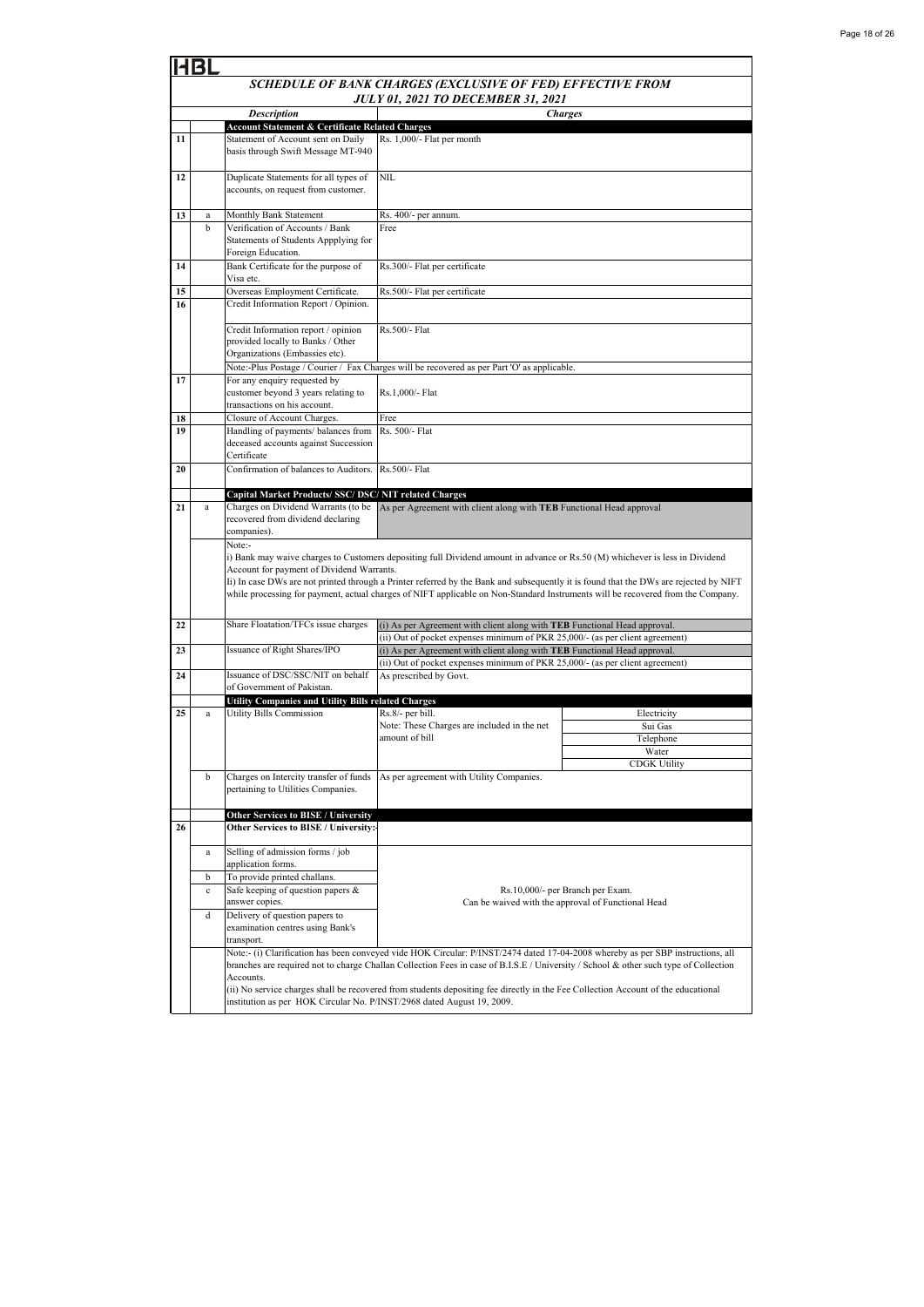|    | HBL                                       |                                                                                                                       |                                                                                                                                          |  |  |
|----|-------------------------------------------|-----------------------------------------------------------------------------------------------------------------------|------------------------------------------------------------------------------------------------------------------------------------------|--|--|
|    |                                           |                                                                                                                       | SCHEDULE OF BANK CHARGES (EXCLUSIVE OF FED) EFFECTIVE FROM                                                                               |  |  |
|    | <b>JULY 01, 2021 TO DECEMBER 31, 2021</b> |                                                                                                                       |                                                                                                                                          |  |  |
|    |                                           | <b>Description</b>                                                                                                    | <b>Charges</b>                                                                                                                           |  |  |
| 27 |                                           | Salary/ Pension Disbursement & Visa Collection Fee related Charges                                                    |                                                                                                                                          |  |  |
| 28 |                                           | Salary Disbursement Charges<br>Pension (Govt. Departments)                                                            | Manual salary processing (PKR 15 per transaction)<br>Note:- No charges from pensioners. To be recovered from employer, as per agreement. |  |  |
|    |                                           |                                                                                                                       | (Pensioners of KPT are exempted from levy of this charge.)                                                                               |  |  |
| 29 |                                           | Visa Fee Collection                                                                                                   | Rs.100/- Flat per application                                                                                                            |  |  |
|    |                                           | Misc. Charges                                                                                                         |                                                                                                                                          |  |  |
| 30 |                                           | Handling charges for issuance of                                                                                      | Rs.500/- Flat per annum                                                                                                                  |  |  |
|    |                                           | Student Exchange Remittance permit<br>and maintenance of Record for                                                   |                                                                                                                                          |  |  |
|    |                                           | subsequent remittances.                                                                                               |                                                                                                                                          |  |  |
| 31 |                                           | Handling Charges on Commodity                                                                                         | Rs.3.75 per 1000/-                                                                                                                       |  |  |
|    |                                           | Operation                                                                                                             |                                                                                                                                          |  |  |
| 32 |                                           | CHARGES ON PAYMENT OF PRIZE MONEY AND FACE VALUE OF NATIONAL PRIZE BONDS (NPB) THROUGH<br><b>DESIGNATED BRANCHES:</b> |                                                                                                                                          |  |  |
|    | a                                         | Collection of payment of prize money                                                                                  | Bank Charges Rs.500/- per NPB claim upfront, and CIT as given below in section b                                                         |  |  |
|    |                                           | and face value of NPB through                                                                                         |                                                                                                                                          |  |  |
|    |                                           | designated branches bank charges.                                                                                     |                                                                                                                                          |  |  |
|    |                                           |                                                                                                                       |                                                                                                                                          |  |  |
|    | b                                         | Collection of payment of prize money<br>and face value of NPB through                                                 | CIT Actual - per NPB claim upfront. (Actual as payable to CIT company by the bank)                                                       |  |  |
|    |                                           | designated branches cash in transit                                                                                   |                                                                                                                                          |  |  |
|    |                                           | (CIT) charges.                                                                                                        |                                                                                                                                          |  |  |
| 33 |                                           | <b>SMS Alert Charges</b>                                                                                              |                                                                                                                                          |  |  |
|    |                                           | SMS Alert Charges for over-the<br>counter transactions                                                                | Monthly Subscription of PKR 85/- per month                                                                                               |  |  |
|    |                                           |                                                                                                                       |                                                                                                                                          |  |  |
|    |                                           | Following categories of Accounts are exempt from recovery of "SMS Alert Charges"<br>1) Deceased                       |                                                                                                                                          |  |  |
|    |                                           | 2) Blocked                                                                                                            |                                                                                                                                          |  |  |
|    |                                           | 3) Inactive                                                                                                           |                                                                                                                                          |  |  |
|    |                                           | 4) Closed                                                                                                             |                                                                                                                                          |  |  |
|    |                                           | 5) Unclaimed<br>6) Zero Balance / Overdraft                                                                           |                                                                                                                                          |  |  |
|    |                                           | 7) Staff                                                                                                              |                                                                                                                                          |  |  |
|    |                                           | 8) HAW                                                                                                                |                                                                                                                                          |  |  |
|    |                                           | 9) Freedom Account                                                                                                    |                                                                                                                                          |  |  |
| 1  | Part M<br>a                               | HBL DEBIT CARD (ATM CARD) *<br>Card Charges                                                                           | Same charges applicable on Supplementary Cards except where mentioned                                                                    |  |  |
|    | b                                         | Annual fee (Primary)                                                                                                  | PayPak Chip - Rs. 1000/-                                                                                                                 |  |  |
|    |                                           |                                                                                                                       | Visa Chip - Rs.1,600/-                                                                                                                   |  |  |
|    |                                           |                                                                                                                       | MasterCard Standard - Rs.1,600/-                                                                                                         |  |  |
|    |                                           |                                                                                                                       | MasterCard Gold - Rs. 2,400/-                                                                                                            |  |  |
|    |                                           |                                                                                                                       | HBL Dolmen Debit Card - Rs. 1,000/-<br>UnionPay Chip - Rs. 1,500/-                                                                       |  |  |
|    |                                           |                                                                                                                       | Visa Chip USD - US\$ 12/-                                                                                                                |  |  |
|    |                                           |                                                                                                                       | MasterCard Titanium - Rs. 2,300/-                                                                                                        |  |  |
|    |                                           |                                                                                                                       | MasterCard World - Rs.10,000/-                                                                                                           |  |  |
|    |                                           |                                                                                                                       |                                                                                                                                          |  |  |
|    | c                                         | Annual fee (Supplementary)                                                                                            | PayPak Chip - Nil<br>Visa Chip - Rs. 550/-                                                                                               |  |  |
|    |                                           |                                                                                                                       | MasterCard Standard - Rs. 550/-                                                                                                          |  |  |
|    |                                           |                                                                                                                       | MasterCard Gold - N/A                                                                                                                    |  |  |
|    |                                           |                                                                                                                       | <b>HBL Dolmen Debit Card - Nil</b>                                                                                                       |  |  |
|    |                                           |                                                                                                                       | UnionPay Chip - Rs. 550/-                                                                                                                |  |  |
|    |                                           |                                                                                                                       | Visa Chip USD - N/A<br>MasterCard Titanium - Rs. 900/-                                                                                   |  |  |
|    |                                           |                                                                                                                       | MasterCard World - N/A                                                                                                                   |  |  |
|    |                                           |                                                                                                                       |                                                                                                                                          |  |  |
|    | d                                         | Card Replacement fee                                                                                                  | PayPak Chip - Rs. 300/-                                                                                                                  |  |  |
|    |                                           |                                                                                                                       | Visa Chip - Rs. 400/-                                                                                                                    |  |  |
|    |                                           |                                                                                                                       | MasterCard Standard - Rs.400/-<br>MasterCard Gold - Rs. 600/-                                                                            |  |  |
|    |                                           |                                                                                                                       | HBL Dolmen Debit Card - Rs. 400/-                                                                                                        |  |  |
|    |                                           |                                                                                                                       | Union Pay Chip - Rs.400/-                                                                                                                |  |  |
|    |                                           |                                                                                                                       | Visa Chip USD - US\$ 4/-                                                                                                                 |  |  |
|    |                                           |                                                                                                                       | MasterCard Titanium - Rs. 600/-<br>MasterCard World - Rs.1,000/-                                                                         |  |  |
|    |                                           |                                                                                                                       |                                                                                                                                          |  |  |
|    |                                           |                                                                                                                       |                                                                                                                                          |  |  |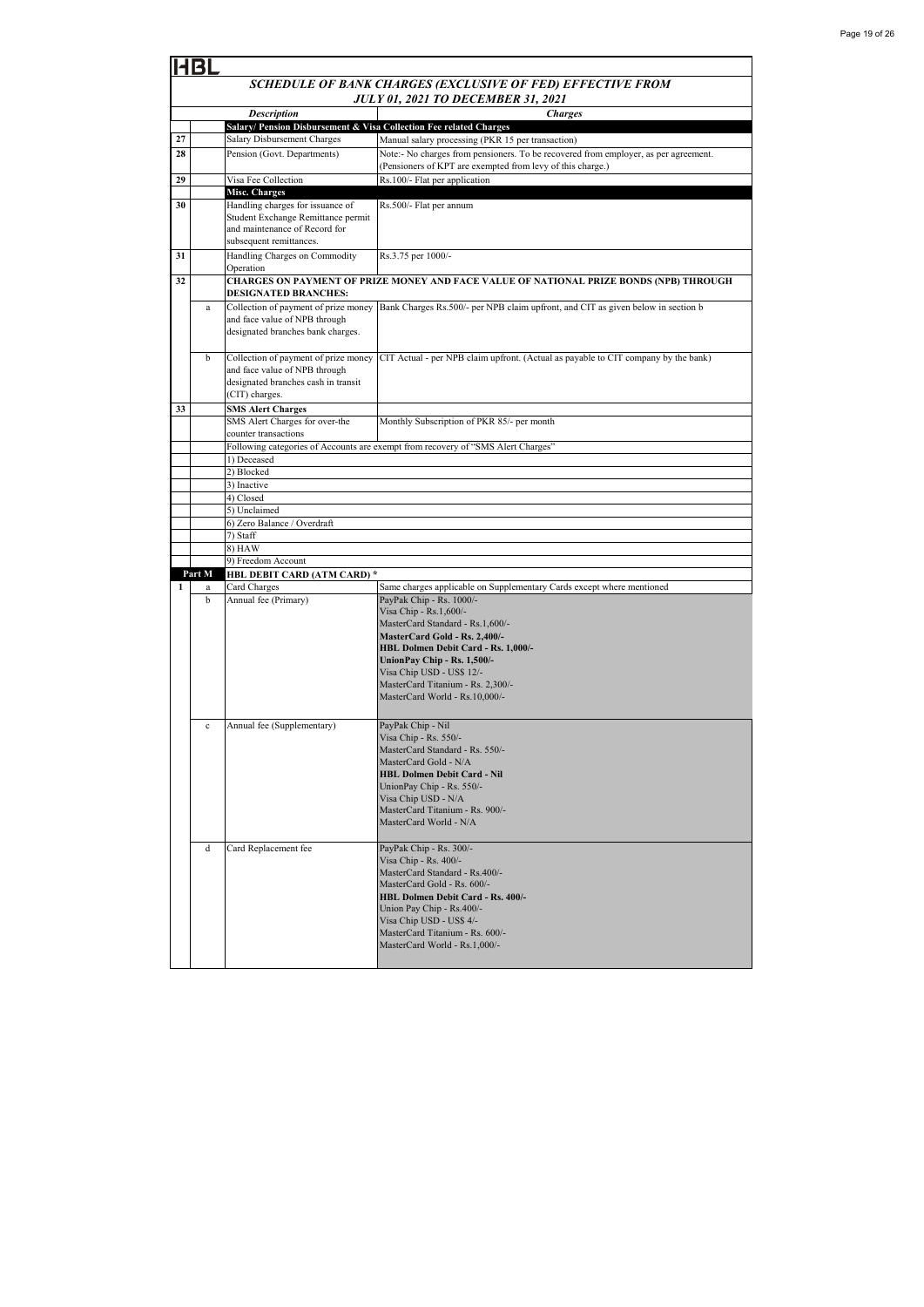|   |                                           |                                                                          | SCHEDULE OF BANK CHARGES (EXCLUSIVE OF FED) EFFECTIVE FROM                                                                                                                                                                                                                                                                                                                                                                                                                                                                                                                                                                                                                                                                                                                                                                                                               |  |  |
|---|-------------------------------------------|--------------------------------------------------------------------------|--------------------------------------------------------------------------------------------------------------------------------------------------------------------------------------------------------------------------------------------------------------------------------------------------------------------------------------------------------------------------------------------------------------------------------------------------------------------------------------------------------------------------------------------------------------------------------------------------------------------------------------------------------------------------------------------------------------------------------------------------------------------------------------------------------------------------------------------------------------------------|--|--|
|   | <b>JULY 01, 2021 TO DECEMBER 31, 2021</b> |                                                                          |                                                                                                                                                                                                                                                                                                                                                                                                                                                                                                                                                                                                                                                                                                                                                                                                                                                                          |  |  |
|   |                                           | <b>Description</b>                                                       | <b>Charges</b>                                                                                                                                                                                                                                                                                                                                                                                                                                                                                                                                                                                                                                                                                                                                                                                                                                                           |  |  |
|   | e                                         | POS Transaction fee per transaction<br>Local.                            | PayPak - NIL<br>PayPak Chip - NIL<br>Green Visa - NIL<br>Visa Chip - NIL<br>MasterCard Standard - NIL<br>MasterCard Gold - NIL<br>UnionPay Mag - NIL<br>Union Pay Chip - NIL<br>Visa USD - 1% of Transaction Amount<br>Visa Chip USD - 1% of Transaction Amount<br>MasterCard Titanium - NIL<br>MasterCard World - NIL                                                                                                                                                                                                                                                                                                                                                                                                                                                                                                                                                   |  |  |
|   | f                                         | POS Transaction fee per transaction<br>International                     | PayPak - Nil<br>PayPak Chip - Nil<br>Green Visa - 3% of Transaction Amount<br>Visa Chip - 3% of Transaction Amount<br>MasterCard Standard - 3% of Transaction Amount<br>MasterCard Gold - 3% of Transaction Amount<br>UnionPay Mag - 3% of Transaction Amount<br>UnionPay Chip - 3% of Transaction Amount<br>Visa USD - 3% of Transaction Amount<br>Visa Chip USD - 3% of Transaction Amount                                                                                                                                                                                                                                                                                                                                                                                                                                                                             |  |  |
|   | g                                         | ATMs International (Cash<br>withdrawal)                                  | MasterCard Titanium - 3% of Transaction Amount<br>MasterCard World - 3% of Transaction Amount<br>PayPak -Nil<br>PayPak Chip - Nil<br>Green Visa - 3% of Transaction Amount or Rs.300/- per Transaction, whichever is higher                                                                                                                                                                                                                                                                                                                                                                                                                                                                                                                                                                                                                                              |  |  |
|   |                                           |                                                                          | Visa Chip - 3% of Transaction Amount or Rs.300/- per Transaction, whichever is higher<br>MasterCard Standard - 3% of Transaction Amount or Rs.300/-per Transaction, whichever is higher<br>MasterCard Gold - 3% of Transaction Amount or Rs.300/- per Transaction, whichever is higher<br>UnionPay Mag - 3% of Transaction Amount or Rs. 300/- per transaction, whichever is higher<br>UnionPay Chip - 3% of Transaction Amount or Rs. 300/- per transaction, whichever is higher<br>Visa USD - 3% of Transaction Amount or US\$ 3/- per Transaction, whichever is higher<br>Visa Chip USD - 3% of Transaction Amount or US\$ 3/- per Transaction, whichever is higher<br>MasterCard Titanium - 3% of Transaction amount or Rs.300/- per Transaction whichever is higher<br>MasterCard World - 3% of Transaction Amount or Rs.300/- per Transaction, whichever is higher |  |  |
|   | h                                         | ATMs International (Balance Inquiry)                                     | PayPak - Nil<br>PayPak Chip - Nil<br>Green Visa - Rs. 225/- per Transaction<br>Visa Chip - Rs. 225/- per Transaction<br>MasterCard Standard - Rs. 225/- per Transaction<br>MasterCard Gold - Rs. 225/- per Transaction<br>UnionPay Mag - Rs. 225/- per Transaction<br>UnionPay Chip - Rs. 225/- per Transaction<br>Visa USD - US\$ 3/- per Transaction<br>Visa Chip USD - US\$ 3/- per Transaction<br>MasterCard Titanium - Rs. 225/- per Transaction<br>MasterCard World - Rs. 225/- per Transaction                                                                                                                                                                                                                                                                                                                                                                    |  |  |
|   |                                           | <b>SMS</b> Alert Charges                                                 | Free                                                                                                                                                                                                                                                                                                                                                                                                                                                                                                                                                                                                                                                                                                                                                                                                                                                                     |  |  |
|   |                                           | *Note: (i) Account based propositions: As per account terms & conditions |                                                                                                                                                                                                                                                                                                                                                                                                                                                                                                                                                                                                                                                                                                                                                                                                                                                                          |  |  |
|   | i                                         | 2 HBL - CASH MEHFOOZ<br>Plan - A                                         | <b>Annual Premium</b><br>Rs. 3,500/-                                                                                                                                                                                                                                                                                                                                                                                                                                                                                                                                                                                                                                                                                                                                                                                                                                     |  |  |
|   | ii                                        | Plan - B                                                                 | Rs. 3,000/-                                                                                                                                                                                                                                                                                                                                                                                                                                                                                                                                                                                                                                                                                                                                                                                                                                                              |  |  |
|   | iii                                       | Plan - C                                                                 | Rs. 2,000/-                                                                                                                                                                                                                                                                                                                                                                                                                                                                                                                                                                                                                                                                                                                                                                                                                                                              |  |  |
| 3 |                                           | <b>HBL-PARDES CARD</b>                                                   |                                                                                                                                                                                                                                                                                                                                                                                                                                                                                                                                                                                                                                                                                                                                                                                                                                                                          |  |  |
|   | a                                         | Card Issuance Charges                                                    | Nil                                                                                                                                                                                                                                                                                                                                                                                                                                                                                                                                                                                                                                                                                                                                                                                                                                                                      |  |  |
|   | b<br>$\mathbf c$                          | Annual Fee<br>Service Charges                                            | Nil<br>Nil                                                                                                                                                                                                                                                                                                                                                                                                                                                                                                                                                                                                                                                                                                                                                                                                                                                               |  |  |
|   | d                                         | Card Replacement fee                                                     | Rs. 150/- Flat                                                                                                                                                                                                                                                                                                                                                                                                                                                                                                                                                                                                                                                                                                                                                                                                                                                           |  |  |
|   | e                                         | Statement of Account                                                     | Nil                                                                                                                                                                                                                                                                                                                                                                                                                                                                                                                                                                                                                                                                                                                                                                                                                                                                      |  |  |
|   | f                                         | Cash Withdrawal - HBL                                                    | Nil                                                                                                                                                                                                                                                                                                                                                                                                                                                                                                                                                                                                                                                                                                                                                                                                                                                                      |  |  |
|   | g                                         | Cash Withdrawal - Non-HBL<br><b>ATMs</b>                                 | Rs. 18.75 Flat per withdrawal                                                                                                                                                                                                                                                                                                                                                                                                                                                                                                                                                                                                                                                                                                                                                                                                                                            |  |  |
|   | h                                         | POS Transaction Fee per Purchase                                         | Nil<br>Nil                                                                                                                                                                                                                                                                                                                                                                                                                                                                                                                                                                                                                                                                                                                                                                                                                                                               |  |  |
|   | i                                         | <b>Balance Enquiry</b><br>Fund Transfer                                  | Rs. 50/- Flat per transfer                                                                                                                                                                                                                                                                                                                                                                                                                                                                                                                                                                                                                                                                                                                                                                                                                                               |  |  |
|   | K                                         | Mini Statement                                                           | Rs. 5/-                                                                                                                                                                                                                                                                                                                                                                                                                                                                                                                                                                                                                                                                                                                                                                                                                                                                  |  |  |
| 4 |                                           | <b>MERCHANT ACQUIRING (POS)</b>                                          |                                                                                                                                                                                                                                                                                                                                                                                                                                                                                                                                                                                                                                                                                                                                                                                                                                                                          |  |  |
|   |                                           | Merchant Discount Rate                                                   | Upto 2.50% of Transaction Amount                                                                                                                                                                                                                                                                                                                                                                                                                                                                                                                                                                                                                                                                                                                                                                                                                                         |  |  |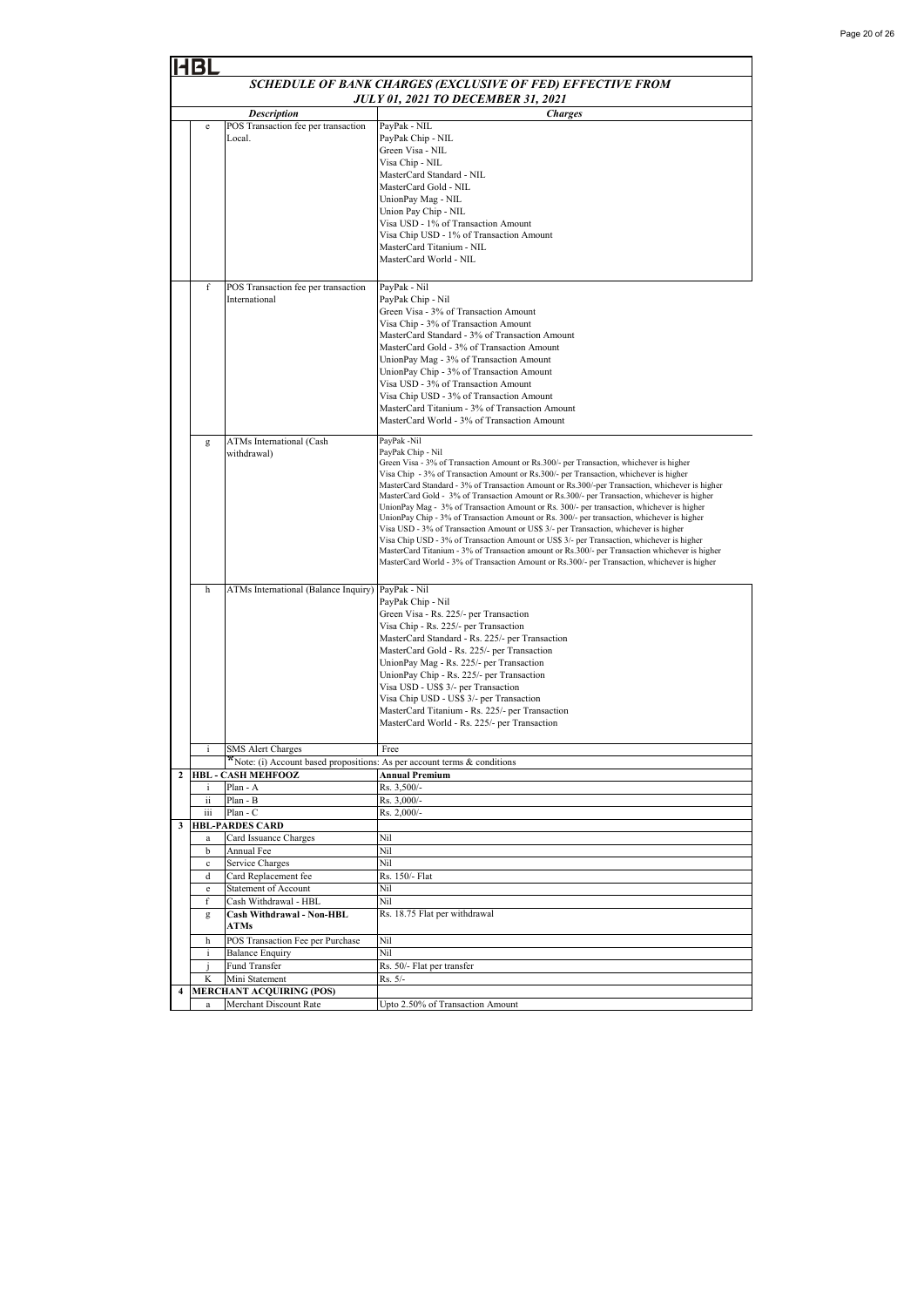|              | BL                                        |                                                                                                                                    |                                                                                                                                     |                                                                                                 |  |
|--------------|-------------------------------------------|------------------------------------------------------------------------------------------------------------------------------------|-------------------------------------------------------------------------------------------------------------------------------------|-------------------------------------------------------------------------------------------------|--|
|              |                                           |                                                                                                                                    | SCHEDULE OF BANK CHARGES (EXCLUSIVE OF FED) EFFECTIVE FROM                                                                          |                                                                                                 |  |
|              | <b>JULY 01, 2021 TO DECEMBER 31, 2021</b> |                                                                                                                                    |                                                                                                                                     |                                                                                                 |  |
|              |                                           | <b>Description</b>                                                                                                                 |                                                                                                                                     | <b>Charges</b>                                                                                  |  |
|              | Part N                                    |                                                                                                                                    | HBL ALTERNATE DELIVERY CHANNELS (Charges are inclusive of FED)                                                                      |                                                                                                 |  |
| $\mathbf{1}$ |                                           | <b>ATM Charges</b>                                                                                                                 |                                                                                                                                     |                                                                                                 |  |
|              | 1.1<br>a                                  | <b>Cash Withdrawal</b><br>HBL Card on HBL ATMs                                                                                     | Nil                                                                                                                                 |                                                                                                 |  |
|              | b                                         | HBL Card on Non-HBL ATMs                                                                                                           | Rs. 18.75 per withdrawal.                                                                                                           |                                                                                                 |  |
|              | $\mathbf{c}$                              | Cash Withdrawal Receipt Charges                                                                                                    | Rs. 2.50 (HBL Card HBL ATMs and HBL Card on Non-HBL ATMs)                                                                           |                                                                                                 |  |
|              |                                           | Pay Pak, Green Visa, Gold Visa, Visa Chip, MasterCard & Union Pay.                                                                 |                                                                                                                                     |                                                                                                 |  |
|              |                                           | Note: (No switch charges to be deducted on transactions conducted by IDPs through specific Ehsaas Kafalat Cards issued by any bank |                                                                                                                                     |                                                                                                 |  |
|              |                                           | in Pakistan.                                                                                                                       |                                                                                                                                     |                                                                                                 |  |
|              |                                           |                                                                                                                                    | Free Cash Withdrawals from other Bank's ATMs for HBL at Work Account & HBL Freedom Account.                                         |                                                                                                 |  |
|              | 1.2<br>a                                  | <b>Balance Inquiry</b><br>HBL Card on HBL ATMs                                                                                     | Nil                                                                                                                                 |                                                                                                 |  |
|              | b                                         | HBL Card on Non-HBL ATMs                                                                                                           | Rs. 2.5/- per inquiry (Pay Pak, Visa, Master Card & Union Pay)                                                                      |                                                                                                 |  |
|              | $\mathbf c$                               | <b>Balance Inquiry Receipt Charges</b>                                                                                             | Rs. 2.50 (HBL Card HBL ATMs and HBL Card on Non-HBL ATMs)                                                                           |                                                                                                 |  |
|              |                                           |                                                                                                                                    |                                                                                                                                     |                                                                                                 |  |
|              | d                                         | HBL Card on HBL ATMs                                                                                                               | Rs.5/- (Green Visa, Gold Visa, Visa Chip, Union Pay, Pay Pak)                                                                       |                                                                                                 |  |
|              |                                           | Mini Statement                                                                                                                     |                                                                                                                                     |                                                                                                 |  |
|              | 1.3                                       | Funds Transfer (HBL to HBL)                                                                                                        | NIL                                                                                                                                 |                                                                                                 |  |
|              |                                           | Funds Transfer (HBL to Other Bank)                                                                                                 | <b>NIL</b>                                                                                                                          | * will be updated as per SBP's directives                                                       |  |
|              |                                           |                                                                                                                                    |                                                                                                                                     |                                                                                                 |  |
|              | 1.5                                       | <b>Utility Bill Payment</b>                                                                                                        | Free Funds Transfer from HBL ATMs for HBL at Work Account<br>Nil                                                                    |                                                                                                 |  |
|              | 1.6                                       | <b>HBL-ATM Biometric Transactions (On-Net)</b>                                                                                     |                                                                                                                                     | Rs. 15 per transaction                                                                          |  |
| $\mathbf{2}$ |                                           | <b>HBL Phone Banking</b>                                                                                                           |                                                                                                                                     |                                                                                                 |  |
|              | a                                         | <b>Funds Transfer</b>                                                                                                              |                                                                                                                                     |                                                                                                 |  |
|              |                                           | Inter Branch Fund Transfer                                                                                                         | Nil                                                                                                                                 |                                                                                                 |  |
|              | b                                         | <b>Statement Request</b>                                                                                                           | Rs.29/-Flat, per statement                                                                                                          |                                                                                                 |  |
|              | $\mathbf c$                               | Stop Payment of Cheque(s)                                                                                                          | $(i)$ Rupee $A/c$                                                                                                                   | Rs.400/- Flat per instruction                                                                   |  |
|              |                                           |                                                                                                                                    | $(iii)$ F.C. A/C                                                                                                                    | US\$ 10/- Flat per instruction (or equivalent in                                                |  |
|              |                                           |                                                                                                                                    |                                                                                                                                     | other currencies)                                                                               |  |
|              |                                           |                                                                                                                                    | is for one or more cheques.                                                                                                         | Note:- Stop payment charges are to be levied one time for stop payment instructions, whether it |  |
|              | d                                         | Cheque Book request                                                                                                                | To be recovered at the time of issuance of Cheque Book :-                                                                           |                                                                                                 |  |
|              |                                           |                                                                                                                                    | PLS-SB Accounts and Rs.15/- Flat per leaf.                                                                                          |                                                                                                 |  |
|              |                                           |                                                                                                                                    | All other Chequeing Accounts = Rs. $12/-$ Flat per leaf.                                                                            |                                                                                                 |  |
|              |                                           |                                                                                                                                    | Note: HBL FreedomAccount, HBL at Work, and Branchless Banking Account Holders are                                                   |                                                                                                 |  |
|              |                                           |                                                                                                                                    |                                                                                                                                     | exempted from these charges. Only first Cheque Book of 10 leaves is free for HBL MoneyClub,     |  |
|              |                                           |                                                                                                                                    | HBL Rutba, CNY, HBL HumWatan Accounts and HBL NISA. Subsequent cheque book for                                                      |                                                                                                 |  |
|              |                                           |                                                                                                                                    | HBL MoneyClub, HBL Rutba, CNY, HBL HumWatan Accounts and HBL NISA will be<br>charged as per SOBC.                                   |                                                                                                 |  |
|              |                                           |                                                                                                                                    |                                                                                                                                     |                                                                                                 |  |
| 3            |                                           | <b>HBL Internet Banking/HBL Mobile</b>                                                                                             |                                                                                                                                     |                                                                                                 |  |
|              | a                                         | Subscription                                                                                                                       | Nil                                                                                                                                 |                                                                                                 |  |
|              | b                                         | Funds Transfer                                                                                                                     | Nil                                                                                                                                 |                                                                                                 |  |
|              | $\mathbf c$                               | Inter Branch Fund Transfer<br>Inter Bank funds transfer (IBFT)                                                                     | $*$ Nil                                                                                                                             |                                                                                                 |  |
|              |                                           |                                                                                                                                    | * will be updated as per SBP's directives                                                                                           |                                                                                                 |  |
|              | d                                         | Utility Bill Payment                                                                                                               | Nil                                                                                                                                 | Electricity                                                                                     |  |
|              |                                           |                                                                                                                                    |                                                                                                                                     | Sui Gas                                                                                         |  |
|              |                                           |                                                                                                                                    |                                                                                                                                     | Telephone                                                                                       |  |
|              |                                           |                                                                                                                                    |                                                                                                                                     | Water                                                                                           |  |
|              | e                                         | Cheque Book request                                                                                                                | To be recovered at the time of issuance of Cheque Book :-                                                                           |                                                                                                 |  |
|              |                                           |                                                                                                                                    | PLS-SB Accounts and Rs.15/- Flat per leaf.<br>All other Chequeing Accounts = Rs. $12/-$ Flat per leaf.                              |                                                                                                 |  |
|              |                                           |                                                                                                                                    | Note: HBL FreedomAccount, HBL at Work, and Branchless Banking Account Holders are                                                   |                                                                                                 |  |
|              |                                           |                                                                                                                                    |                                                                                                                                     | exempted from these charges. Only first Cheque Book of 10 leaves is free for HBL MoneyClub,     |  |
|              |                                           |                                                                                                                                    | HBL Rutba, CNY, HBL HumWatan Accounts and HBL NISA. Subsequent cheque book for                                                      |                                                                                                 |  |
|              |                                           |                                                                                                                                    | HBL MoneyClub, HBL Rutba, CNY, HBL HumWatan Accounts and HBL NISA will be                                                           |                                                                                                 |  |
|              |                                           |                                                                                                                                    | charged as per SOBC.                                                                                                                |                                                                                                 |  |
| 4            |                                           |                                                                                                                                    | HBL Branchless Banking / Konnect by HBL (Charges are inclusive of FED)                                                              |                                                                                                 |  |
|              | a                                         | Utility Bill Payment                                                                                                               |                                                                                                                                     | NIL                                                                                             |  |
|              | b                                         | Initial Deposit - Konnect by HBL Mobile Account                                                                                    |                                                                                                                                     | NIL                                                                                             |  |
|              | $\mathbf c$                               | Cash Deposit - Konnect by HBL Mobile Account                                                                                       |                                                                                                                                     | NIL                                                                                             |  |
|              | d                                         | Utility Bill Payment - Konnect by HBL Mobile Account                                                                               |                                                                                                                                     | <b>NIL</b>                                                                                      |  |
|              | e<br>$\ddot{i}$                           | Money Transfer Sending                                                                                                             | Money Transfer - Konnect by HBL Mobile Account to Konnect by HBL Mobile Account<br>Transaction Limits: Rs. 25,000/- per day for     |                                                                                                 |  |
|              |                                           |                                                                                                                                    | L0 accounts and Rs. 50,000/- per day for L1                                                                                         | NIL                                                                                             |  |
|              |                                           |                                                                                                                                    | accounts                                                                                                                            |                                                                                                 |  |
|              | $\rm ii)$                                 | Money Transfer Receiving                                                                                                           |                                                                                                                                     | NIL                                                                                             |  |
|              |                                           |                                                                                                                                    | Note 1: Transaction Limits (Separate for Sending & Receiving): Rs. 25,000/- per day for L0 accounts and Rs. 50,000/- per day for L1 |                                                                                                 |  |
|              |                                           | accounts. If transaction is executed at agent location Rs. 10 will be charged.                                                     |                                                                                                                                     |                                                                                                 |  |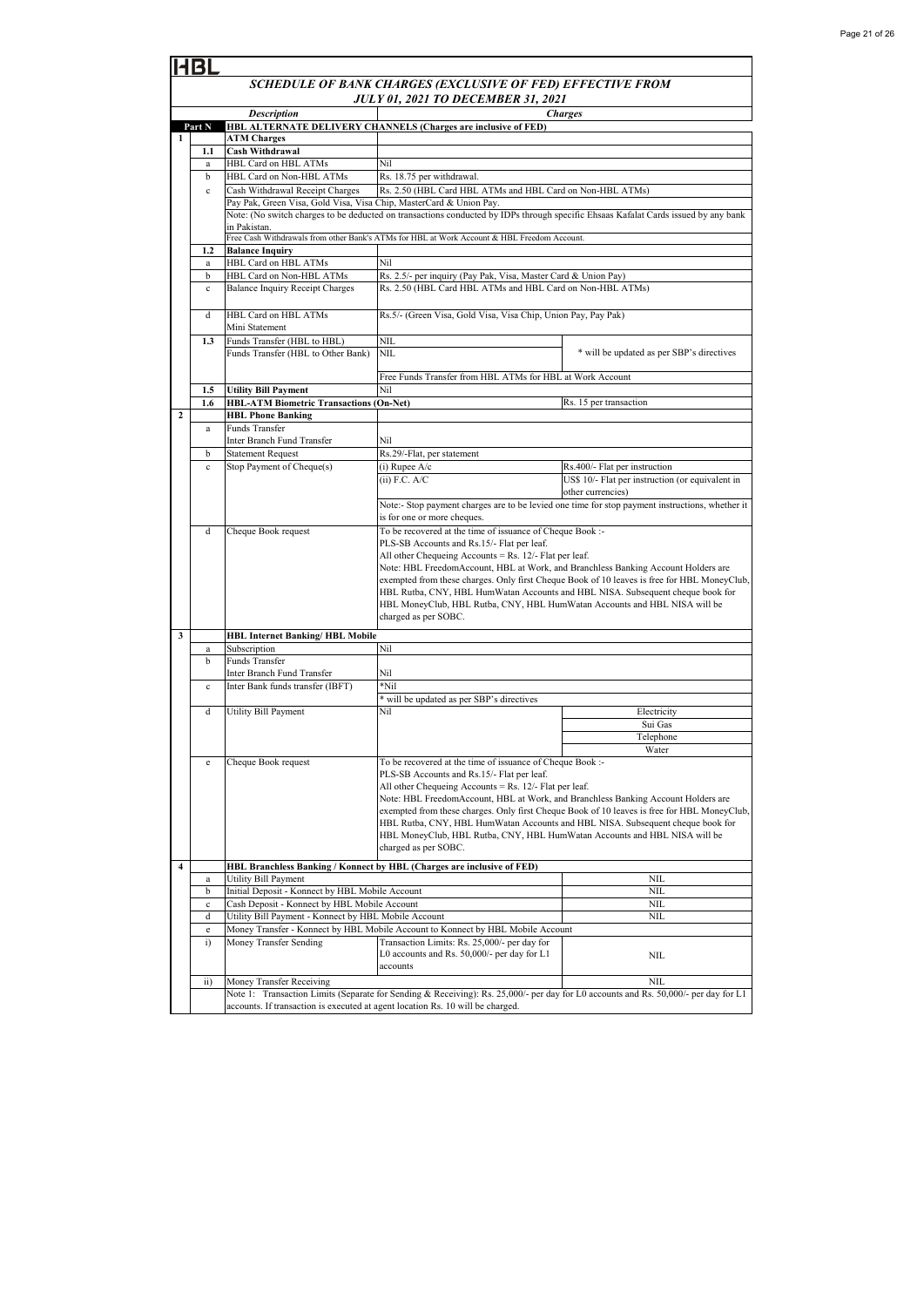|                 |                                                                                                                                  | SCHEDULE OF BANK CHARGES (EXCLUSIVE OF FED) EFFECTIVE FROM                                                        |                                                  |  |
|-----------------|----------------------------------------------------------------------------------------------------------------------------------|-------------------------------------------------------------------------------------------------------------------|--------------------------------------------------|--|
|                 |                                                                                                                                  | <b>JULY 01, 2021 TO DECEMBER 31, 2021</b>                                                                         |                                                  |  |
|                 | <b>Description</b>                                                                                                               |                                                                                                                   | <b>Charges</b>                                   |  |
| f               | Money Transfer - Konnect by HBL Mobile Account to CNIC                                                                           |                                                                                                                   |                                                  |  |
|                 |                                                                                                                                  | Transfer Amount Rs.<br>$1 - 1,000$<br>Transfer Amount Rs. 1,001<br>$\overline{\phantom{a}}$<br>2,500              | Rs.45 per transaction<br>Rs.90 per transaction   |  |
|                 |                                                                                                                                  | Transfer Amount Rs. 2,501<br>$-4,000$                                                                             | Rs.135 per transaction                           |  |
|                 |                                                                                                                                  | Transfer Amount Rs. 4,001<br>$-6,000$                                                                             | Rs.190 per transaction                           |  |
| i)              | Money Transfer Sending                                                                                                           | Transfer Amount Rs. 6,001 - 8,000                                                                                 | Rs.230 per transaction                           |  |
|                 |                                                                                                                                  | Transfer Amount Rs. 8,001<br>$-10,000$                                                                            | Rs.265 per transaction                           |  |
|                 |                                                                                                                                  | Transfer Amount Rs. 10,001 - 13,000                                                                               | Rs.300 per transaction                           |  |
|                 |                                                                                                                                  | Transfer Amount Rs. 13,001 - 15,000<br>Transfer Amount Rs. 15,001 - 20,000                                        | Rs.340 per transaction<br>Rs.440 per transaction |  |
|                 |                                                                                                                                  | Transfer Amount Rs. 20,001 - 25,000                                                                               | Rs.490 per transaction                           |  |
|                 |                                                                                                                                  | Note: If transaction is executed at agent location additional Rs.10 will be charged.                              |                                                  |  |
| $\overline{ii}$ | Money Transfer Receiving                                                                                                         |                                                                                                                   | NIL                                              |  |
| g               |                                                                                                                                  | Money Transfer - Cash Deposit to Other Bank Accounts at Agent's location                                          |                                                  |  |
|                 |                                                                                                                                  | $1 - 1,000$<br>Transfer Amount Rs.                                                                                | Rs.25 per transaction                            |  |
|                 |                                                                                                                                  | Transfer Amount Rs. 1,001<br>$-2,500$<br>Transfer Amount Rs. 2,501 -<br>4,000                                     | Rs.50 per transaction<br>Rs.65 per transaction   |  |
|                 |                                                                                                                                  | Transfer Amount Rs. 4,001<br>$-6,000$                                                                             | Rs.80 per transaction                            |  |
|                 |                                                                                                                                  | Transfer Amount Rs. 6,001<br>$-8,000$                                                                             | Rs.90 per transaction                            |  |
| i)              | Inter Bank Fund Transfer (IBFT)                                                                                                  | Transfer Amount Rs. 8,001 - 10,000                                                                                | Rs.105 per transaction                           |  |
|                 |                                                                                                                                  | Transfer Amount Rs. 10,001 - 13,000                                                                               | Rs.120 per transaction                           |  |
|                 |                                                                                                                                  | Transfer Amount Rs. 13,001 - 15,000                                                                               | Rs.130 per transaction                           |  |
|                 |                                                                                                                                  | Transfer Amount Rs. 15,001 - 20,000                                                                               | Rs.155 per transaction                           |  |
| $\mathbf h$     |                                                                                                                                  | Transfer Amount Rs. 20,001 - 25,000<br>Money Transfer - Konnect by HBL Mobile Account to HBL Core Banking Account | Rs.170 per transaction                           |  |
| $\ddot{i}$      | Fund Transfer                                                                                                                    |                                                                                                                   | *NIL                                             |  |
| i.              | * will be updated as per SBP's directives<br><b>Money Transfer - Konnect by HBL Mobile Account to Other Bank Accounts (IBFT)</b> |                                                                                                                   |                                                  |  |
|                 |                                                                                                                                  |                                                                                                                   | *NIL                                             |  |
| i)              | Inter Bank Fund Transfer (IBFT)                                                                                                  |                                                                                                                   |                                                  |  |
|                 | * will be updated as per SBP's directives                                                                                        |                                                                                                                   |                                                  |  |
|                 | Cash Withdrawal at Agent Location - Konnect by HBL Mobile Account                                                                |                                                                                                                   |                                                  |  |
|                 |                                                                                                                                  | Transfer Amount Rs. 1 - 200                                                                                       | Rs.7 per transaction                             |  |
|                 |                                                                                                                                  | Transfer Amount Rs. 201 - 500<br>Transfer Amount Rs. 501 - 1,000                                                  | Rs.10 per transaction<br>Rs.18 per transaction   |  |
|                 |                                                                                                                                  | Transfer Amount Rs. 1,001 - 2,500                                                                                 | Rs.40 per transaction                            |  |
|                 |                                                                                                                                  | Transfer Amount Rs. 2,501 - 4,000                                                                                 | Rs.70 per transaction                            |  |
|                 |                                                                                                                                  | Transfer Amount Rs. 4,001 - 6,000                                                                                 | Rs.100 per transaction                           |  |
|                 |                                                                                                                                  | Transfer Amount Rs. 6,001 - 8,000                                                                                 | Rs.130 per transaction                           |  |
| i)              | Withdrawal Amount *                                                                                                              | Transfer Amount Rs. 8,001 - 10,000                                                                                | Rs.175 per transaction                           |  |
|                 |                                                                                                                                  | Transfer Amount Rs. 10,001 - 13,000                                                                               | Rs.225 per transaction                           |  |
|                 |                                                                                                                                  | Transfer Amount Rs. 13,001 - 16,000                                                                               | Rs.275 per transaction                           |  |
|                 |                                                                                                                                  | Transfer Amount Rs. 16,001 - 20,000                                                                               | Rs.325 per transaction                           |  |
|                 |                                                                                                                                  | Transfer Amount Rs. 20,001 - 25,000<br>Transfer Amount Rs. 25,001 - 30,000                                        | Rs.375 per transaction<br>Rs.470 per transaction |  |
|                 |                                                                                                                                  | Transfer Amount Rs. 30,001 - 40,000                                                                               | Rs.555 per transaction                           |  |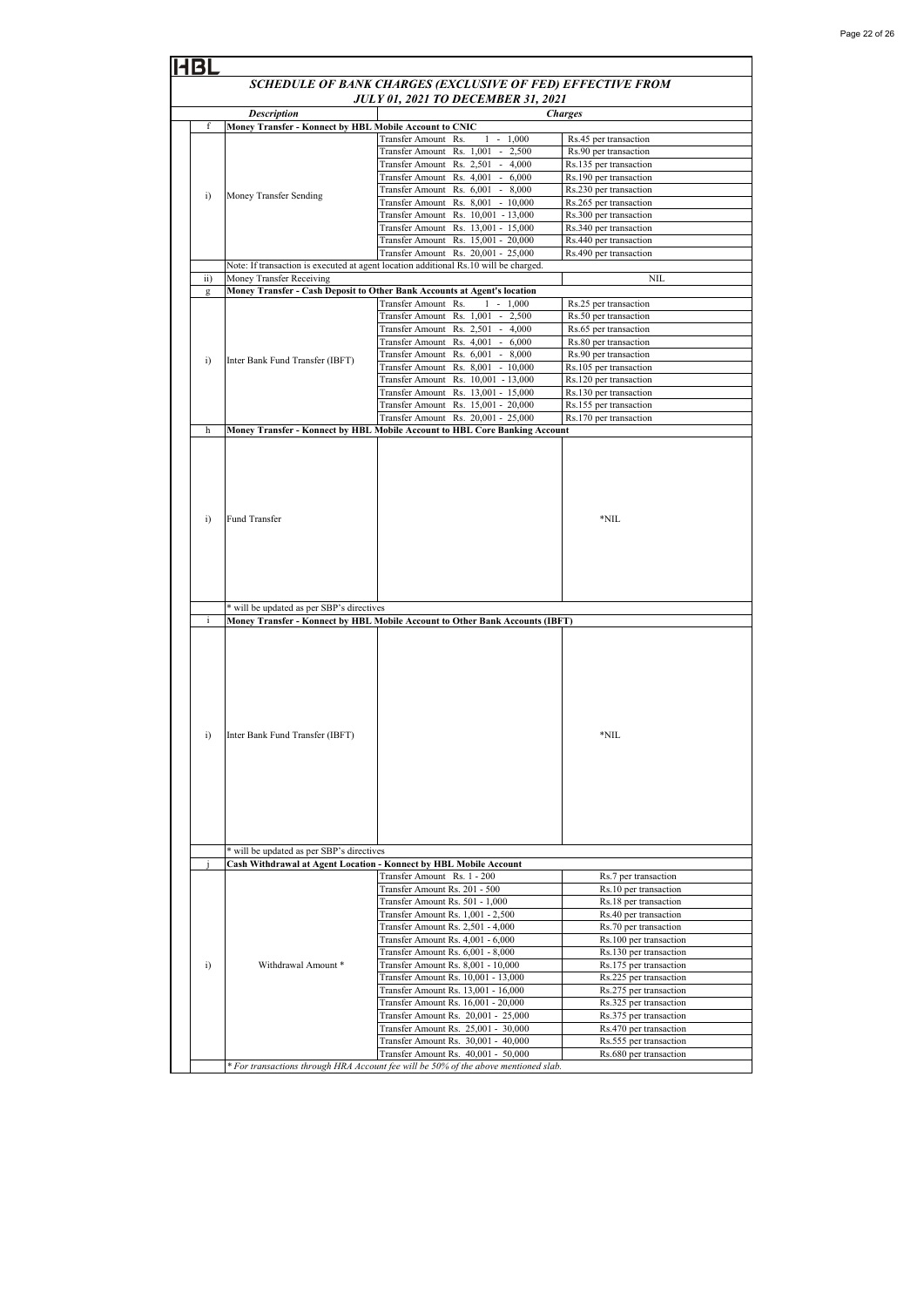| Page 23 of 26 |  |  |  |
|---------------|--|--|--|
|---------------|--|--|--|

|                  | SCHEDULE OF BANK CHARGES (EXCLUSIVE OF FED) EFFECTIVE FROM |                                                                  |                                                                                  |                                                  |  |  |
|------------------|------------------------------------------------------------|------------------------------------------------------------------|----------------------------------------------------------------------------------|--------------------------------------------------|--|--|
|                  |                                                            |                                                                  | <b>JULY 01, 2021 TO DECEMBER 31, 2021</b>                                        |                                                  |  |  |
|                  |                                                            | <b>Description</b>                                               |                                                                                  | <b>Charges</b>                                   |  |  |
|                  | k                                                          | Cash Withdrawal from ATM - Konnect by HBL Mobile Account         |                                                                                  |                                                  |  |  |
|                  |                                                            |                                                                  | Transfer Amount Rs. 500                                                          | Rs.12 per transaction                            |  |  |
|                  |                                                            |                                                                  | Transfer Amount Rs. 1,000                                                        | Rs.25 per transaction                            |  |  |
|                  |                                                            |                                                                  | Transfer Amount Rs. 1.500 - 2.500                                                | Rs.40 per transaction                            |  |  |
|                  |                                                            |                                                                  | Transfer Amount Rs. 3,000 - 4,000                                                | Rs.50 per transaction                            |  |  |
|                  | $\ddot{i}$                                                 | Withdrawal Amount                                                | Transfer Amount Rs. 4,500 - 6,000                                                | Rs.60 per transaction                            |  |  |
|                  |                                                            |                                                                  | Transfer Amount Rs. 6,500 - 8,000                                                | Rs.75 per transaction                            |  |  |
|                  |                                                            |                                                                  | Transfer Amount Rs. 8,500 - 10,000                                               | Rs.90 per transaction                            |  |  |
|                  |                                                            |                                                                  | Transfer Amount Rs. 10,500 - 13,000<br>Transfer Amount Rs. 13,500 - 16,000       | Rs.100 per transaction<br>Rs.125 per transaction |  |  |
|                  |                                                            |                                                                  | Transfer Amount Rs. 16,500 - 20,000                                              | Rs.150 per transaction                           |  |  |
|                  | 1                                                          |                                                                  | Cash Withdrawal from HBL Core Banking Account at Agent's location                |                                                  |  |  |
|                  |                                                            |                                                                  | Transfer Amount Rs.<br>$-1,000$<br>1                                             | Rs.25 per transaction                            |  |  |
|                  |                                                            |                                                                  | Transfer Amount Rs. 1,001 - 2,500                                                | Rs.25 per transaction                            |  |  |
|                  |                                                            |                                                                  | Transfer Amount Rs. 2,501 - 4,000                                                | Rs.25 per transaction                            |  |  |
|                  | i)                                                         | Withdrawal Amount                                                | Transfer Amount Rs. 4,001 - 6,000                                                | Rs.35 per transaction                            |  |  |
|                  |                                                            |                                                                  | Transfer Amount Rs. 6,001 - 8,000                                                | Rs.35 per transaction                            |  |  |
|                  |                                                            |                                                                  | Transfer Amount Rs. 8,001 - 10,000                                               | Rs.50 per transaction                            |  |  |
|                  | m                                                          | Cash Deposit into HBL Core Banking Account at Agent's location   |                                                                                  |                                                  |  |  |
|                  |                                                            |                                                                  | Transfer Amount Rs.<br>$1 - 1,000$                                               | Rs.25 per transaction                            |  |  |
|                  |                                                            |                                                                  | Transfer Amount Rs. 1,001 - 2,500                                                | Rs.25 per transaction                            |  |  |
|                  |                                                            |                                                                  | Transfer Amount Rs. 2,501 - 4,000                                                | Rs.30 per transaction                            |  |  |
|                  |                                                            |                                                                  | Transfer Amount Rs. 4,001 - 6,000                                                | Rs.40 per transaction                            |  |  |
|                  |                                                            |                                                                  | Transfer Amount Rs. 6,001 - 8,000                                                | Rs.45 per transaction                            |  |  |
|                  |                                                            |                                                                  | Transfer Amount Rs. 8,001 - 10,000                                               | Rs.55 per transaction                            |  |  |
|                  | $\bf{ii)}$                                                 | Deposit Amount                                                   | Transfer Amount Rs. 10,001 - 13,000                                              | Rs.60 per transaction                            |  |  |
|                  |                                                            |                                                                  | Transfer Amount Rs. 13,001 - 15,000                                              | Rs.100 per transaction                           |  |  |
|                  |                                                            |                                                                  | Transfer Amount Rs. 15,001 - 20,000                                              | Rs.125 per transaction                           |  |  |
|                  |                                                            |                                                                  | Transfer Amount Rs. 20,001 - 25,000                                              | Rs.150 per transaction                           |  |  |
|                  |                                                            |                                                                  | Transfer Amount Rs. 25,001 - 30,000                                              | Rs.175 per transaction                           |  |  |
|                  |                                                            |                                                                  | Transfer Amount Rs. 30,001 - 40,000                                              | Rs.200 per transaction                           |  |  |
|                  |                                                            |                                                                  | Transfer Amount Rs. 40,001 - 50,000                                              | Rs.225 per transaction                           |  |  |
|                  | n                                                          | HBL ATM biometric verification                                   |                                                                                  | Rs.15 per transaction                            |  |  |
|                  | $\mathbf{o}$                                               | Balance Inquiry - Konnect by HBL Mobile Account                  |                                                                                  | <b>NIL</b>                                       |  |  |
|                  | p                                                          | Transfer Out - Konnect by HBL Mobile Account to HBL Core Banking |                                                                                  | <b>NIL</b>                                       |  |  |
|                  |                                                            | Account(Linked)                                                  |                                                                                  |                                                  |  |  |
|                  | q                                                          | Transfer in - Konnect by HBL Mobile Account to HBL Core Banking  |                                                                                  | <b>NIL</b>                                       |  |  |
|                  |                                                            | Account(Linked)                                                  |                                                                                  |                                                  |  |  |
|                  | $\mathbf r$                                                | View Mini Statement - Konnect by HBL Mobile Account              |                                                                                  | NIL<br><b>NIL</b>                                |  |  |
|                  | s                                                          | Air Time Top Up - Konnect by HBLs Agent & Mobile Account         |                                                                                  | <b>NIL</b>                                       |  |  |
|                  | t                                                          | Mobile Account Opening<br>Average Minimum Balance required       |                                                                                  | NIL                                              |  |  |
|                  | u<br>$\mathbf{V}$                                          | Balance Inquiry through SMS                                      |                                                                                  | <b>NIL</b>                                       |  |  |
|                  | W                                                          | Upgrade of MW Account                                            |                                                                                  | <b>NIL</b>                                       |  |  |
|                  | X                                                          | Corporate Clients                                                |                                                                                  | Pricing will be set as mutual a                  |  |  |
|                  | y                                                          | <b>Subscription Bundles</b>                                      |                                                                                  |                                                  |  |  |
|                  | i.                                                         |                                                                  | Agent Bundle                                                                     | Rs. 500 per bundle                               |  |  |
|                  | ii                                                         |                                                                  | Traveler                                                                         | Rs. 500 per bundle                               |  |  |
|                  | iii                                                        |                                                                  | Medics                                                                           | Rs. 999 per bundle                               |  |  |
|                  | iv                                                         | <b>Subscription Bundles</b>                                      | Debit Card Bundle                                                                | Rs. 1,200 per bundle                             |  |  |
|                  | V                                                          |                                                                  | Economy Pro                                                                      | Rs. 3,100 per bundle                             |  |  |
|                  | vi                                                         |                                                                  | <b>Economy Plus</b>                                                              | Rs. 4,000 per bundle                             |  |  |
|                  | Part O                                                     | DISPATCH / COMMUNICATION CHARGES                                 |                                                                                  |                                                  |  |  |
| 1                |                                                            | Postages Ordinary                                                | (i) Local (Within City) - Rs.30/- Flat per item.                                 |                                                  |  |  |
|                  |                                                            |                                                                  | (ii) Inland (Inter City) - Rs.50/- Flat per item.                                |                                                  |  |  |
| $\boldsymbol{2}$ |                                                            | Postage Registered                                               | (i) Local (Within City) - Rs.50/- Flat per item.                                 |                                                  |  |  |
|                  |                                                            |                                                                  | (ii) Inland (Inter City) - Rs.70/- Flat per item.                                |                                                  |  |  |
|                  |                                                            |                                                                  | (iii) Foreign Rs.200/- Flat per item.                                            |                                                  |  |  |
|                  |                                                            |                                                                  | (iv) For Foreign Import LC Rs.1,200/- Flat per item.                             |                                                  |  |  |
|                  |                                                            |                                                                  | (v) For Inland LC Rs.200/- Flat per item.                                        |                                                  |  |  |
| 3                |                                                            | Courier                                                          | (i) Local (Within City) - Rs.150/- Flat per item or actual whichever is higher.  |                                                  |  |  |
|                  |                                                            |                                                                  | (ii) Inland (Inter City) - Rs.250/- Flat per item or actual whichever is higher. |                                                  |  |  |
| 4                |                                                            | Foreign Courier                                                  | Rs.1,500/- Flat per item or actual whichever is higher.                          |                                                  |  |  |
| 5                |                                                            | Swift                                                            | (i) Full Text L.C / Guarantee and long messages.Rs.1,500/- Flat                  |                                                  |  |  |
|                  |                                                            |                                                                  | (ii) L.C / Guarantee amendment and miscellaneous short messages Rs.600/- Flat    |                                                  |  |  |
|                  |                                                            |                                                                  | (iii) All other Swift Messages Rs.500/- Flat                                     |                                                  |  |  |
| 6                |                                                            | Fax                                                              | Rs.100/- Flat per message.                                                       |                                                  |  |  |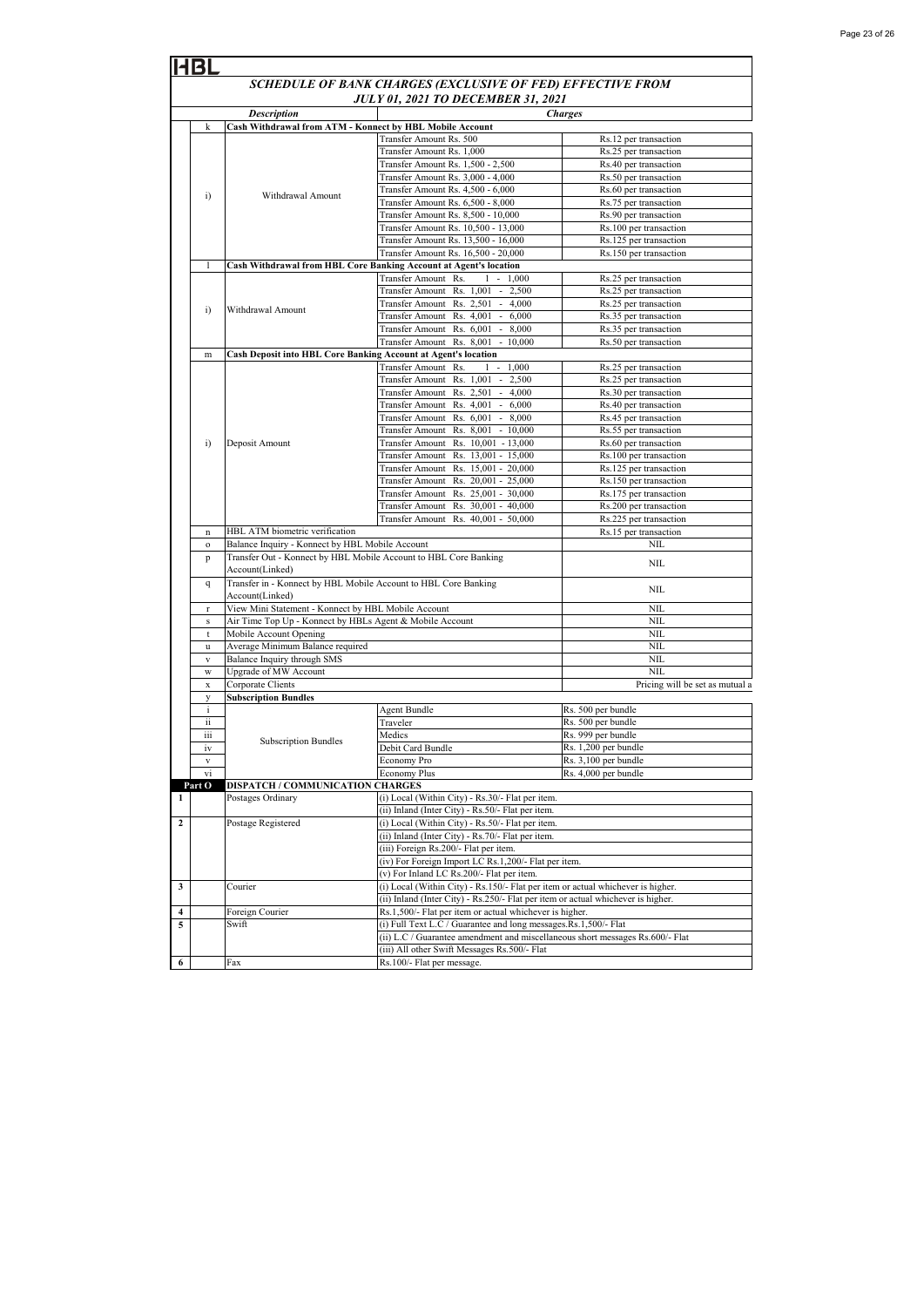| BL                  |                                                            |                                                                                                                                                |                                                                                                                                       |  |  |
|---------------------|------------------------------------------------------------|------------------------------------------------------------------------------------------------------------------------------------------------|---------------------------------------------------------------------------------------------------------------------------------------|--|--|
|                     | SCHEDULE OF BANK CHARGES (EXCLUSIVE OF FED) EFFECTIVE FROM |                                                                                                                                                |                                                                                                                                       |  |  |
|                     | <b>JULY 01, 2021 TO DECEMBER 31, 2021</b>                  |                                                                                                                                                |                                                                                                                                       |  |  |
|                     | Part P                                                     | Description<br>INVESTMENT PORTFOLIO SECURITIES (IPS)                                                                                           | <b>Charges</b>                                                                                                                        |  |  |
| 1                   |                                                            | <b>IPS Services Charges</b>                                                                                                                    |                                                                                                                                       |  |  |
|                     | IPS Custody Service Charges<br>i                           |                                                                                                                                                | Nil                                                                                                                                   |  |  |
|                     | ii                                                         | Security Movement against IPS                                                                                                                  | Only Funds Transfer charges through RTGS as per SBP guidelines                                                                        |  |  |
|                     | iii                                                        | Accounts<br><b>IPS</b> Statement                                                                                                               | Quarterly Free                                                                                                                        |  |  |
|                     |                                                            |                                                                                                                                                | On Request - Nil                                                                                                                      |  |  |
|                     | Part O                                                     | <b>INVESTMENT BANKING</b>                                                                                                                      |                                                                                                                                       |  |  |
| 1                   | a                                                          | <b>Advisory Fee</b>                                                                                                                            |                                                                                                                                       |  |  |
|                     | b<br>$\mathbf c$                                           | Succession Fee<br>Retainer Fee                                                                                                                 |                                                                                                                                       |  |  |
|                     | d                                                          | Arrangement Fee                                                                                                                                |                                                                                                                                       |  |  |
|                     | e                                                          | <b>Underwriting Fee</b>                                                                                                                        | Negotiable on case to case basis.                                                                                                     |  |  |
|                     | f                                                          | Participation Fee                                                                                                                              |                                                                                                                                       |  |  |
|                     | g                                                          | Monitoring Fee                                                                                                                                 |                                                                                                                                       |  |  |
|                     | h<br>i                                                     | Commitment Charges<br>Trustee / Agency Fee                                                                                                     |                                                                                                                                       |  |  |
|                     |                                                            | Out of Pocket Expenses                                                                                                                         | At actual or Negotiable on case to case basis.                                                                                        |  |  |
|                     | Part R                                                     | <b>BANK CHARGES FOR GOVT. BUSINESS</b>                                                                                                         |                                                                                                                                       |  |  |
|                     |                                                            | <b>IMPORTS</b>                                                                                                                                 |                                                                                                                                       |  |  |
| 1                   | a                                                          | Cash Letter of Credit<br>Less than Rs. 250,000/-                                                                                               | 0.125% of the value of the L/C                                                                                                        |  |  |
|                     | b                                                          | Rs.250,000/- and above                                                                                                                         | 0.0625% of the value of the L/C                                                                                                       |  |  |
|                     | $\mathbf c$                                                | Amendment without increase in the                                                                                                              | (i) Swift Charges to be recovered                                                                                                     |  |  |
|                     |                                                            | amount.                                                                                                                                        | (ii) Actual Confirmation Charges to be recovered, if the amendment is to add confirmation                                             |  |  |
|                     | d                                                          | Amendment involving increase in the                                                                                                            | Charges as (a) or (b) above on increased amount.                                                                                      |  |  |
|                     |                                                            | amount.                                                                                                                                        | Note:- The above concessionary rates/charges will apply only to those Letters of Credit, which cover imports by the Government        |  |  |
|                     |                                                            |                                                                                                                                                | routed through State Bank of Pakistan. In case L/C is received directly from the importing government agency, normal charges are to   |  |  |
|                     |                                                            | be recovered.                                                                                                                                  |                                                                                                                                       |  |  |
|                     | Part S                                                     | <b>EXEMPTIONS</b>                                                                                                                              |                                                                                                                                       |  |  |
|                     | a                                                          | Earning Deposits / Accounts.                                                                                                                   | Where Individuals maintaining daily average balance (Quarterly basis) of Rs.0.100 M in CD Account OR Rs.0.500 M in other Profit       |  |  |
|                     |                                                            |                                                                                                                                                | Note:- Exemption in any income/commission shall require Functional Head Approval or as per any authority with limit delegated by      |  |  |
|                     |                                                            | him.                                                                                                                                           |                                                                                                                                       |  |  |
|                     | b                                                          |                                                                                                                                                | Where Companies (Corporate / SME / Public Limited Company / Private Company / Partnership / Sole Proprietorship) and Govt.            |  |  |
|                     |                                                            | in other Profit Earning Deposits / Accounts.                                                                                                   | Entities, Societies, Trust etc. maintain daily average balance (Quarterly basis) of Rs.1.000 M in CD Account or Rs.10.000 M in SSB or |  |  |
|                     |                                                            |                                                                                                                                                | Note: - Exemption in any income/commission shall require Functional Head Approval or as per any authority with limit delegated by     |  |  |
|                     |                                                            | him.                                                                                                                                           |                                                                                                                                       |  |  |
|                     |                                                            |                                                                                                                                                | Exemptions can only be granted for charges included under the following "Parts of SOBC".                                              |  |  |
| 1                   |                                                            | Part-C - Foreign Currency Remittances                                                                                                          |                                                                                                                                       |  |  |
| $\overline{c}$<br>3 |                                                            | Part-D - Other Charges on Foreign Exchange Transactions<br>Part-E - Remittances                                                                |                                                                                                                                       |  |  |
| $\overline{4}$      |                                                            | Part-F - Bills / Collection (Excluding Documentary)                                                                                            |                                                                                                                                       |  |  |
| 5                   |                                                            | Part-G - Finances / Advances                                                                                                                   |                                                                                                                                       |  |  |
| 6                   |                                                            |                                                                                                                                                | Part-J - Sale & Purchase of Securities, Safe Custody of Articles in Safe Deposits                                                     |  |  |
| 7                   |                                                            | Part-L - Miscellaneous Charges                                                                                                                 |                                                                                                                                       |  |  |
| 8<br>$\mathbf{Q}$   |                                                            | Part-M - HBL Debit Card (ATM Card)<br>Part-N - HBL Alternate Delivery Channels (ADC)                                                           |                                                                                                                                       |  |  |
| 10                  |                                                            | Part-O - Dispatch / Communication Charges                                                                                                      |                                                                                                                                       |  |  |
|                     |                                                            |                                                                                                                                                | Note:- Charges recovered during the quarter in case of all exemptions allowed as per Sr.No.1-10 will be refunded in the months of     |  |  |
|                     |                                                            | April, July, October & January, for the previous quarters.                                                                                     |                                                                                                                                       |  |  |
| Note-1:-            |                                                            | All Taxes / Excise Duty / With-holding Tax / Zakat / FED/ST etc levied by the Government are to be recovered from the                          |                                                                                                                                       |  |  |
|                     | Note-2:-                                                   | customers in addition to Normal Charges, wherever applicable.<br>The applicability of $FED/ST$ is based on understanding of the relevant laws. |                                                                                                                                       |  |  |
|                     | Note-3:-                                                   | The Bank manages its relationship with clients on an individual basis. The applicability of any of the charges is part of the                  |                                                                                                                                       |  |  |
|                     |                                                            | "Total Earnings" from the customers and is dependent on the combination of products/services availed from the Bank and                         |                                                                                                                                       |  |  |
|                     |                                                            | correspondingly the risks associated with each customer. The rates of charges for any customer will however not exceed the                     |                                                                                                                                       |  |  |
|                     |                                                            | rates given in this schedule of charges.                                                                                                       |                                                                                                                                       |  |  |
|                     | $Note-4: -$                                                | Specific products of the Bank can have exemptions from charges as per their features and terms & conditions.                                   |                                                                                                                                       |  |  |
|                     |                                                            |                                                                                                                                                |                                                                                                                                       |  |  |
|                     | $Note-5:$                                                  |                                                                                                                                                | All negotiable charges / waiver of any charge should be approved by Functional Head or any authorized official to whom                |  |  |
|                     |                                                            | this authority is delegated with limits.                                                                                                       |                                                                                                                                       |  |  |
|                     | Note-6:-                                                   |                                                                                                                                                | All projected annual volumes to be approved by Functional Head or any authorized official to whom this authority is                   |  |  |
|                     |                                                            | delegated with limits.                                                                                                                         |                                                                                                                                       |  |  |
|                     | Note-7:-                                                   |                                                                                                                                                | All Financial Institutions (FIs) related charges will be approved on case to case basis by Financial Institutions - Global            |  |  |
|                     |                                                            | Trade Services (FI - GTS).                                                                                                                     |                                                                                                                                       |  |  |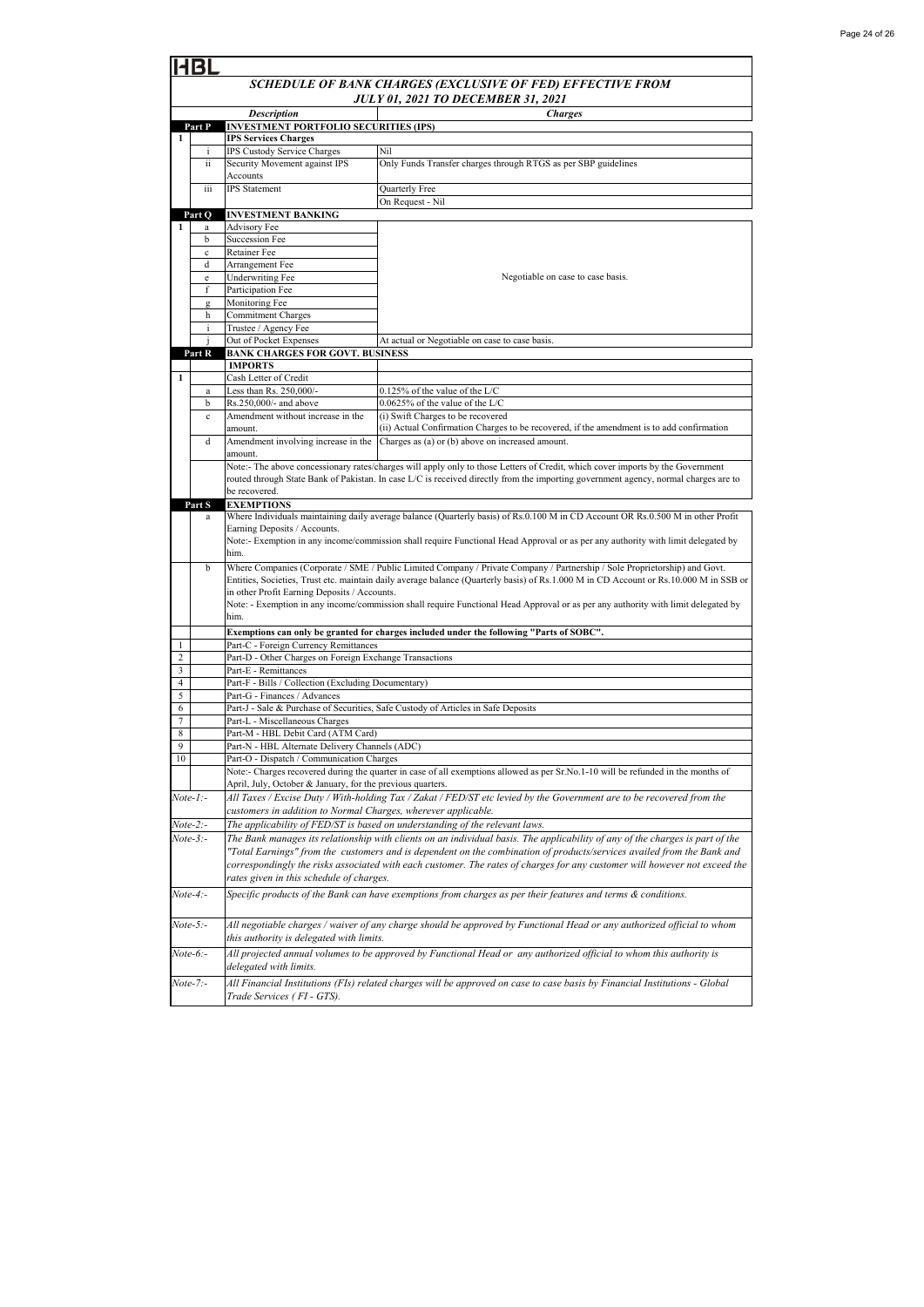| SCHEDULE OF BANK CHARGES (EXCLUSIVE OF FED) EFFECTIVE FROM                        |                                                       |                                                                                  |                                                                                                                            |  |
|-----------------------------------------------------------------------------------|-------------------------------------------------------|----------------------------------------------------------------------------------|----------------------------------------------------------------------------------------------------------------------------|--|
| <b>JULY 01, 2021 TO DECEMBER 31, 2021</b><br><b>Description</b><br><b>Charges</b> |                                                       |                                                                                  |                                                                                                                            |  |
|                                                                                   | Part T                                                | <b>HBL PRESTIGE</b>                                                              |                                                                                                                            |  |
|                                                                                   |                                                       |                                                                                  | HBL Prestige qualifying criteria is based on clients meeting the following deposit criteria:                               |  |
|                                                                                   |                                                       |                                                                                  |                                                                                                                            |  |
|                                                                                   |                                                       |                                                                                  | Current Account Deposit: PKR 5 MN or equivalent in foreign currency                                                        |  |
|                                                                                   |                                                       |                                                                                  | Savings Account Deposit: PKR 7 MN or equivalent in foreign currency                                                        |  |
|                                                                                   |                                                       |                                                                                  | Existing HBL clients maintaining average quarterly balances as per the qualification criteria above shall also qualify for |  |
|                                                                                   |                                                       | <b>HBL</b> Prestige.                                                             |                                                                                                                            |  |
| $\mathbf{1}$                                                                      |                                                       | <b>Operational Waivers</b>                                                       |                                                                                                                            |  |
|                                                                                   | a                                                     | Instant Starter Cheque Book and                                                  | Free                                                                                                                       |  |
|                                                                                   |                                                       | Normal Cheque Book                                                               |                                                                                                                            |  |
|                                                                                   | b                                                     | HBL Internet Banking and HBL                                                     | Free                                                                                                                       |  |
|                                                                                   |                                                       | Mobile Application                                                               |                                                                                                                            |  |
|                                                                                   |                                                       | (Subscription, Funds Transfer,<br>Payments, Cheque Book Requests)                |                                                                                                                            |  |
|                                                                                   | $\mathbf c$                                           | <b>E-Statements</b>                                                              | Free                                                                                                                       |  |
|                                                                                   | d                                                     | Issuance of Banker's Cheque                                                      | Free                                                                                                                       |  |
|                                                                                   | $\mathbf{e}% _{t}\left( t\right)$                     | Cancellation of Bankers Cheque                                                   | Free                                                                                                                       |  |
|                                                                                   | f                                                     | Issuance of Replacement, in case of<br>lost Banker's Cheque                      | Free                                                                                                                       |  |
|                                                                                   | g                                                     | Courier Delivery of Banker's Cheque                                              | Free                                                                                                                       |  |
|                                                                                   |                                                       |                                                                                  |                                                                                                                            |  |
|                                                                                   | h                                                     | Cash Deposit                                                                     | Free                                                                                                                       |  |
|                                                                                   |                                                       | (i) Within City                                                                  |                                                                                                                            |  |
|                                                                                   | $\mathbf{i}$                                          | (ii) Inter City)<br>Cash Withdrawal                                              |                                                                                                                            |  |
|                                                                                   |                                                       | (i) Within City                                                                  | Free                                                                                                                       |  |
|                                                                                   |                                                       | (ii) Inter City)                                                                 |                                                                                                                            |  |
|                                                                                   | j                                                     | Non-HBL Cheque deposited in local                                                | Free                                                                                                                       |  |
|                                                                                   |                                                       | clearing and funds credited to HBL<br><b>Inter-city Branch Account</b>           |                                                                                                                            |  |
|                                                                                   | k                                                     | Local Funds Transfers (LFTs) Online                                              | Free                                                                                                                       |  |
|                                                                                   |                                                       | Funds Transfer / Cross Branch                                                    |                                                                                                                            |  |
|                                                                                   |                                                       | Transfers                                                                        |                                                                                                                            |  |
|                                                                                   | 1                                                     | Safe Deposit Locker Fee                                                          | Free                                                                                                                       |  |
|                                                                                   | ${\rm m}$                                             | Late payment fee<br>Key Deposit                                                  | Free<br>Free                                                                                                               |  |
|                                                                                   | $\mathbf n$<br>$\mathbf{o}$                           | <b>Breaking Charges</b>                                                          | Free                                                                                                                       |  |
|                                                                                   | p                                                     | Addition of New Locker Operator                                                  | Free                                                                                                                       |  |
|                                                                                   | q                                                     | Cheque Book Issuance Charges                                                     | Free                                                                                                                       |  |
|                                                                                   | $\mathbf r$                                           | Stop payment of Cheque                                                           | Free                                                                                                                       |  |
|                                                                                   | ${\bf S}$                                             | Charges on Cheque returned in Inward Free<br>Clearing/Collection to be recovered |                                                                                                                            |  |
|                                                                                   |                                                       | from Customers issuing the Cheque                                                |                                                                                                                            |  |
|                                                                                   |                                                       | with in-sufficient balances in account                                           |                                                                                                                            |  |
|                                                                                   |                                                       | or for any other reason. "due to fault<br>of customer"                           |                                                                                                                            |  |
|                                                                                   |                                                       |                                                                                  |                                                                                                                            |  |
|                                                                                   | t                                                     | Over the counter cash Cheque                                                     | Free                                                                                                                       |  |
|                                                                                   |                                                       | returned due to insufficient balance.                                            |                                                                                                                            |  |
|                                                                                   |                                                       | For all accounts (LCY/FCY)                                                       |                                                                                                                            |  |
|                                                                                   | u                                                     | Photocopy of the paid Cheque<br>forwarded to Customers.                          | Free                                                                                                                       |  |
|                                                                                   | $\mathbf{V}$                                          | Statement of Account sent on Daily                                               | Free                                                                                                                       |  |
|                                                                                   |                                                       | basis through Swift Message MT-940                                               |                                                                                                                            |  |
|                                                                                   |                                                       |                                                                                  |                                                                                                                            |  |
|                                                                                   | W                                                     | Duplicate Statements for all types of<br>accounts, on request from customer      | Free                                                                                                                       |  |
|                                                                                   |                                                       |                                                                                  |                                                                                                                            |  |
|                                                                                   | X                                                     | Monthly Bank Statement                                                           | Free                                                                                                                       |  |
|                                                                                   | у                                                     | Bank Certificate for the purpose of                                              | Free                                                                                                                       |  |
|                                                                                   |                                                       | Visa etc.                                                                        |                                                                                                                            |  |
|                                                                                   | $\mathbf{Z}% ^{T}=\mathbf{Z}^{T}\times\mathbf{Z}^{T}$ | For any enquiry requested by<br>customer beyond 3 years relating to              | Free                                                                                                                       |  |
|                                                                                   |                                                       | transactions on his account.                                                     |                                                                                                                            |  |
|                                                                                   | aa                                                    | <b>Account Closure Charges</b>                                                   | Free                                                                                                                       |  |
|                                                                                   | ab                                                    | Handling of payments/ balances from                                              | Free                                                                                                                       |  |
|                                                                                   |                                                       | deceased accounts against Succession<br>Certificate                              |                                                                                                                            |  |
|                                                                                   | ac                                                    | Confirmation of balances to Auditors.                                            | Free                                                                                                                       |  |
|                                                                                   |                                                       |                                                                                  |                                                                                                                            |  |
|                                                                                   | ad                                                    | SMS Alert Charges for over-the                                                   | Free                                                                                                                       |  |
|                                                                                   |                                                       | counter transactions<br><b>Issuance of Proceed Realization</b>                   | Free                                                                                                                       |  |
|                                                                                   | ae                                                    | Certificate                                                                      |                                                                                                                            |  |
|                                                                                   | af                                                    | <b>Collection of FCY Cheques</b>                                                 | Free                                                                                                                       |  |
|                                                                                   | ag                                                    | <b>Inward Telegraphic Transfers</b>                                              | Free                                                                                                                       |  |
|                                                                                   | ah                                                    | <b>Issuance of Zakat Deduction</b><br>Certificate                                | Free                                                                                                                       |  |
|                                                                                   | ai                                                    | <b>Standing Instructions</b>                                                     | Free                                                                                                                       |  |
|                                                                                   | aj                                                    | Issuance of FCY Demand Draft                                                     | Free                                                                                                                       |  |